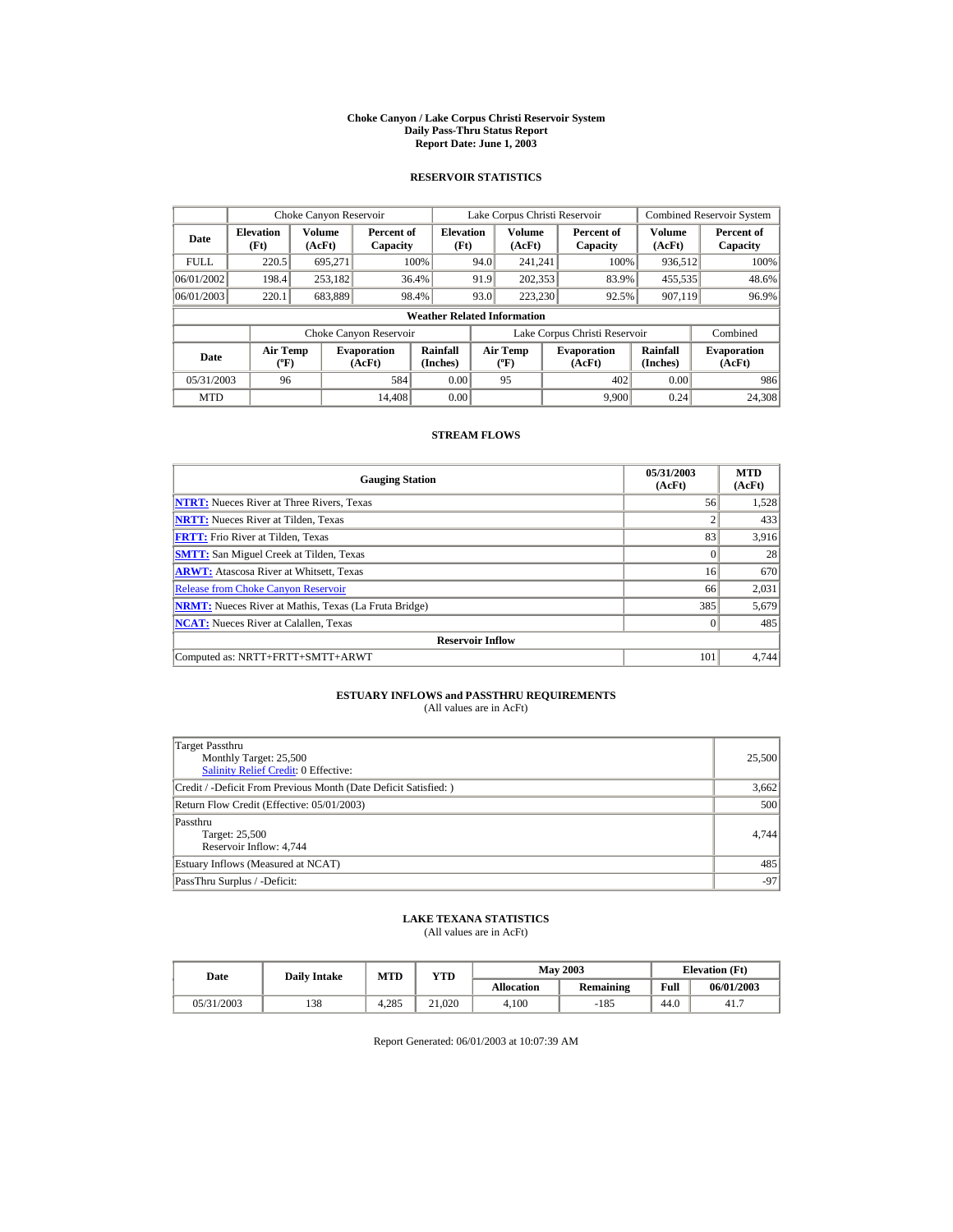#### **Choke Canyon / Lake Corpus Christi Reservoir System Daily Pass-Thru Status Report Report Date: June 2, 2003**

### **RESERVOIR STATISTICS**

|             | Choke Canyon Reservoir                      |                         |                              |                          | Lake Corpus Christi Reservoir |                                          |  |                               |                         | <b>Combined Reservoir System</b> |  |  |
|-------------|---------------------------------------------|-------------------------|------------------------------|--------------------------|-------------------------------|------------------------------------------|--|-------------------------------|-------------------------|----------------------------------|--|--|
| Date        | <b>Elevation</b><br>(Ft)                    | <b>Volume</b><br>(AcFt) | Percent of<br>Capacity       | <b>Elevation</b><br>(Ft) |                               | Volume<br>(AcFt)                         |  | Percent of<br>Capacity        | <b>Volume</b><br>(AcFt) | Percent of<br>Capacity           |  |  |
| <b>FULL</b> | 220.5                                       | 695.271                 |                              | 100%                     | 94.0                          | 241.241                                  |  | 100%                          | 936.512                 | 100%                             |  |  |
| 06/02/2002  | 198.4                                       | 253,040                 |                              | 36.4%                    | 91.8                          | 200,560                                  |  | 83.1%                         | 453,600                 | 48.4%                            |  |  |
| 06/02/2003  | 220.0                                       | 683,374                 |                              | 98.3%                    | 93.0                          | 222.671                                  |  | 92.3%                         | 906,045                 | 96.7%                            |  |  |
|             | <b>Weather Related Information</b>          |                         |                              |                          |                               |                                          |  |                               |                         |                                  |  |  |
|             |                                             |                         | Choke Canyon Reservoir       |                          |                               |                                          |  | Lake Corpus Christi Reservoir |                         | Combined                         |  |  |
| Date        | <b>Air Temp</b><br>$({}^{\circ}\mathrm{F})$ |                         | <b>Evaporation</b><br>(AcFt) | Rainfall<br>(Inches)     |                               | <b>Air Temp</b><br>$({}^{\circ}{\rm F})$ |  | <b>Evaporation</b><br>(AcFt)  | Rainfall<br>(Inches)    | <b>Evaporation</b><br>(AcFt)     |  |  |
| 06/01/2003  | 95                                          |                         | 614                          | 0.00                     |                               | 96                                       |  | 358                           | 0.00                    | 972                              |  |  |
| <b>MTD</b>  |                                             |                         | 614                          | 0.00                     |                               |                                          |  | 358                           | 0.00                    | 972                              |  |  |

### **STREAM FLOWS**

| <b>Gauging Station</b>                                       | 06/01/2003<br>(AcFt) | <b>MTD</b><br>(AcFt) |
|--------------------------------------------------------------|----------------------|----------------------|
| <b>NTRT:</b> Nueces River at Three Rivers, Texas             | 56                   | 56                   |
| <b>NRTT:</b> Nueces River at Tilden, Texas                   | 2                    |                      |
| <b>FRTT:</b> Frio River at Tilden, Texas                     | 81                   | 81                   |
| <b>SMTT:</b> San Miguel Creek at Tilden, Texas               | $\Omega$             | $\Omega$             |
| <b>ARWT:</b> Atascosa River at Whitsett, Texas               | 15                   | 15                   |
| <b>Release from Choke Canyon Reservoir</b>                   | 66                   | 66                   |
| <b>NRMT:</b> Nueces River at Mathis, Texas (La Fruta Bridge) | 230                  | 230                  |
| <b>NCAT:</b> Nueces River at Calallen, Texas                 | 73                   | 73                   |
| <b>Reservoir Inflow</b>                                      |                      |                      |
| Computed as: NRTT+FRTT+SMTT+ARWT                             | 98                   | 98                   |

# **ESTUARY INFLOWS and PASSTHRU REQUIREMENTS**<br>(All values are in AcFt)

| Target Passthru<br>Monthly Target: 25,500<br>Salinity Relief Credit: 0 Effective: | 25,500    |
|-----------------------------------------------------------------------------------|-----------|
| Credit / -Deficit From Previous Month (Date Deficit Satisfied: )                  | $-97$     |
| Return Flow Credit (Effective: )                                                  | $\vert$ 0 |
| Passthru<br>Target: 25,500<br>Reservoir Inflow: 98                                | 98        |
| Estuary Inflows (Measured at NCAT)                                                | 73        |
| PassThru Surplus / -Deficit:                                                      | $-122$    |

## **LAKE TEXANA STATISTICS**

(All values are in AcFt)

| Date       | <b>Daily Intake</b> | <b>MTD</b> | YTD            |                   | <b>June 2003</b> | <b>Elevation</b> (Ft) |            |
|------------|---------------------|------------|----------------|-------------------|------------------|-----------------------|------------|
|            |                     |            |                | <b>Allocation</b> | Remaining        | Full                  | 06/02/2003 |
| 06/01/2003 | 139                 | 139        | $\angle 1,159$ | 4.100             | 3.961            | 44.0                  | 41.7       |

Report Generated: 06/02/2003 at 8:31:36 AM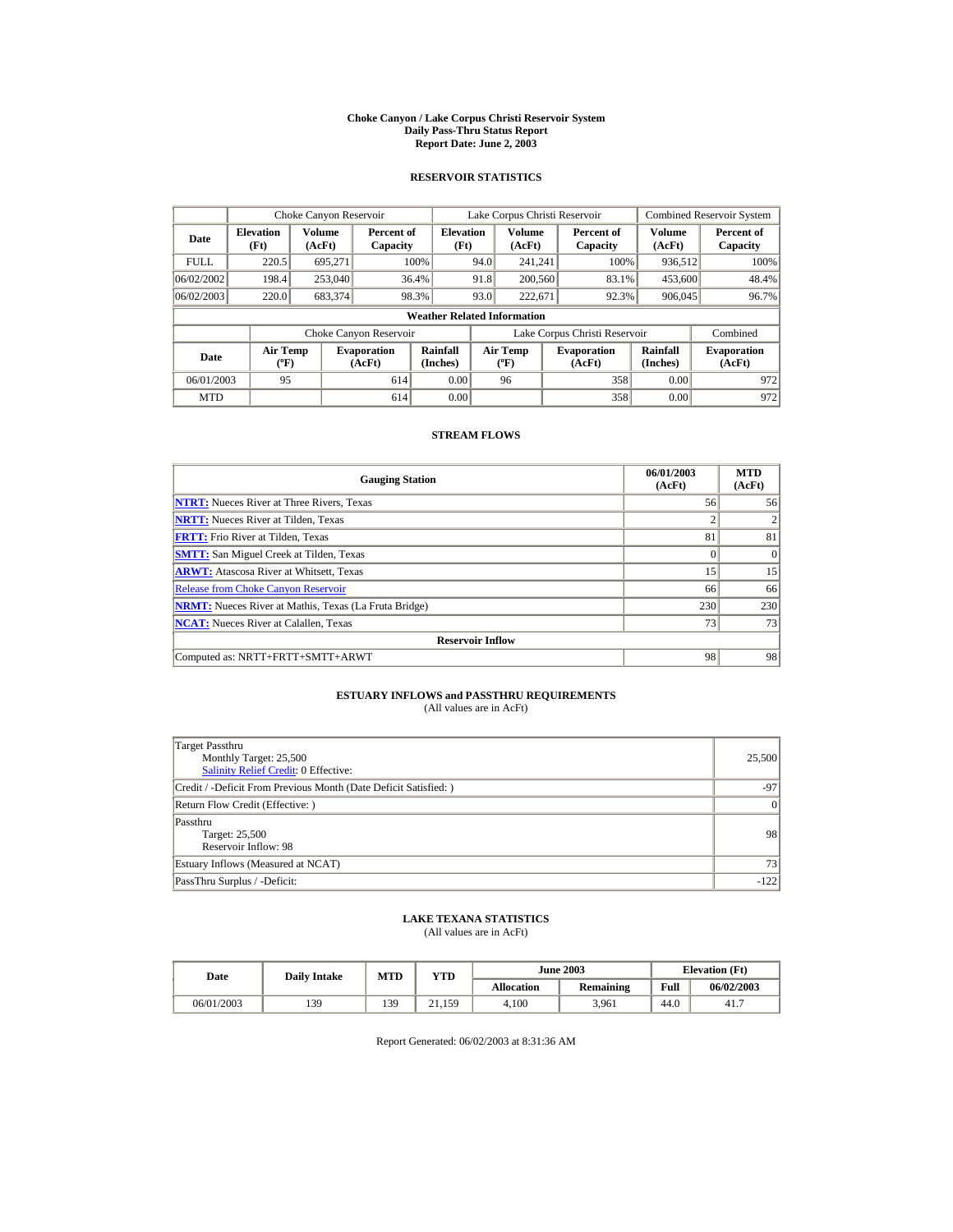#### **Choke Canyon / Lake Corpus Christi Reservoir System Daily Pass-Thru Status Report Report Date: June 3, 2003**

### **RESERVOIR STATISTICS**

|             | Choke Canyon Reservoir                      |                  |                              |                          | Lake Corpus Christi Reservoir |                                  |  |                               |                      | <b>Combined Reservoir System</b> |  |  |
|-------------|---------------------------------------------|------------------|------------------------------|--------------------------|-------------------------------|----------------------------------|--|-------------------------------|----------------------|----------------------------------|--|--|
| Date        | <b>Elevation</b><br>(Ft)                    | Volume<br>(AcFt) | Percent of<br>Capacity       | <b>Elevation</b><br>(Ft) |                               | Volume<br>(AcFt)                 |  | Percent of<br>Capacity        | Volume<br>(AcFt)     | Percent of<br>Capacity           |  |  |
| <b>FULL</b> | 220.5                                       | 695.271          |                              | 100%                     | 94.0                          | 241.241                          |  | 100%                          | 936,512              | 100%                             |  |  |
| 06/03/2002  | 198.3                                       | 252,756          |                              | 36.4%                    | 91.8                          | 199.487                          |  | 82.7%                         | 452,243              | 48.3%                            |  |  |
| 06/03/2003  | 220.0                                       | 682,860          |                              | 98.2%                    | 93.0                          | 222.298                          |  | 92.1%                         | 905,158              | 96.7%                            |  |  |
|             | <b>Weather Related Information</b>          |                  |                              |                          |                               |                                  |  |                               |                      |                                  |  |  |
|             |                                             |                  | Choke Canyon Reservoir       |                          |                               |                                  |  | Lake Corpus Christi Reservoir |                      | Combined                         |  |  |
| Date        | <b>Air Temp</b><br>$({}^{\circ}\mathrm{F})$ |                  | <b>Evaporation</b><br>(AcFt) | Rainfall<br>(Inches)     |                               | <b>Air Temp</b><br>$(^{\circ}F)$ |  | <b>Evaporation</b><br>(AcFt)  | Rainfall<br>(Inches) | <b>Evaporation</b><br>(AcFt)     |  |  |
| 06/02/2003  | 99                                          |                  | 524                          | 0.00                     |                               | 96                               |  | 293                           | 0.00                 | 817                              |  |  |
| <b>MTD</b>  |                                             |                  | 1.138                        | 0.00                     |                               |                                  |  | 651                           | 0.00                 | 1.789                            |  |  |

### **STREAM FLOWS**

| <b>Gauging Station</b>                                       | 06/02/2003<br>(AcFt) | <b>MTD</b><br>(AcFt) |
|--------------------------------------------------------------|----------------------|----------------------|
| <b>NTRT:</b> Nueces River at Three Rivers, Texas             | 54                   | 109                  |
| <b>NRTT:</b> Nueces River at Tilden, Texas                   |                      |                      |
| <b>FRTT:</b> Frio River at Tilden, Texas                     | 83                   | 165                  |
| <b>SMTT:</b> San Miguel Creek at Tilden, Texas               | $\Omega$             | $\Omega$             |
| <b>ARWT:</b> Atascosa River at Whitsett, Texas               | 14                   | 29                   |
| <b>Release from Choke Canyon Reservoir</b>                   | 66                   | 131                  |
| <b>NRMT:</b> Nueces River at Mathis, Texas (La Fruta Bridge) | 220                  | 451                  |
| <b>NCAT:</b> Nueces River at Calallen, Texas                 | 26                   | 99                   |
| <b>Reservoir Inflow</b>                                      |                      |                      |
| Computed as: NRTT+FRTT+SMTT+ARWT                             | 99                   | 197                  |

# **ESTUARY INFLOWS and PASSTHRU REQUIREMENTS**<br>(All values are in AcFt)

| Target Passthru<br>Monthly Target: 25,500<br><b>Salinity Relief Credit: 0 Effective:</b> | 25,500 |
|------------------------------------------------------------------------------------------|--------|
| Credit / -Deficit From Previous Month (Date Deficit Satisfied: 06/02/2003)               | $-97$  |
| Return Flow Credit (Effective: 06/02/2003)                                               | 500    |
| Passthru<br>Target: 25,500<br>Reservoir Inflow: 197                                      | 197    |
| Estuary Inflows (Measured at NCAT)                                                       | 99     |
| PassThru Surplus / -Deficit:                                                             | 0      |

## **LAKE TEXANA STATISTICS**

(All values are in AcFt)

| Date       | <b>Daily Intake</b> | MTD | $_{\rm VTD}$ |            | <b>June 2003</b> | <b>Elevation</b> (Ft) |            |
|------------|---------------------|-----|--------------|------------|------------------|-----------------------|------------|
|            |                     |     |              | Allocation | Remaining        | Full                  | 06/03/2003 |
| 06/02/2003 | 139                 | 278 | 21.298       | 4.100      | 3.822            | 44.0                  | 41.6       |

Report Generated: 06/03/2003 at 8:23:40 AM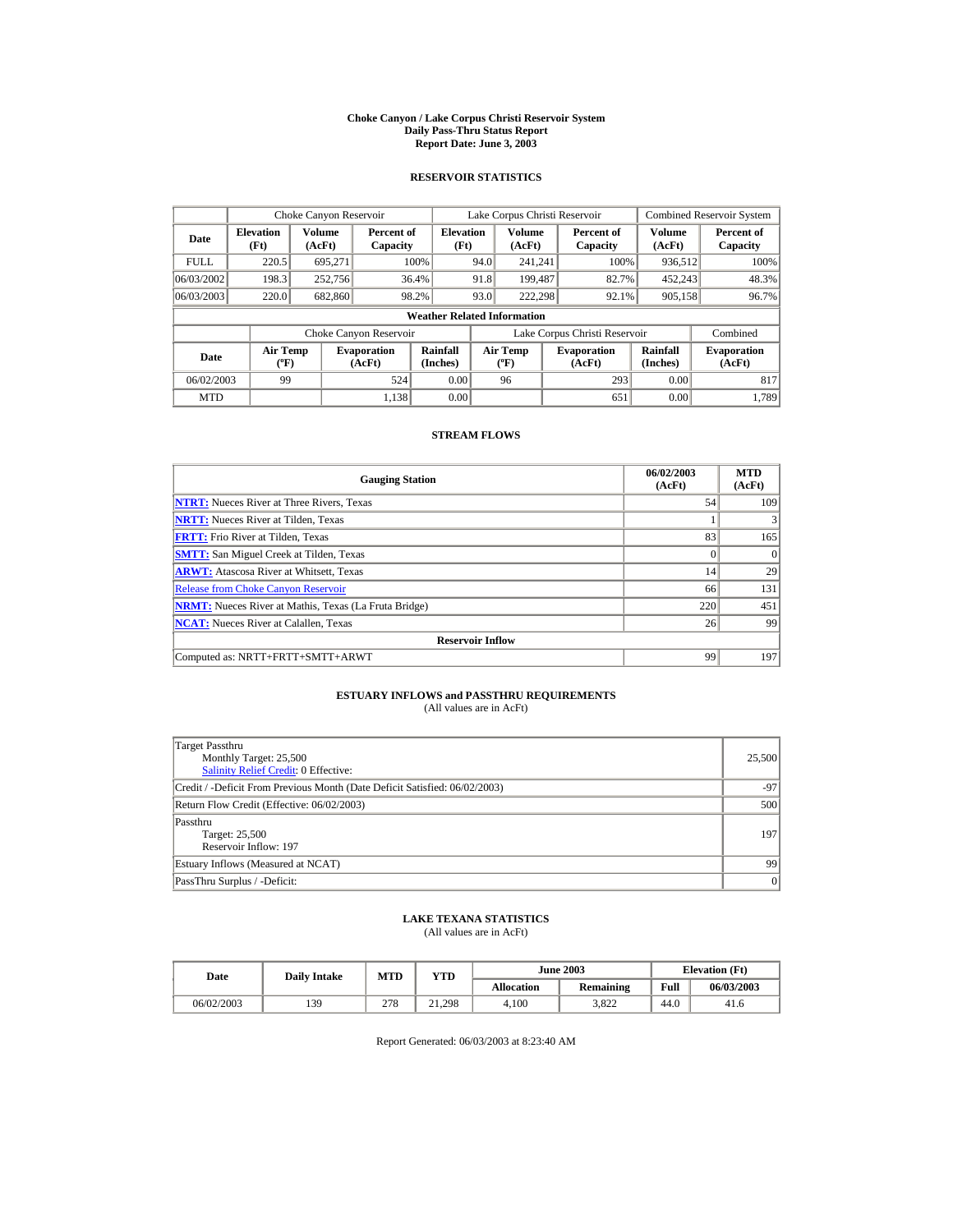#### **Choke Canyon / Lake Corpus Christi Reservoir System Daily Pass-Thru Status Report Report Date: June 4, 2003**

### **RESERVOIR STATISTICS**

|                                                      | Choke Canyon Reservoir                      |         |                              |                                    |      | Lake Corpus Christi Reservoir    |                               |                      | <b>Combined Reservoir System</b> |
|------------------------------------------------------|---------------------------------------------|---------|------------------------------|------------------------------------|------|----------------------------------|-------------------------------|----------------------|----------------------------------|
| Volume<br><b>Elevation</b><br>Date<br>(Ft)<br>(AcFt) |                                             |         | Percent of<br>Capacity       | <b>Elevation</b><br>(Ft)           |      | Volume<br>(AcFt)                 | Percent of<br>Capacity        | Volume<br>(AcFt)     | Percent of<br>Capacity           |
| <b>FULL</b>                                          | 220.5                                       | 695.271 |                              | 100%                               | 94.0 | 241.241                          | 100%                          | 936,512              | 100%                             |
| 06/04/2002                                           | 198.3                                       | 252,472 |                              | 36.3%                              | 91.6 | 197.704                          | 82.0%                         | 450.176              | 48.1%                            |
| 06/04/2003                                           | 220.0                                       | 683,374 |                              | 98.3%                              | 93.1 | 224.351                          | 93.0%                         | 907,725              | 96.9%                            |
|                                                      |                                             |         |                              | <b>Weather Related Information</b> |      |                                  |                               |                      |                                  |
|                                                      |                                             |         | Choke Canyon Reservoir       |                                    |      |                                  | Lake Corpus Christi Reservoir |                      | Combined                         |
| Date                                                 | <b>Air Temp</b><br>$({}^{\circ}\mathrm{F})$ |         | <b>Evaporation</b><br>(AcFt) | Rainfall<br>(Inches)               |      | <b>Air Temp</b><br>$(^{\circ}F)$ | <b>Evaporation</b><br>(AcFt)  | Rainfall<br>(Inches) | <b>Evaporation</b><br>(AcFt)     |
| 06/03/2003                                           | 98                                          |         | 823                          | 1.32                               |      | 94                               | 458                           | 0.51                 | 1.281                            |
| <b>MTD</b>                                           |                                             |         | 1.961                        | 1.32                               |      |                                  | 1.109                         | 0.51                 | 3.070                            |

### **STREAM FLOWS**

| <b>Gauging Station</b>                                       | 06/03/2003<br>(AcFt) | <b>MTD</b><br>(AcFt) |
|--------------------------------------------------------------|----------------------|----------------------|
| <b>NTRT:</b> Nueces River at Three Rivers, Texas             | 50                   | 159                  |
| <b>NRTT:</b> Nueces River at Tilden, Texas                   |                      |                      |
| <b>FRTT:</b> Frio River at Tilden, Texas                     | 87                   | 252                  |
| <b>SMTT:</b> San Miguel Creek at Tilden, Texas               | $\Omega$             | $\Omega$             |
| <b>ARWT:</b> Atascosa River at Whitsett, Texas               | 14                   | 43                   |
| <b>Release from Choke Canyon Reservoir</b>                   | 66                   | 197                  |
| <b>NRMT:</b> Nueces River at Mathis, Texas (La Fruta Bridge) | 218                  | 669                  |
| <b>NCAT:</b> Nueces River at Calallen, Texas                 | 3                    | 102                  |
| <b>Reservoir Inflow</b>                                      |                      |                      |
| Computed as: NRTT+FRTT+SMTT+ARWT                             | 102                  | 299                  |

# **ESTUARY INFLOWS and PASSTHRU REQUIREMENTS**<br>(All values are in AcFt)

| Target Passthru<br>Monthly Target: 25,500<br>Salinity Relief Credit: 0 Effective: | 25,500 |
|-----------------------------------------------------------------------------------|--------|
| Credit / -Deficit From Previous Month (Date Deficit Satisfied: 06/02/2003)        | $-97$  |
| Return Flow Credit (Effective: 06/02/2003)                                        | 500    |
| Passthru<br>Target: 25,500<br>Reservoir Inflow: 299                               | 299    |
| Estuary Inflows (Measured at NCAT)                                                | 102    |
| PassThru Surplus / -Deficit:                                                      | 0      |

## **LAKE TEXANA STATISTICS**

(All values are in AcFt)

| Date       | <b>Daily Intake</b> | <b>MTD</b> | YTD    | <b>June 2003</b>  |           |      | <b>Elevation</b> (Ft) |
|------------|---------------------|------------|--------|-------------------|-----------|------|-----------------------|
|            |                     |            |        | <b>Allocation</b> | Remaining | Full | 06/04/2003            |
| 06/03/2003 | 116                 | 394        | 21.414 | 4.100             | 3.706     | 44.0 | 41.5                  |

Report Generated: 06/04/2003 at 8:20:07 AM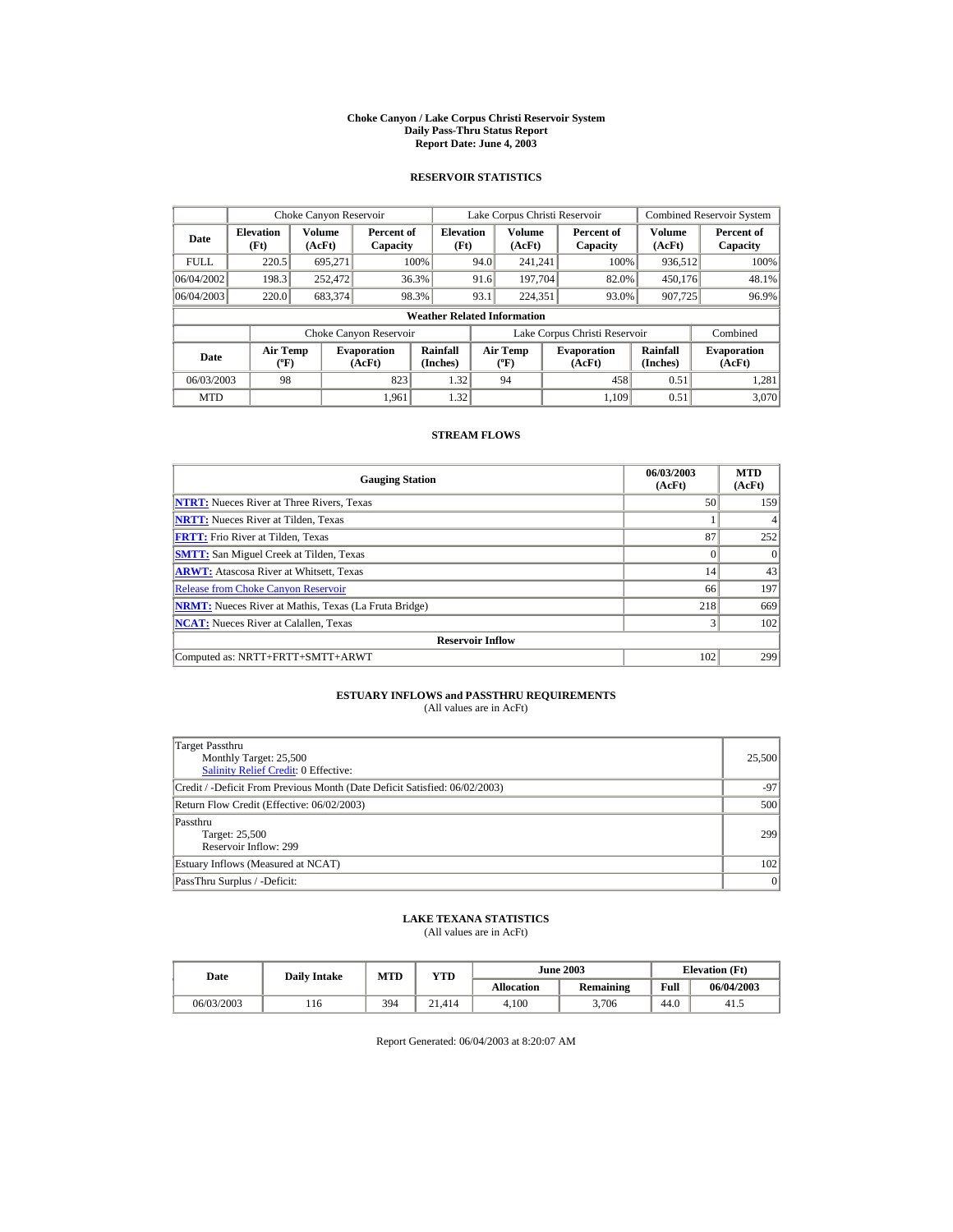#### **Choke Canyon / Lake Corpus Christi Reservoir System Daily Pass-Thru Status Report Report Date: June 5, 2003**

### **RESERVOIR STATISTICS**

|                                                      | Choke Canyon Reservoir                      |         |                              |                          |      | Lake Corpus Christi Reservoir    |  |                               |                      | Combined Reservoir System    |
|------------------------------------------------------|---------------------------------------------|---------|------------------------------|--------------------------|------|----------------------------------|--|-------------------------------|----------------------|------------------------------|
| Volume<br><b>Elevation</b><br>Date<br>(Ft)<br>(AcFt) |                                             |         | Percent of<br>Capacity       | <b>Elevation</b><br>(Ft) |      | Volume<br>(AcFt)                 |  | Percent of<br>Capacity        | Volume<br>(AcFt)     | Percent of<br>Capacity       |
| <b>FULL</b>                                          | 220.5                                       | 695.271 |                              | 100%                     | 94.0 | 241.241                          |  | 100%                          | 936,512              | 100%                         |
| 06/05/2002                                           | 198.3                                       | 252.189 |                              | 36.3%                    | 91.6 | 197.170                          |  | 81.7%                         | 449.359              | 48.0%                        |
| 06/05/2003                                           | 220.0                                       | 683,374 |                              | 98.3%                    | 93.0 | 222,484                          |  | 92.2%                         | 905,858              | 96.7%                        |
|                                                      | <b>Weather Related Information</b>          |         |                              |                          |      |                                  |  |                               |                      |                              |
|                                                      |                                             |         | Choke Canyon Reservoir       |                          |      |                                  |  | Lake Corpus Christi Reservoir |                      | Combined                     |
| Date                                                 | <b>Air Temp</b><br>$({}^{\circ}\mathrm{F})$ |         | <b>Evaporation</b><br>(AcFt) | Rainfall<br>(Inches)     |      | <b>Air Temp</b><br>$(^{\circ}F)$ |  | <b>Evaporation</b><br>(AcFt)  | Rainfall<br>(Inches) | <b>Evaporation</b><br>(AcFt) |
| 06/04/2003                                           | 93                                          |         | 539                          | 0.17                     |      | 89                               |  | 195                           | 0.02                 | 734                          |
| <b>MTD</b>                                           |                                             |         | 2.500                        | 1.49                     |      |                                  |  | 1.304                         | 0.53                 | 3.804                        |

### **STREAM FLOWS**

| <b>Gauging Station</b>                                       | 06/04/2003<br>(AcFt) | <b>MTD</b><br>(AcFt) |
|--------------------------------------------------------------|----------------------|----------------------|
| <b>NTRT:</b> Nueces River at Three Rivers, Texas             | 58                   | 216                  |
| <b>NRTT:</b> Nueces River at Tilden, Texas                   | 3                    |                      |
| <b>FRTT:</b> Frio River at Tilden, Texas                     | 97                   | 349                  |
| <b>SMTT:</b> San Miguel Creek at Tilden, Texas               |                      |                      |
| <b>ARWT:</b> Atascosa River at Whitsett, Texas               | 20                   | 63                   |
| <b>Release from Choke Canyon Reservoir</b>                   | 66                   | 262                  |
| <b>NRMT:</b> Nueces River at Mathis, Texas (La Fruta Bridge) | 220                  | 889                  |
| <b>NCAT:</b> Nueces River at Calallen. Texas                 | $\Omega$             | 102                  |
| <b>Reservoir Inflow</b>                                      |                      |                      |
| Computed as: NRTT+FRTT+SMTT+ARWT                             | 128                  | 427                  |

# **ESTUARY INFLOWS and PASSTHRU REQUIREMENTS**<br>(All values are in AcFt)

| Target Passthru<br>Monthly Target: 25,500<br>Salinity Relief Credit: 0 Effective: | 25,500 |
|-----------------------------------------------------------------------------------|--------|
| Credit / -Deficit From Previous Month (Date Deficit Satisfied: 06/02/2003)        | $-97$  |
| Return Flow Credit (Effective: 06/02/2003)                                        | 500    |
| Passthru<br>Target: 25,500<br>Reservoir Inflow: 427                               | 427    |
| Estuary Inflows (Measured at NCAT)                                                | 102    |
| PassThru Surplus / -Deficit:                                                      | 0      |

## **LAKE TEXANA STATISTICS**

(All values are in AcFt)

| Date       | <b>Daily Intake</b> | <b>MTD</b> | $v_{\rm TD}$ |            | <b>June 2003</b> | <b>Elevation</b> (Ft) |            |
|------------|---------------------|------------|--------------|------------|------------------|-----------------------|------------|
|            |                     |            |              | Allocation | Remaining        | Full                  | 06/05/2003 |
| 06/04/2003 | 139                 | 533        | 21.553       | 4.100      | 3.567            | 44.0                  | 41.5       |

Report Generated: 06/05/2003 at 8:16:25 AM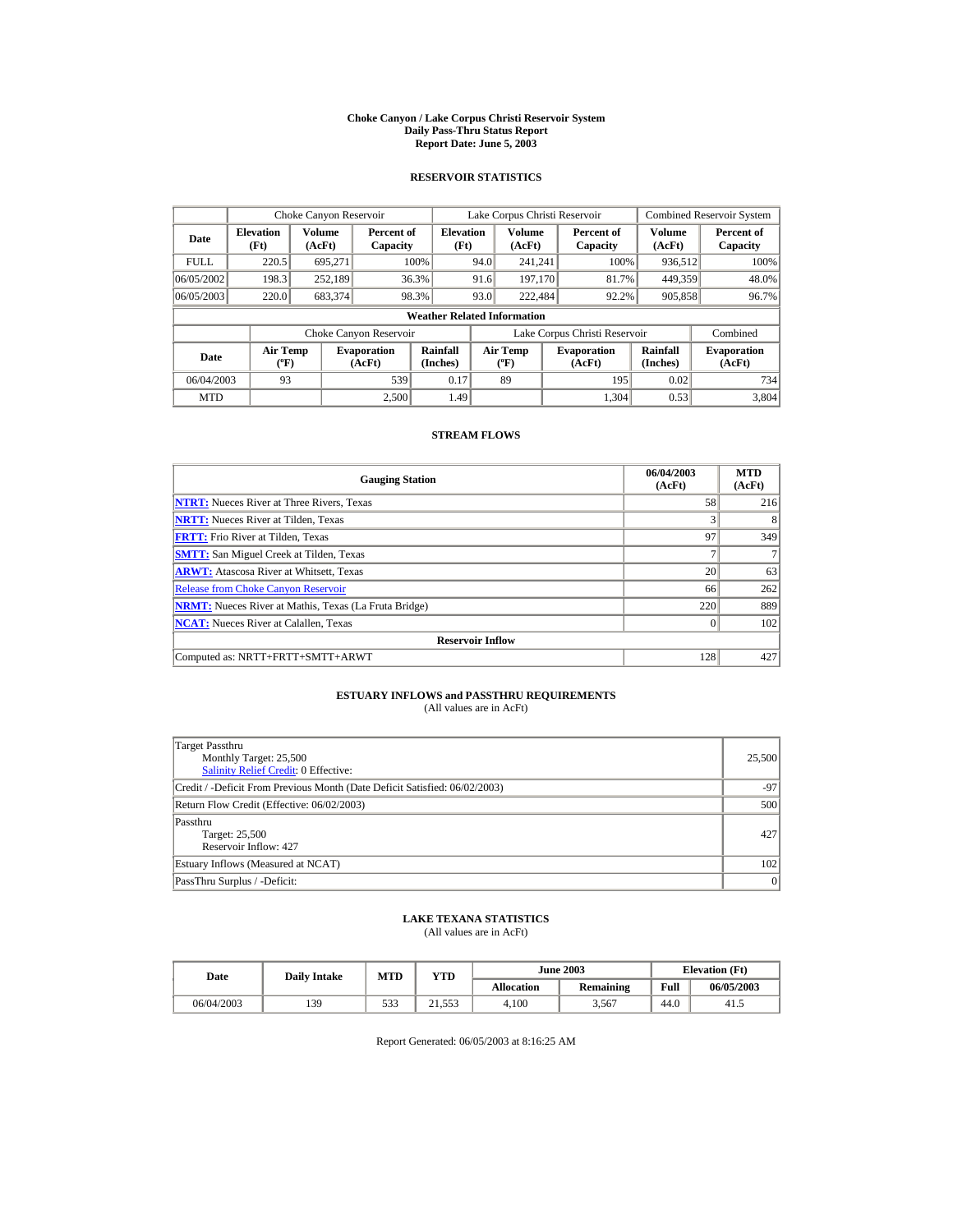#### **Choke Canyon / Lake Corpus Christi Reservoir System Daily Pass-Thru Status Report Report Date: June 6, 2003**

### **RESERVOIR STATISTICS**

|                                                      | Choke Canyon Reservoir                                                      |         |                        |                                    |                                           | Lake Corpus Christi Reservoir |                              |                        |                              | <b>Combined Reservoir System</b> |
|------------------------------------------------------|-----------------------------------------------------------------------------|---------|------------------------|------------------------------------|-------------------------------------------|-------------------------------|------------------------------|------------------------|------------------------------|----------------------------------|
| Volume<br><b>Elevation</b><br>Date<br>(Ft)<br>(AcFt) |                                                                             |         | Percent of<br>Capacity | <b>Elevation</b><br>(Ft)           |                                           | Volume<br>(AcFt)              |                              | Percent of<br>Capacity | Volume<br>(AcFt)             | Percent of<br>Capacity           |
| <b>FULL</b>                                          | 220.5                                                                       | 695.271 |                        | 100%                               | 94.0                                      | 241.241                       |                              | 100%                   | 936,512                      | 100%                             |
| 06/06/2002                                           | 198.3                                                                       | 251,906 |                        | 36.2%                              | 91.6                                      | 197.348                       |                              | 81.8%                  | 449.254                      | 48.0%                            |
| 06/06/2003                                           | 220.1                                                                       | 683,889 |                        | 98.4%                              | 93.0                                      | 223,044                       |                              | 92.5%                  | 906,933                      | 96.8%                            |
|                                                      |                                                                             |         |                        | <b>Weather Related Information</b> |                                           |                               |                              |                        |                              |                                  |
|                                                      |                                                                             |         | Choke Canyon Reservoir |                                    | Lake Corpus Christi Reservoir             |                               |                              |                        | Combined                     |                                  |
| Date                                                 | <b>Air Temp</b><br><b>Evaporation</b><br>$({}^{\circ}\mathrm{F})$<br>(AcFt) |         | Rainfall<br>(Inches)   |                                    | <b>Air Temp</b><br>$({}^{\circ}\text{F})$ |                               | <b>Evaporation</b><br>(AcFt) | Rainfall<br>(Inches)   | <b>Evaporation</b><br>(AcFt) |                                  |
| 89<br>210<br>06/05/2003                              |                                                                             | 0.03    |                        | 88                                 |                                           | 446                           | 1.07                         | 656                    |                              |                                  |
| <b>MTD</b>                                           |                                                                             |         | 2.710                  | 1.52                               |                                           |                               |                              | 1.750                  | 1.60                         | 4.460                            |

### **STREAM FLOWS**

| <b>Gauging Station</b>                                       | 06/05/2003<br>(AcFt) | <b>MTD</b><br>(AcFt) |
|--------------------------------------------------------------|----------------------|----------------------|
| <b>NTRT:</b> Nueces River at Three Rivers, Texas             | 81                   | 298                  |
| <b>NRTT:</b> Nueces River at Tilden, Texas                   |                      | 10                   |
| <b>FRTT:</b> Frio River at Tilden, Texas                     | 111                  | 461                  |
| <b>SMTT:</b> San Miguel Creek at Tilden, Texas               |                      | 16                   |
| <b>ARWT:</b> Atascosa River at Whitsett, Texas               | 30                   | 93                   |
| <b>Release from Choke Canyon Reservoir</b>                   | 66                   | 328                  |
| <b>NRMT:</b> Nueces River at Mathis, Texas (La Fruta Bridge) | 220                  | 1.110                |
| <b>NCAT:</b> Nueces River at Calallen, Texas                 | 16                   | 119                  |
| <b>Reservoir Inflow</b>                                      |                      |                      |
| Computed as: (NTRT+FRTT+SMTT)-Release From Choke Canyon      | 136                  | 563                  |

# **ESTUARY INFLOWS and PASSTHRU REQUIREMENTS**<br>(All values are in AcFt)

| Target Passthru<br>Monthly Target: 25,500<br>Salinity Relief Credit: 0 Effective: | 25,500 |
|-----------------------------------------------------------------------------------|--------|
| Credit / -Deficit From Previous Month (Date Deficit Satisfied: 06/02/2003)        | $-97$  |
| Return Flow Credit (Effective: 06/02/2003)                                        | 500    |
| Passthru<br>Target: 25,500<br>Reservoir Inflow: 563                               | 563    |
| Estuary Inflows (Measured at NCAT)                                                | 119    |
| PassThru Surplus / -Deficit:                                                      | $-41$  |

## **LAKE TEXANA STATISTICS**

(All values are in AcFt)

|            | MTD<br><b>Daily Intake</b><br>Date |     | YTD    |                   | <b>June 2003</b> | <b>Elevation</b> (Ft) |            |
|------------|------------------------------------|-----|--------|-------------------|------------------|-----------------------|------------|
|            |                                    |     |        | <b>Allocation</b> | <b>Remaining</b> | Full                  | 06/06/2003 |
| 06/05/2003 | 140                                | 673 | 21,693 | 4.100             | 427ء             | 44.0                  | -41.5      |

Report Generated: 06/06/2003 at 8:12:49 AM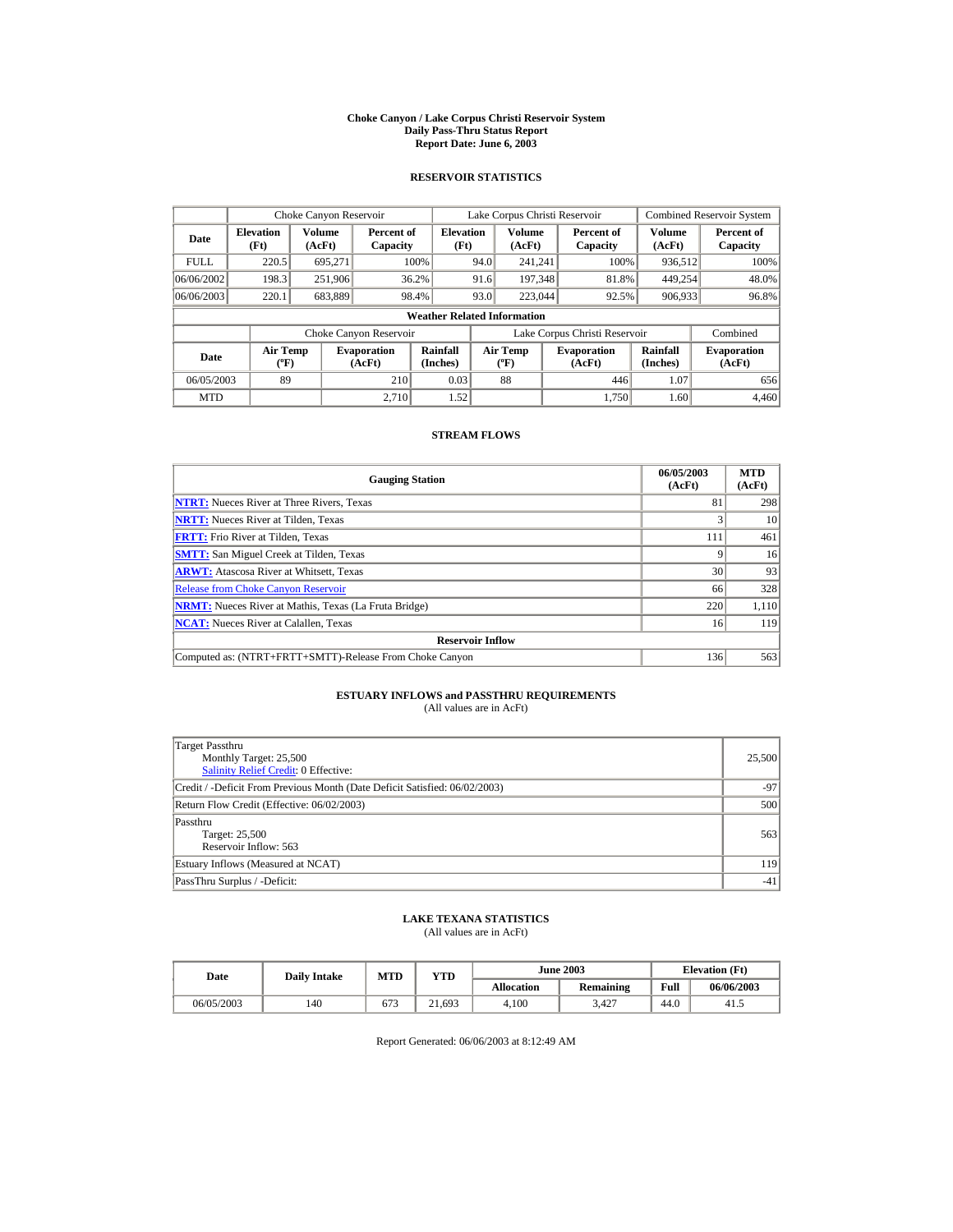#### **Choke Canyon / Lake Corpus Christi Reservoir System Daily Pass-Thru Status Report Report Date: June 7, 2003**

### **RESERVOIR STATISTICS**

|             | Choke Canyon Reservoir                      |                  |                              |                          | Lake Corpus Christi Reservoir             |                  |  |                               |                      | <b>Combined Reservoir System</b> |  |
|-------------|---------------------------------------------|------------------|------------------------------|--------------------------|-------------------------------------------|------------------|--|-------------------------------|----------------------|----------------------------------|--|
| Date        | <b>Elevation</b><br>(Ft)                    | Volume<br>(AcFt) | Percent of<br>Capacity       | <b>Elevation</b><br>(Ft) |                                           | Volume<br>(AcFt) |  | Percent of<br>Capacity        | Volume<br>(AcFt)     | Percent of<br>Capacity           |  |
| <b>FULL</b> | 220.5                                       | 695.271          |                              | 100%                     | 94.0                                      | 241.241          |  | 100%                          | 936,512              | 100%                             |  |
| 06/07/2002  | 198.2                                       | 251,340          |                              | 36.1%                    | 91.6                                      | 195,927          |  | 81.2%                         | 447.267              | 47.8%                            |  |
| 06/07/2003  | 220.0                                       | 683,374          |                              | 98.3%                    | 93.0                                      | 222.298          |  | 92.1%                         | 905,672              | 96.7%                            |  |
|             | <b>Weather Related Information</b>          |                  |                              |                          |                                           |                  |  |                               |                      |                                  |  |
|             |                                             |                  | Choke Canyon Reservoir       |                          |                                           |                  |  | Lake Corpus Christi Reservoir |                      | Combined                         |  |
| Date        | <b>Air Temp</b><br>$({}^{\circ}\mathrm{F})$ |                  | <b>Evaporation</b><br>(AcFt) | Rainfall<br>(Inches)     | <b>Air Temp</b><br>$({}^{\circ}\text{F})$ |                  |  | <b>Evaporation</b><br>(AcFt)  | Rainfall<br>(Inches) | <b>Evaporation</b><br>(AcFt)     |  |
| 06/06/2003  | 90                                          |                  | 509                          | 0.08                     | 89                                        |                  |  | 315                           | 0.00                 | 824                              |  |
| <b>MTD</b>  |                                             |                  | 3.219                        | 1.60                     |                                           |                  |  | 2.065                         | 1.60                 | 5.284                            |  |

### **STREAM FLOWS**

| <b>Gauging Station</b>                                       | 06/06/2003<br>(AcFt) | <b>MTD</b><br>(AcFt) |
|--------------------------------------------------------------|----------------------|----------------------|
| <b>NTRT:</b> Nueces River at Three Rivers, Texas             | 77                   | 375                  |
| <b>NRTT:</b> Nueces River at Tilden. Texas                   |                      | 13                   |
| <b>FRTT:</b> Frio River at Tilden, Texas                     | 97                   | 558                  |
| <b>SMTT:</b> San Miguel Creek at Tilden, Texas               |                      | 16                   |
| <b>ARWT:</b> Atascosa River at Whitsett, Texas               | 32 <sub>1</sub>      | 124                  |
| <b>Release from Choke Canyon Reservoir</b>                   | 66                   | 393                  |
| <b>NRMT:</b> Nueces River at Mathis, Texas (La Fruta Bridge) | 206                  | 1,316                |
| <b>NCAT:</b> Nueces River at Calallen, Texas                 | 46                   | 164                  |
| <b>Reservoir Inflow</b>                                      |                      |                      |
| Computed as: (NTRT+FRTT+SMTT)-Release From Choke Canyon      | 109                  | 672                  |

# **ESTUARY INFLOWS and PASSTHRU REQUIREMENTS**<br>(All values are in AcFt)

| ۰. |  |  |  |
|----|--|--|--|
|    |  |  |  |
|    |  |  |  |

| Target Passthru<br>Monthly Target: 25,500<br>Salinity Relief Credit: 0 Effective: | 25,500 |
|-----------------------------------------------------------------------------------|--------|
| Credit / -Deficit From Previous Month (Date Deficit Satisfied: 06/02/2003)        | $-97$  |
| Return Flow Credit (Effective: 06/02/2003)                                        | 500    |
| Passthru<br>Target: 25,500<br>Reservoir Inflow: 672                               | 672    |
| Estuary Inflows (Measured at NCAT)                                                | 164    |
| PassThru Surplus / -Deficit:                                                      | $-105$ |

## **LAKE TEXANA STATISTICS**

(All values are in AcFt)

| Date       | <b>Daily Intake</b> | <b>MTD</b> | YTD                    |                   | <b>June 2003</b> | <b>Elevation</b> (Ft) |            |
|------------|---------------------|------------|------------------------|-------------------|------------------|-----------------------|------------|
|            |                     |            |                        | <b>Allocation</b> | <b>Remaining</b> | Full                  | 06/07/2003 |
| 06/06/2003 | 140                 | 813        | 21,833<br>$^{\circ}$ 1 | 4.100             | 3.287            | 44.0                  | 41.6       |

Report Generated: 06/07/2003 at 8:09:36 AM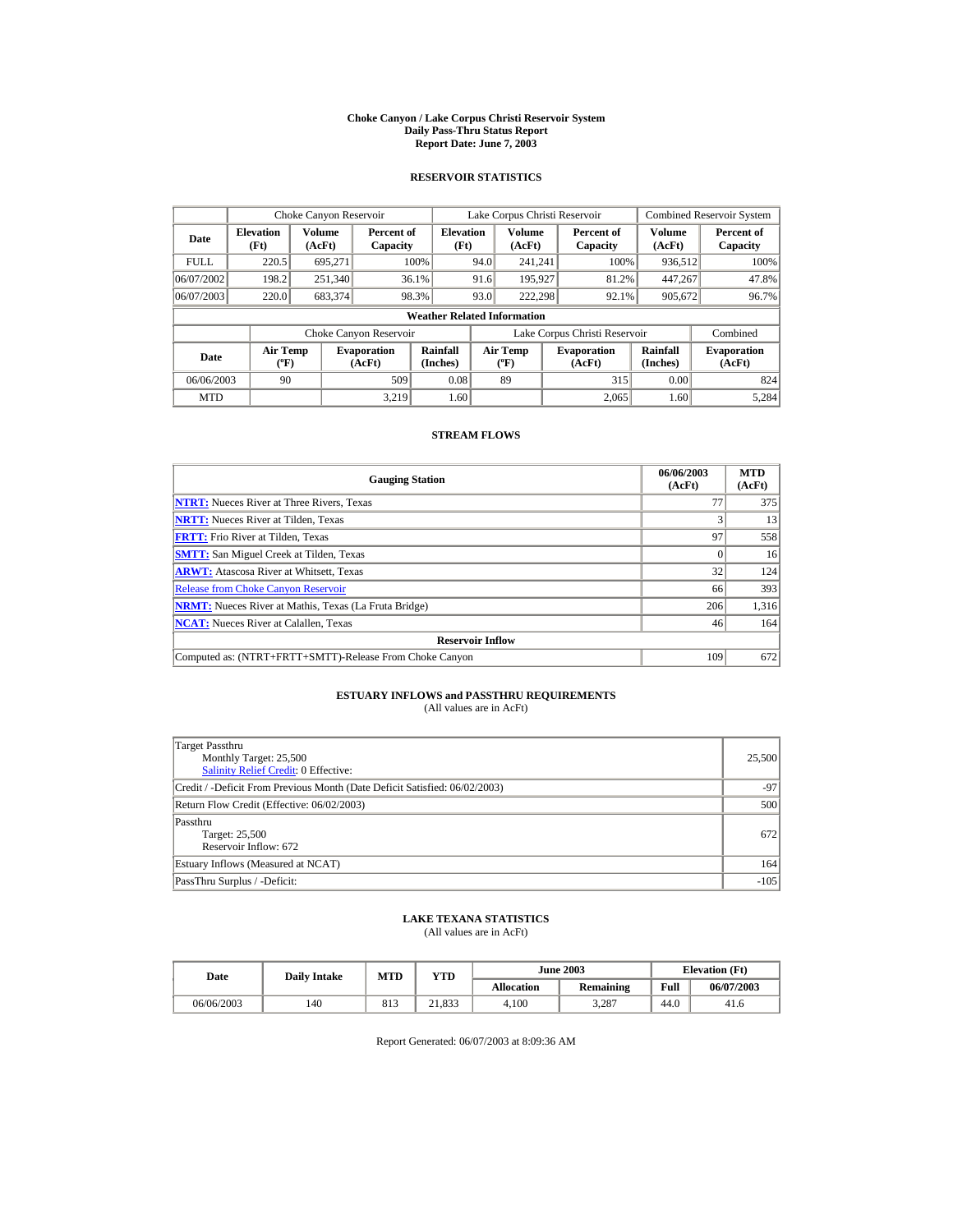#### **Choke Canyon / Lake Corpus Christi Reservoir System Daily Pass-Thru Status Report Report Date: June 8, 2003**

### **RESERVOIR STATISTICS**

|             | Choke Canyon Reservoir                      |                  |                              |                                    | Lake Corpus Christi Reservoir    |                  |  |                               | Combined Reservoir System |                              |
|-------------|---------------------------------------------|------------------|------------------------------|------------------------------------|----------------------------------|------------------|--|-------------------------------|---------------------------|------------------------------|
| Date        | <b>Elevation</b><br>(Ft)                    | Volume<br>(AcFt) | Percent of<br>Capacity       | <b>Elevation</b><br>(Ft)           |                                  | Volume<br>(AcFt) |  | Percent of<br>Capacity        | Volume<br>(AcFt)          | Percent of<br>Capacity       |
| <b>FULL</b> | 220.5                                       | 695.271          |                              | 100%                               | 94.0                             | 241.241          |  | 100%                          | 936,512                   | 100%                         |
| 06/08/2002  | 198.2                                       | 250.917          |                              | 36.1%                              | 91.4                             | 194.156          |  | 80.5%                         | 445,073                   | 47.5%                        |
| 06/08/2003  | 220.0                                       | 682,860          |                              | 98.2%                              | 93.0                             | 221.367          |  | 91.8%                         | 904,227                   | 96.6%                        |
|             |                                             |                  |                              | <b>Weather Related Information</b> |                                  |                  |  |                               |                           |                              |
|             |                                             |                  | Choke Canyon Reservoir       |                                    |                                  |                  |  | Lake Corpus Christi Reservoir |                           | Combined                     |
| Date        | <b>Air Temp</b><br>$({}^{\circ}\mathrm{F})$ |                  | <b>Evaporation</b><br>(AcFt) | Rainfall<br>(Inches)               | <b>Air Temp</b><br>$(^{\circ}F)$ |                  |  | <b>Evaporation</b><br>(AcFt)  | Rainfall<br>(Inches)      | <b>Evaporation</b><br>(AcFt) |
| 06/07/2003  | 94                                          |                  | 479                          |                                    | 0.00<br>90                       |                  |  | 238                           | 0.00                      | 717                          |
| <b>MTD</b>  |                                             |                  | 3.698                        | 1.60                               |                                  |                  |  | 2.303                         | 1.60                      | 6.001                        |

### **STREAM FLOWS**

| <b>Gauging Station</b>                                       | 06/07/2003<br>(AcFt) | <b>MTD</b><br>(AcFt) |
|--------------------------------------------------------------|----------------------|----------------------|
| <b>NTRT:</b> Nueces River at Three Rivers, Texas             | 77                   | 453                  |
| <b>NRTT:</b> Nueces River at Tilden. Texas                   |                      | 15                   |
| <b>FRTT:</b> Frio River at Tilden, Texas                     | 89                   | 647                  |
| <b>SMTT:</b> San Miguel Creek at Tilden, Texas               |                      | 17                   |
| <b>ARWT:</b> Atascosa River at Whitsett, Texas               | 42                   | 166                  |
| <b>Release from Choke Canyon Reservoir</b>                   | 66                   | 459                  |
| <b>NRMT:</b> Nueces River at Mathis, Texas (La Fruta Bridge) | 193                  | 1,509                |
| <b>NCAT:</b> Nueces River at Calallen, Texas                 |                      | 168                  |
| <b>Reservoir Inflow</b>                                      |                      |                      |
| Computed as: (NTRT+FRTT+SMTT)-Release From Choke Canyon      | 102                  | 774                  |

# **ESTUARY INFLOWS and PASSTHRU REQUIREMENTS**<br>(All values are in AcFt)

| Target Passthru<br>Monthly Target: 25,500<br>Salinity Relief Credit: 0 Effective: | 25,500 |
|-----------------------------------------------------------------------------------|--------|
| Credit / -Deficit From Previous Month (Date Deficit Satisfied: 06/02/2003)        | $-97$  |
| Return Flow Credit (Effective: 06/02/2003)                                        | 500    |
| Passthru<br>Target: 25,500<br>Reservoir Inflow: 774                               | 774    |
| Estuary Inflows (Measured at NCAT)                                                | 168    |
| PassThru Surplus / -Deficit:                                                      | $-203$ |

## **LAKE TEXANA STATISTICS**

(All values are in AcFt)

| Date       | <b>Daily Intake</b> | <b>MTD</b> | YTD    |                   | <b>June 2003</b> | <b>Elevation</b> (Ft) |            |
|------------|---------------------|------------|--------|-------------------|------------------|-----------------------|------------|
|            |                     |            |        | <b>Allocation</b> | Remaining        | Full                  | 06/08/2003 |
| 06/07/2003 | 140                 | 953        | 21.973 | 4.100             | 3.147            | 44.0                  | 41.6       |

Report Generated: 06/08/2003 at 7:59:26 AM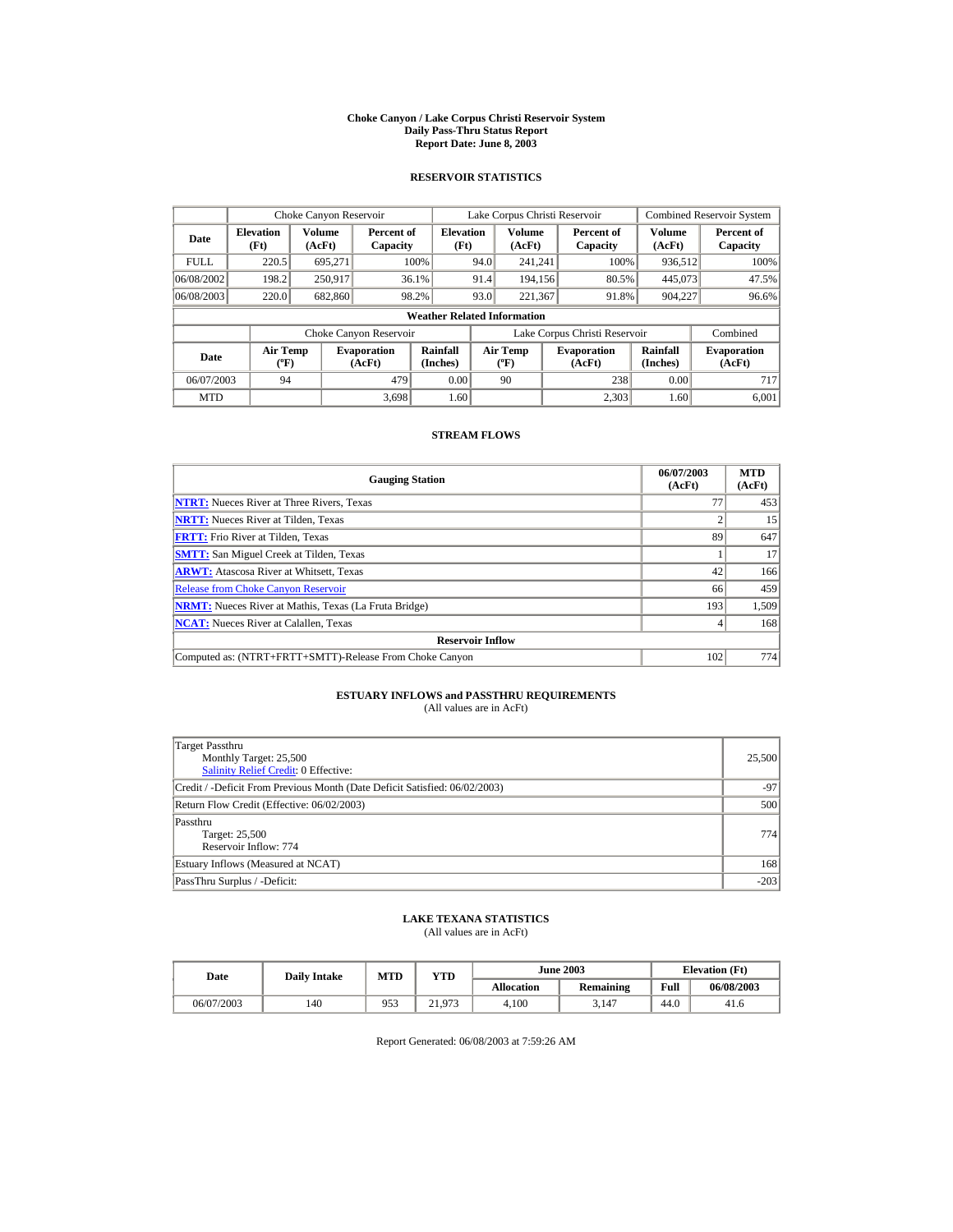#### **Choke Canyon / Lake Corpus Christi Reservoir System Daily Pass-Thru Status Report Report Date: June 9, 2003**

### **RESERVOIR STATISTICS**

|             | Choke Canyon Reservoir                |                  |                              |                          | Lake Corpus Christi Reservoir     |                         |  |                               |                         | <b>Combined Reservoir System</b> |  |
|-------------|---------------------------------------|------------------|------------------------------|--------------------------|-----------------------------------|-------------------------|--|-------------------------------|-------------------------|----------------------------------|--|
| Date        | <b>Elevation</b><br>(Ft)              | Volume<br>(AcFt) | Percent of<br>Capacity       | <b>Elevation</b><br>(Ft) |                                   | <b>Volume</b><br>(AcFt) |  | Percent of<br>Capacity        | <b>Volume</b><br>(AcFt) | Percent of<br>Capacity           |  |
| <b>FULL</b> | 220.5                                 | 695.271          |                              | 100%                     | 94.0                              | 241.241                 |  | 100%                          | 936,512                 | 100%                             |  |
| 06/09/2002  | 198.2                                 | 250,635          |                              | 36.0%                    | 91.4                              | 193.626                 |  | 80.3%                         | 444.261                 | 47.4%                            |  |
| 06/09/2003  | 220.0                                 | 682,346          |                              | 98.1%                    | 92.9                              | 221.181                 |  | 91.7%                         | 903,527                 | 96.5%                            |  |
|             | <b>Weather Related Information</b>    |                  |                              |                          |                                   |                         |  |                               |                         |                                  |  |
|             |                                       |                  | Choke Canyon Reservoir       |                          |                                   |                         |  | Lake Corpus Christi Reservoir |                         | Combined                         |  |
| Date        | <b>Air Temp</b><br>$({}^o\mathrm{F})$ |                  | <b>Evaporation</b><br>(AcFt) | Rainfall<br>(Inches)     | Air Temp<br>$({}^{\circ}{\rm F})$ |                         |  | <b>Evaporation</b><br>(AcFt)  | Rainfall<br>(Inches)    | <b>Evaporation</b><br>(AcFt)     |  |
| 06/08/2003  | 91                                    |                  | 523                          | 0.00                     |                                   | 91                      |  | 477                           | 0.00                    | 1.000                            |  |
| <b>MTD</b>  |                                       |                  | 4.221                        | 1.60                     |                                   |                         |  | 2.780                         | 1.60                    | 7.001                            |  |

### **STREAM FLOWS**

| <b>Gauging Station</b>                                       | 06/08/2003<br>(AcFt) | <b>MTD</b><br>(AcFt) |
|--------------------------------------------------------------|----------------------|----------------------|
| <b>NTRT:</b> Nueces River at Three Rivers, Texas             | 97                   | 550                  |
| <b>NRTT:</b> Nueces River at Tilden, Texas                   |                      | 17                   |
| <b>FRTT:</b> Frio River at Tilden, Texas                     | 85                   | 732                  |
| <b>SMTT:</b> San Miguel Creek at Tilden, Texas               | 11                   | 28                   |
| <b>ARWT:</b> Atascosa River at Whitsett, Texas               | 32                   | 198                  |
| <b>Release from Choke Canyon Reservoir</b>                   | 66                   | 524                  |
| <b>NRMT:</b> Nueces River at Mathis, Texas (La Fruta Bridge) | 193                  | 1,701                |
| <b>NCAT:</b> Nueces River at Calallen. Texas                 | 40                   | 207                  |
| <b>Reservoir Inflow</b>                                      |                      |                      |
| Computed as: (NTRT+FRTT+SMTT)-Release From Choke Canyon      | 128                  | 902                  |

# **ESTUARY INFLOWS and PASSTHRU REQUIREMENTS**<br>(All values are in AcFt)

| Target Passthru<br>Monthly Target: 25,500<br>Salinity Relief Credit: 0 Effective: | 25,500 |
|-----------------------------------------------------------------------------------|--------|
| Credit / -Deficit From Previous Month (Date Deficit Satisfied: 06/02/2003)        | $-97$  |
| Return Flow Credit (Effective: 06/02/2003)                                        | 500    |
| Passthru<br>Target: 25,500<br>Reservoir Inflow: 902                               | 902    |
| Estuary Inflows (Measured at NCAT)                                                | 207    |
| PassThru Surplus / -Deficit:                                                      | $-292$ |

## **LAKE TEXANA STATISTICS**

(All values are in AcFt)

| Date       | <b>Daily Intake</b> | MTD   | YTD                 |                   | <b>June 2003</b> | <b>Elevation</b> (Ft) |            |
|------------|---------------------|-------|---------------------|-------------------|------------------|-----------------------|------------|
|            |                     |       |                     | <b>Allocation</b> | <b>Remaining</b> | Full                  | 06/09/2003 |
| 06/08/2003 | 140                 | 1.093 | າາ<br>112<br>22.IIJ | 4.100             | 3.007            | 44.0                  | 41.6       |

Report Generated: 06/09/2003 at 8:01:52 AM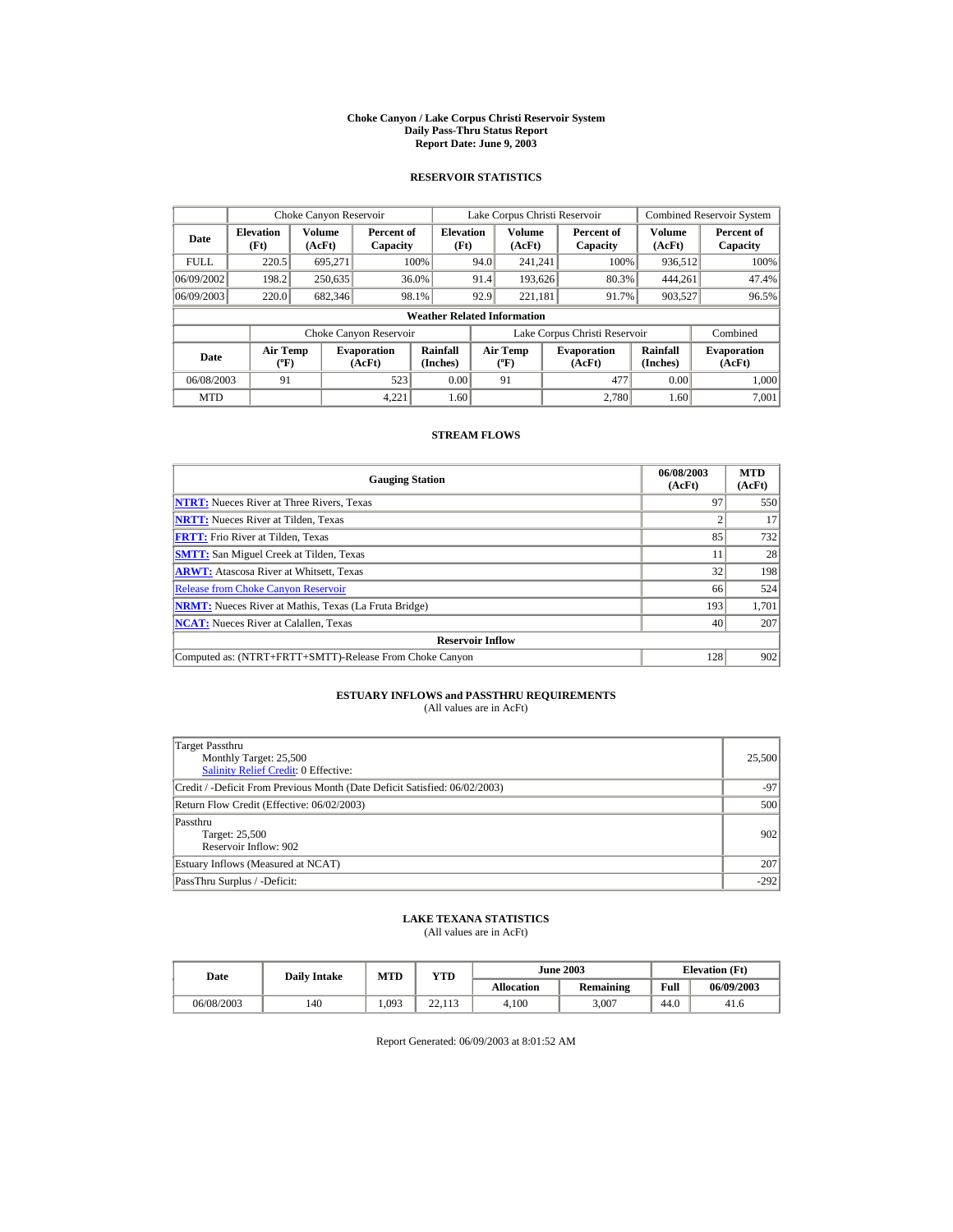#### **Choke Canyon / Lake Corpus Christi Reservoir System Daily Pass-Thru Status Report Report Date: June 10, 2003**

### **RESERVOIR STATISTICS**

|             | Choke Canyon Reservoir                      |                  |                              | Lake Corpus Christi Reservoir      |                               |                                           |  | Combined Reservoir System    |                      |                              |
|-------------|---------------------------------------------|------------------|------------------------------|------------------------------------|-------------------------------|-------------------------------------------|--|------------------------------|----------------------|------------------------------|
| Date        | <b>Elevation</b><br>(Ft)                    | Volume<br>(AcFt) | Percent of<br>Capacity       | <b>Elevation</b><br>(Ft)           |                               | Volume<br>(AcFt)                          |  | Percent of<br>Capacity       | Volume<br>(AcFt)     | Percent of<br>Capacity       |
| <b>FULL</b> | 220.5                                       | 695.271          |                              | 100%                               | 94.0                          | 241.241                                   |  | 100%                         | 936,512              | 100%                         |
| 06/10/2002  | 198.2                                       | 250.212          |                              | 36.0%                              | 91.4                          | 193.273                                   |  | 80.1%                        | 443,485              | 47.4%                        |
| 06/10/2003  | 220.0                                       | 681,836          |                              | 98.1%                              | 92.9                          | 220,623                                   |  | 91.5%                        | 902,459              | 96.4%                        |
|             |                                             |                  |                              | <b>Weather Related Information</b> |                               |                                           |  |                              |                      |                              |
|             |                                             |                  | Choke Canyon Reservoir       |                                    | Lake Corpus Christi Reservoir |                                           |  |                              | Combined             |                              |
| Date        | <b>Air Temp</b><br>$({}^{\circ}\mathrm{F})$ |                  | <b>Evaporation</b><br>(AcFt) | Rainfall<br>(Inches)               |                               | <b>Air Temp</b><br>$({}^{\circ}\text{F})$ |  | <b>Evaporation</b><br>(AcFt) | Rainfall<br>(Inches) | <b>Evaporation</b><br>(AcFt) |
| 06/09/2003  | 94                                          |                  | 523                          | 0.00                               |                               | 92                                        |  | 325                          | 0.00                 | 848                          |
| <b>MTD</b>  |                                             |                  | 4.744                        | 1.60                               |                               |                                           |  | 3.105                        | 1.60                 | 7.849                        |

### **STREAM FLOWS**

| <b>Gauging Station</b>                                       | 06/09/2003<br>(AcFt) | <b>MTD</b><br>(AcFt) |
|--------------------------------------------------------------|----------------------|----------------------|
| <b>NTRT:</b> Nueces River at Three Rivers, Texas             | 77                   | 627                  |
| <b>NRTT:</b> Nueces River at Tilden, Texas                   |                      | 19                   |
| <b>FRTT:</b> Frio River at Tilden, Texas                     | 81                   | 814                  |
| <b>SMTT:</b> San Miguel Creek at Tilden, Texas               |                      | 30                   |
| <b>ARWT:</b> Atascosa River at Whitsett, Texas               | 26                   | 224                  |
| <b>Release from Choke Canyon Reservoir</b>                   | 66                   | 590                  |
| <b>NRMT:</b> Nueces River at Mathis, Texas (La Fruta Bridge) | 195                  | 1.896                |
| <b>NCAT:</b> Nueces River at Calallen, Texas                 | 19                   | 226                  |
| <b>Reservoir Inflow</b>                                      |                      |                      |
| Computed as: (NTRT+FRTT+SMTT)-Release From Choke Canyon      | 95                   | 997                  |

# **ESTUARY INFLOWS and PASSTHRU REQUIREMENTS**<br>(All values are in AcFt)

| Target Passthru<br>Monthly Target: 25,500<br><b>Salinity Relief Credit: 0 Effective:</b> | 25,500 |
|------------------------------------------------------------------------------------------|--------|
| Credit / -Deficit From Previous Month (Date Deficit Satisfied: 06/02/2003)               | $-97$  |
| Return Flow Credit (Effective: 06/02/2003)                                               | 500    |
| Passthru<br>Target: 25,500<br>Reservoir Inflow: 997                                      | 997    |
| Estuary Inflows (Measured at NCAT)                                                       | 226    |
| PassThru Surplus / -Deficit:                                                             | $-368$ |

## **LAKE TEXANA STATISTICS**

(All values are in AcFt)

| Date       | <b>Daily Intake</b> | <b>MTD</b>                  | YTD          |                   | <b>June 2003</b> | <b>Elevation</b> (Ft) |            |
|------------|---------------------|-----------------------------|--------------|-------------------|------------------|-----------------------|------------|
|            |                     |                             |              | <b>Allocation</b> | Remaining        | Full                  | 06/10/2003 |
| 06/09/2003 | 140                 | 22 <sup>2</sup><br>ت ف کہ 1 | 22.25<br>د ب | 4.100             | 2.867            | 44.0                  | 41.6       |

Report Generated: 06/10/2003 at 12:43:23 PM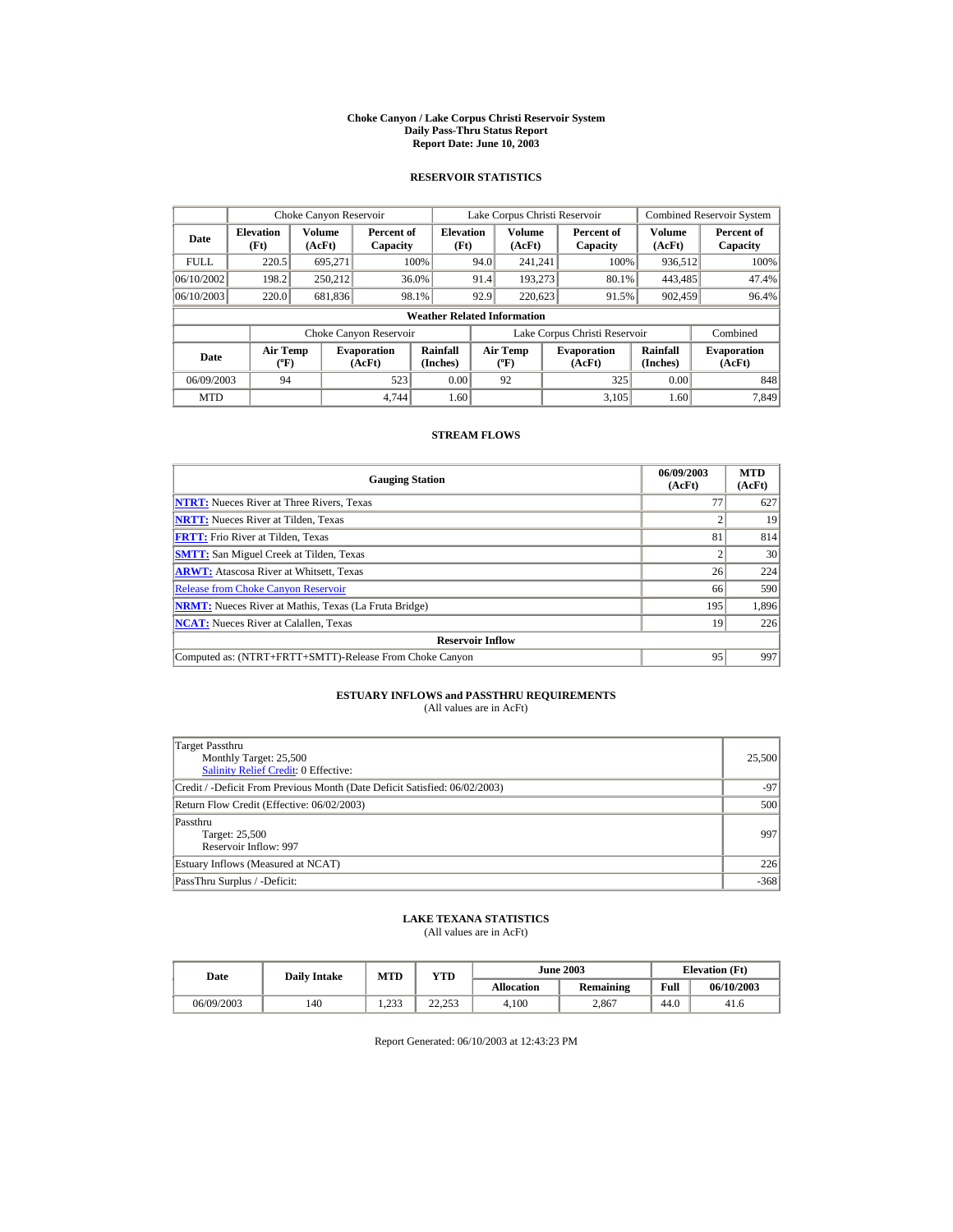#### **Choke Canyon / Lake Corpus Christi Reservoir System Daily Pass-Thru Status Report Report Date: June 11, 2003**

### **RESERVOIR STATISTICS**

|             | Choke Canyon Reservoir                      |                  |                              | Lake Corpus Christi Reservoir      |      |                                             | Combined Reservoir System     |                      |                              |
|-------------|---------------------------------------------|------------------|------------------------------|------------------------------------|------|---------------------------------------------|-------------------------------|----------------------|------------------------------|
| Date        | <b>Elevation</b><br>(Ft)                    | Volume<br>(AcFt) | Percent of<br>Capacity       | <b>Elevation</b><br>(Ft)           |      | Volume<br>(AcFt)                            | Percent of<br>Capacity        | Volume<br>(AcFt)     | Percent of<br>Capacity       |
| <b>FULL</b> | 220.5                                       | 695.271          |                              | 100%                               | 94.0 | 241.241                                     | 100%                          | 936,512              | 100%                         |
| 06/11/2002  | 198.1                                       | 249.789          |                              | 35.9%                              | 91.4 | 192,567                                     | 79.8%                         | 442,356              | 47.2%                        |
| 06/11/2003  | 220.0                                       | 683,374          |                              | 98.3%                              | 92.9 | 219,695                                     | 91.1%                         | 903,069              | 96.4%                        |
|             |                                             |                  |                              | <b>Weather Related Information</b> |      |                                             |                               |                      |                              |
|             |                                             |                  | Choke Canyon Reservoir       |                                    |      |                                             | Lake Corpus Christi Reservoir |                      | Combined                     |
| Date        | <b>Air Temp</b><br>$({}^{\circ}\mathrm{F})$ |                  | <b>Evaporation</b><br>(AcFt) | Rainfall<br>(Inches)               |      | <b>Air Temp</b><br>$({}^{\circ}\mathbf{F})$ | <b>Evaporation</b><br>(AcFt)  | Rainfall<br>(Inches) | <b>Evaporation</b><br>(AcFt) |
| 06/10/2003  | 89                                          |                  | 314                          | 0.48                               |      | 88                                          | 194                           | 0.00                 | 508                          |
| <b>MTD</b>  |                                             |                  | 5,058                        | 2.08                               |      |                                             | 3.299                         | 1.60                 | 8,357                        |

### **STREAM FLOWS**

| <b>Gauging Station</b>                                       | 06/10/2003<br>(AcFt) | <b>MTD</b><br>(AcFt) |
|--------------------------------------------------------------|----------------------|----------------------|
| <b>NTRT:</b> Nueces River at Three Rivers, Texas             | $\tau$               | 699                  |
| <b>NRTT:</b> Nueces River at Tilden. Texas                   |                      | 27                   |
| <b>FRTT:</b> Frio River at Tilden, Texas                     | 87                   | 901                  |
| <b>SMTT:</b> San Miguel Creek at Tilden, Texas               | 165                  | 195                  |
| <b>ARWT:</b> Atascosa River at Whitsett, Texas               | 22                   | 245                  |
| <b>Release from Choke Canyon Reservoir</b>                   | 66                   | 655                  |
| <b>NRMT:</b> Nueces River at Mathis, Texas (La Fruta Bridge) | 282                  | 2,178                |
| <b>NCAT:</b> Nueces River at Calallen, Texas                 |                      | 226                  |
| <b>Reservoir Inflow</b>                                      |                      |                      |
| Computed as: (NTRT+FRTT+SMTT)-Release From Choke Canyon      | 258                  | 1,255                |

# **ESTUARY INFLOWS and PASSTHRU REQUIREMENTS**<br>(All values are in AcFt)

| (All values are in ACFI) |  |  |
|--------------------------|--|--|
|                          |  |  |

| Target Passthru<br>Monthly Target: 25,500<br><b>Salinity Relief Credit: 0 Effective:</b> | 25,500 |
|------------------------------------------------------------------------------------------|--------|
| Credit / -Deficit From Previous Month (Date Deficit Satisfied: 06/02/2003)               | $-97$  |
| Return Flow Credit (Effective: 06/02/2003)                                               | 500    |
| Passthru<br>Target: 25,500<br>Reservoir Inflow: 1,255                                    | 1.255  |
| Estuary Inflows (Measured at NCAT)                                                       | 226    |
| PassThru Surplus / -Deficit:                                                             | $-626$ |

## **LAKE TEXANA STATISTICS**

(All values are in AcFt)

| Date       | <b>Daily Intake</b> | MTD   | $\mathbf{v_{TD}}$ |            | <b>June 2003</b> | <b>Elevation</b> (Ft) |            |
|------------|---------------------|-------|-------------------|------------|------------------|-----------------------|------------|
|            |                     |       |                   | Allocation | Remaining        | Full                  | 06/11/2003 |
| 06/10/2003 | 140                 | 1.374 | 22.394            | 4.100      | 2.726            | 44.0                  | 41.5       |

Report Generated: 06/11/2003 at 9:10:22 AM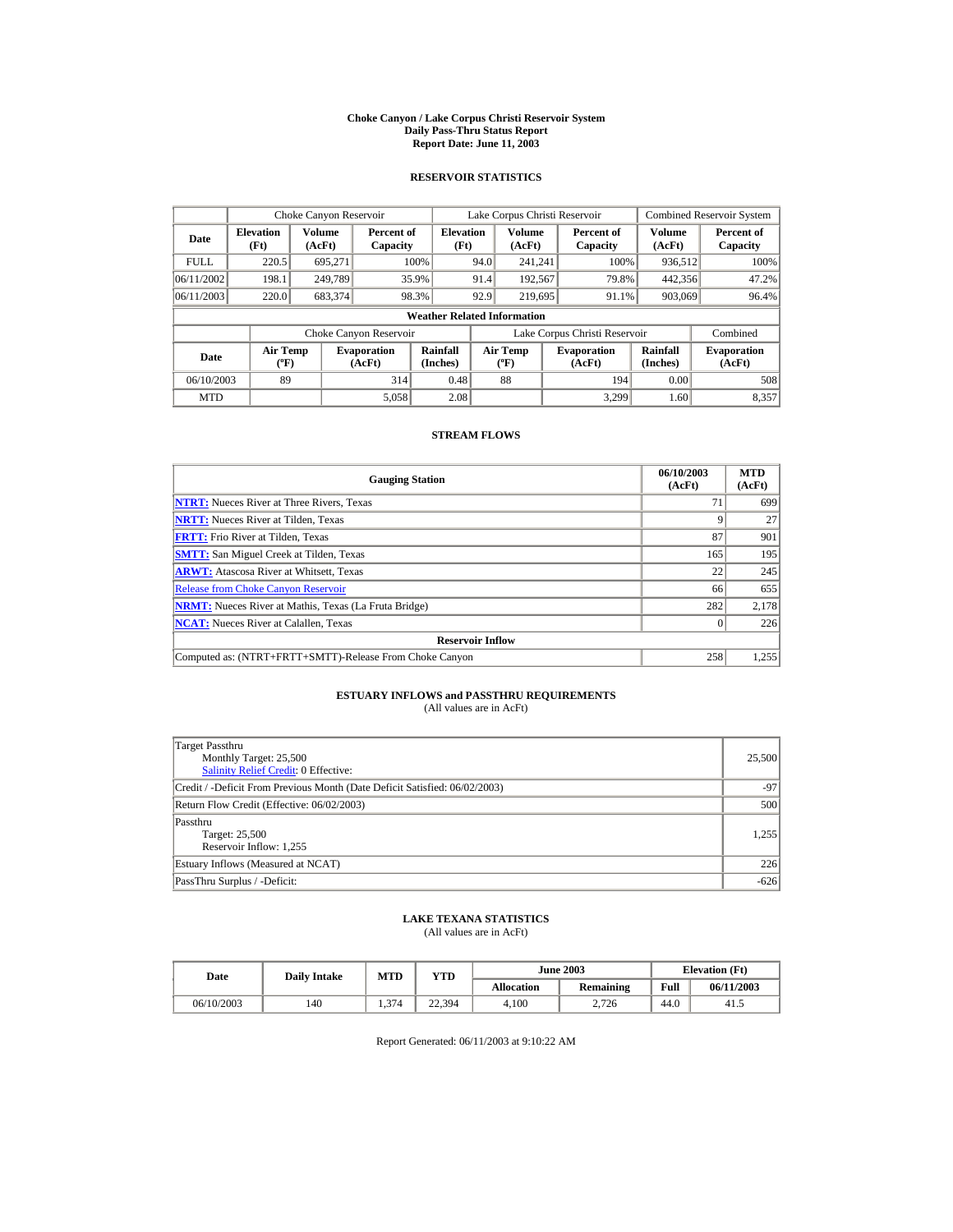#### **Choke Canyon / Lake Corpus Christi Reservoir System Daily Pass-Thru Status Report Report Date: June 12, 2003**

### **RESERVOIR STATISTICS**

|             | Choke Canyon Reservoir                      |                  |                              | Lake Corpus Christi Reservoir      |                               |                                             |  | <b>Combined Reservoir System</b> |                      |                              |
|-------------|---------------------------------------------|------------------|------------------------------|------------------------------------|-------------------------------|---------------------------------------------|--|----------------------------------|----------------------|------------------------------|
| Date        | <b>Elevation</b><br>(Ft)                    | Volume<br>(AcFt) | Percent of<br>Capacity       | <b>Elevation</b><br>(Ft)           |                               | Volume<br>(AcFt)                            |  | Percent of<br>Capacity           | Volume<br>(AcFt)     | Percent of<br>Capacity       |
| <b>FULL</b> | 220.5                                       | 695.271          |                              | 100%                               | 94.0                          | 241.241                                     |  | 100%                             | 936,512              | 100%                         |
| 06/12/2002  | 198.1                                       | 249,368          |                              | 35.9%                              | 91.3                          | 191.863                                     |  | 79.5%                            | 441.231              | 47.1%                        |
| 06/12/2003  | 220.0                                       | 682,860          |                              | 98.2%                              | 92.9                          | 219,695                                     |  | 91.1%                            | 902,555              | 96.4%                        |
|             |                                             |                  |                              | <b>Weather Related Information</b> |                               |                                             |  |                                  |                      |                              |
|             |                                             |                  | Choke Canyon Reservoir       |                                    | Lake Corpus Christi Reservoir |                                             |  |                                  | Combined             |                              |
| Date        | <b>Air Temp</b><br>$({}^{\circ}\mathrm{F})$ |                  | <b>Evaporation</b><br>(AcFt) | Rainfall<br>(Inches)               |                               | <b>Air Temp</b><br>$({}^{\circ}\mathbf{F})$ |  | <b>Evaporation</b><br>(AcFt)     | Rainfall<br>(Inches) | <b>Evaporation</b><br>(AcFt) |
| 06/11/2003  | 96                                          |                  | 494                          | 0.00                               |                               | 94                                          |  | 378                              | 0.00                 | 872                          |
| <b>MTD</b>  |                                             |                  | 5,552                        | 2.08                               |                               |                                             |  | 3.677                            | 1.60                 | 9.229                        |

### **STREAM FLOWS**

| <b>Gauging Station</b>                                       | 06/11/2003<br>(AcFt) | <b>MTD</b><br>(AcFt) |
|--------------------------------------------------------------|----------------------|----------------------|
| <b>NTRT:</b> Nueces River at Three Rivers, Texas             | 67                   | 766                  |
| <b>NRTT:</b> Nueces River at Tilden, Texas                   | 40                   | 67                   |
| <b>FRTT:</b> Frio River at Tilden, Texas                     | 113                  | 1.014                |
| <b>SMTT:</b> San Miguel Creek at Tilden, Texas               | 147                  | 341                  |
| <b>ARWT:</b> Atascosa River at Whitsett, Texas               | 24                   | 269                  |
| <b>Release from Choke Canyon Reservoir</b>                   | 66                   | 721                  |
| <b>NRMT:</b> Nueces River at Mathis, Texas (La Fruta Bridge) | 189                  | 2,366                |
| <b>NCAT:</b> Nueces River at Calallen, Texas                 | 67                   | 294                  |
| <b>Reservoir Inflow</b>                                      |                      |                      |
| Computed as: (NTRT+FRTT+SMTT)-Release From Choke Canyon      | 262                  | 1,517                |

# **ESTUARY INFLOWS and PASSTHRU REQUIREMENTS**<br>(All values are in AcFt)

| Target Passthru<br>Monthly Target: 25,500<br><b>Salinity Relief Credit: 0 Effective:</b> | 25,500 |
|------------------------------------------------------------------------------------------|--------|
| Credit / -Deficit From Previous Month (Date Deficit Satisfied: 06/02/2003)               | $-97$  |
| Return Flow Credit (Effective: 06/02/2003)                                               | 500    |
| Passthru<br>Target: 25,500<br>Reservoir Inflow: 1,517                                    | 1,517  |
| Estuary Inflows (Measured at NCAT)                                                       | 294    |
| PassThru Surplus / -Deficit:                                                             | $-821$ |

## **LAKE TEXANA STATISTICS**

(All values are in AcFt)

| Date       | <b>Daily Intake</b> | <b>MTD</b> | <b>June 2003</b><br>YTD |                   |           |      | <b>Elevation</b> (Ft) |
|------------|---------------------|------------|-------------------------|-------------------|-----------|------|-----------------------|
|            |                     |            |                         | <b>Allocation</b> | Remaining | Full | 06/12/2003            |
| 06/11/2003 | 140                 | 1.514      | 22.534                  | 4.100             | 2.586     | 44.0 | 41.4                  |

Report Generated: 06/12/2003 at 11:51:57 AM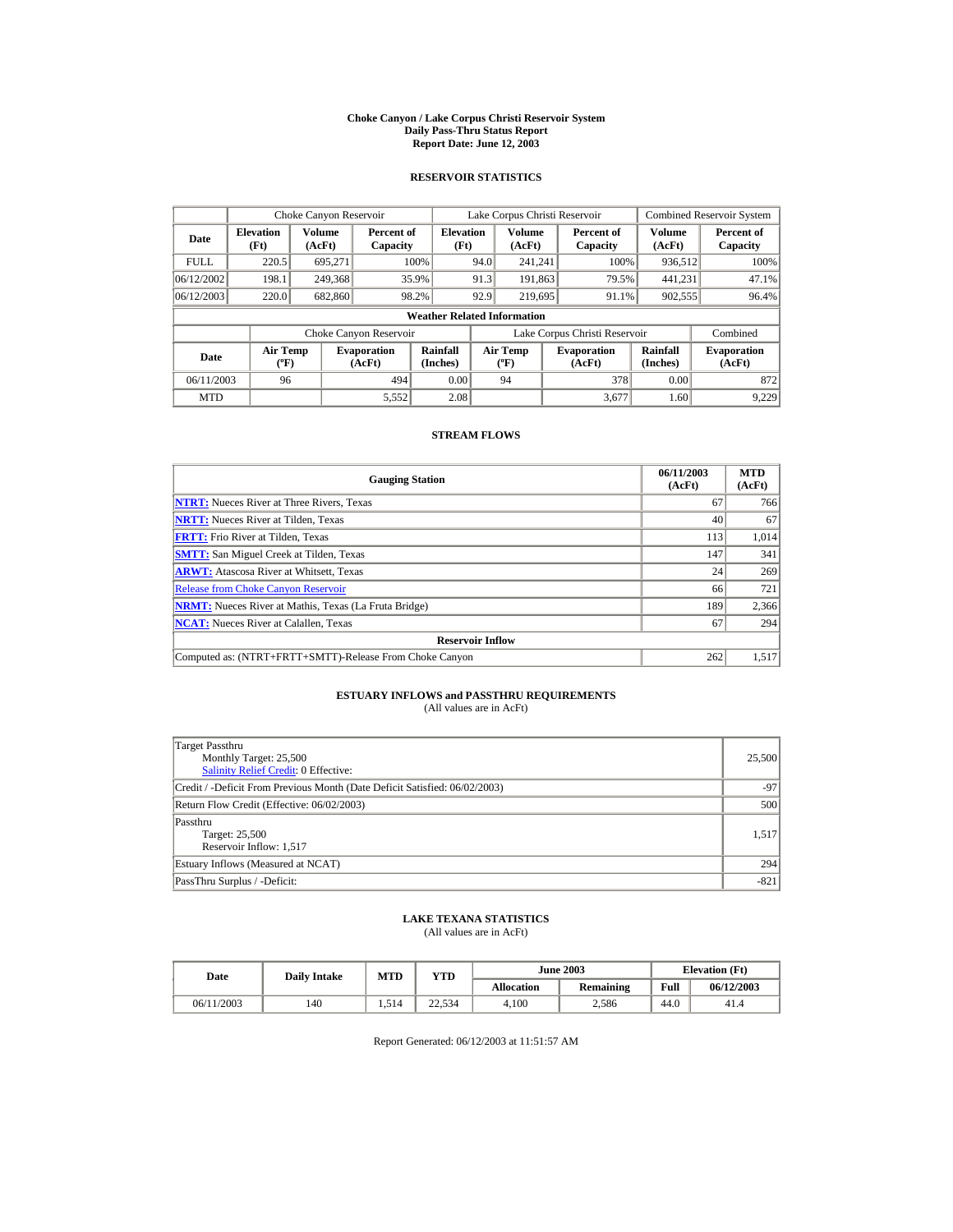#### **Choke Canyon / Lake Corpus Christi Reservoir System Daily Pass-Thru Status Report Report Date: June 13, 2003**

### **RESERVOIR STATISTICS**

|             |                                             | Choke Canyon Reservoir |                              |                                                                        | Lake Corpus Christi Reservoir             |                  |                               | Combined Reservoir System |                              |
|-------------|---------------------------------------------|------------------------|------------------------------|------------------------------------------------------------------------|-------------------------------------------|------------------|-------------------------------|---------------------------|------------------------------|
| Date        | <b>Elevation</b><br>(Ft)                    | Volume<br>(AcFt)       | Percent of<br>Capacity       | Volume<br><b>Elevation</b><br>Percent of<br>(Ft)<br>(AcFt)<br>Capacity |                                           | Volume<br>(AcFt) | Percent of<br>Capacity        |                           |                              |
| <b>FULL</b> | 220.5                                       | 695.271                |                              | 100%                                                                   | 94.0                                      | 241.241          | 100%                          | 936,512                   | 100%                         |
| 06/13/2002  | 198.1                                       | 248,806                |                              | 35.8%                                                                  | 91.3                                      | 191.159          | 79.2%                         | 439,965                   | 47.0%                        |
| 06/13/2003  | 220.0                                       | 682,346                |                              | 98.1%                                                                  | 92.8                                      | 218,583          | 90.6%                         | 900.929                   | 96.2%                        |
|             |                                             |                        |                              | <b>Weather Related Information</b>                                     |                                           |                  |                               |                           |                              |
|             |                                             |                        | Choke Canyon Reservoir       |                                                                        |                                           |                  | Lake Corpus Christi Reservoir |                           | Combined                     |
| Date        | <b>Air Temp</b><br>$({}^{\circ}\mathrm{F})$ |                        | <b>Evaporation</b><br>(AcFt) | Rainfall<br>(Inches)                                                   | <b>Air Temp</b><br>$({}^{\circ}\text{F})$ |                  | <b>Evaporation</b><br>(AcFt)  | Rainfall<br>(Inches)      | <b>Evaporation</b><br>(AcFt) |
| 06/12/2003  | 96                                          |                        | 583                          | 0.00                                                                   |                                           | 92               | 410                           | 0.00                      | 993                          |
| <b>MTD</b>  |                                             |                        | 6.135                        | 2.08                                                                   |                                           |                  | 4.087                         | 1.60                      | 10.222                       |

### **STREAM FLOWS**

| <b>Gauging Station</b>                                       | 06/12/2003<br>(AcFt) | <b>MTD</b><br>(AcFt) |
|--------------------------------------------------------------|----------------------|----------------------|
| <b>NTRT:</b> Nueces River at Three Rivers, Texas             | 67                   | 834                  |
| <b>NRTT:</b> Nueces River at Tilden, Texas                   | 15                   | 82                   |
| <b>FRTT:</b> Frio River at Tilden, Texas                     | 145                  | 1,159                |
| <b>SMTT:</b> San Miguel Creek at Tilden, Texas               | 105                  | 447                  |
| <b>ARWT:</b> Atascosa River at Whitsett, Texas               | 20                   | 289                  |
| <b>Release from Choke Canyon Reservoir</b>                   | 66                   | 786                  |
| <b>NRMT:</b> Nueces River at Mathis, Texas (La Fruta Bridge) | 137                  | 2,503                |
| <b>NCAT:</b> Nueces River at Calallen, Texas                 | 77                   | 371                  |
| <b>Reservoir Inflow</b>                                      |                      |                      |
| Computed as: (NTRT+FRTT+SMTT)-Release From Choke Canyon      | 252                  | 1,769                |

# **ESTUARY INFLOWS and PASSTHRU REQUIREMENTS**<br>(All values are in AcFt)

| Target Passthru<br>Monthly Target: 25,500<br><b>Salinity Relief Credit: 0 Effective:</b> |        |  |  |  |  |  |
|------------------------------------------------------------------------------------------|--------|--|--|--|--|--|
| Credit / -Deficit From Previous Month (Date Deficit Satisfied: 06/02/2003)               | $-97$  |  |  |  |  |  |
| Return Flow Credit (Effective: 06/02/2003)                                               |        |  |  |  |  |  |
| Passthru<br>Target: 25,500<br>Reservoir Inflow: 1,769                                    | 1,769  |  |  |  |  |  |
| Estuary Inflows (Measured at NCAT)                                                       | 371    |  |  |  |  |  |
| PassThru Surplus / -Deficit:                                                             | $-995$ |  |  |  |  |  |

## **LAKE TEXANA STATISTICS**

(All values are in AcFt)

| Date       | <b>MTD</b><br>YTD<br><b>Daily Intake</b> |       |        | <b>June 2003</b>  | <b>Elevation</b> (Ft) |      |            |
|------------|------------------------------------------|-------|--------|-------------------|-----------------------|------|------------|
|            |                                          |       |        | <b>Allocation</b> | Remaining             | Full | 06/13/2003 |
| 06/12/2003 | 141                                      | 1.655 | 22.675 | 4.100             | 2.445                 | 44.0 | 41.4       |

Report Generated: 06/13/2003 at 7:58:29 AM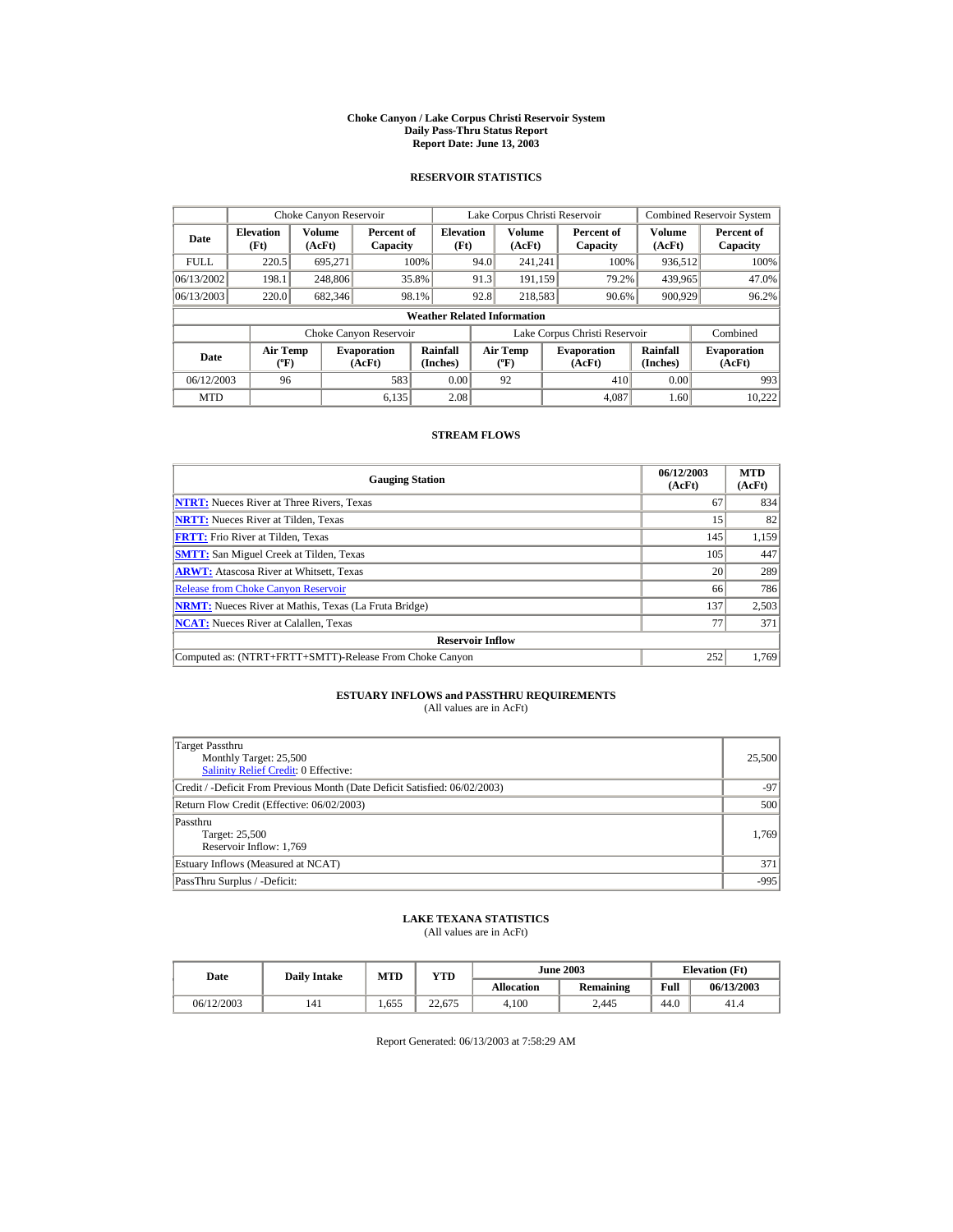#### **Choke Canyon / Lake Corpus Christi Reservoir System Daily Pass-Thru Status Report Report Date: June 14, 2003**

### **RESERVOIR STATISTICS**

|             |                                             | Choke Canyon Reservoir |                              |                                    | Lake Corpus Christi Reservoir               |                  |                               | Combined Reservoir System |                              |
|-------------|---------------------------------------------|------------------------|------------------------------|------------------------------------|---------------------------------------------|------------------|-------------------------------|---------------------------|------------------------------|
| Date        | <b>Elevation</b><br>(Ft)                    | Volume<br>(AcFt)       | Percent of<br>Capacity       | <b>Elevation</b><br>(Ft)           |                                             | Volume<br>(AcFt) | Percent of<br>Capacity        | Volume<br>(AcFt)          | Percent of<br>Capacity       |
| <b>FULL</b> | 220.5                                       | 695.271                |                              | 100%                               | 94.0                                        | 241.241          | 100%                          | 936,512                   | 100%                         |
| 06/14/2002  | 198.0                                       | 248,385                |                              | 35.7%                              | 91.2                                        | 190.632          | 79.0%                         | 439,017                   | 46.9%                        |
| 06/14/2003  | 220.2                                       | 686,473                |                              | 98.7%                              | 92.9                                        | 220,995          | 91.6%                         | 907,468                   | 96.9%                        |
|             |                                             |                        |                              | <b>Weather Related Information</b> |                                             |                  |                               |                           |                              |
|             |                                             |                        | Choke Canyon Reservoir       |                                    |                                             |                  | Lake Corpus Christi Reservoir |                           | Combined                     |
| Date        | <b>Air Temp</b><br>$({}^{\circ}\mathrm{F})$ |                        | <b>Evaporation</b><br>(AcFt) | Rainfall<br>(Inches)               | <b>Air Temp</b><br>$({}^{\circ}\mathbf{F})$ |                  | <b>Evaporation</b><br>(AcFt)  | Rainfall<br>(Inches)      | <b>Evaporation</b><br>(AcFt) |
| 06/13/2003  | 96                                          |                        | 555                          | 1.50                               |                                             | 93               | 433                           | 0.56                      | 988                          |
| <b>MTD</b>  |                                             |                        | 6.690                        | 3.58                               |                                             |                  | 4.520                         | 2.16                      | 11.210                       |

### **STREAM FLOWS**

| <b>Gauging Station</b>                                       | 06/13/2003<br>(AcFt) | <b>MTD</b><br>(AcFt) |
|--------------------------------------------------------------|----------------------|----------------------|
| <b>NTRT:</b> Nueces River at Three Rivers, Texas             | 117                  | 951                  |
| <b>NRTT:</b> Nueces River at Tilden. Texas                   |                      | 89                   |
| <b>FRTT:</b> Frio River at Tilden, Texas                     | 173                  | 1,332                |
| <b>SMTT:</b> San Miguel Creek at Tilden, Texas               | 77                   | 524                  |
| <b>ARWT:</b> Atascosa River at Whitsett, Texas               | 20                   | 309                  |
| <b>Release from Choke Canyon Reservoir</b>                   | 66                   | 852                  |
| <b>NRMT:</b> Nueces River at Mathis, Texas (La Fruta Bridge) | 139                  | 2,642                |
| <b>NCAT:</b> Nueces River at Calallen, Texas                 |                      | 376                  |
| <b>Reservoir Inflow</b>                                      |                      |                      |
| Computed as: (NTRT+FRTT+SMTT)-Release From Choke Canyon      | 302                  | 2,071                |

# **ESTUARY INFLOWS and PASSTHRU REQUIREMENTS**<br>(All values are in AcFt)

| (All values are in Act () |  |  |
|---------------------------|--|--|
|                           |  |  |

| Target Passthru<br>Monthly Target: 25,500<br><b>Salinity Relief Credit: 0 Effective:</b> | 25,500   |
|------------------------------------------------------------------------------------------|----------|
| Credit / -Deficit From Previous Month (Date Deficit Satisfied: 06/02/2003)               | $-97$    |
| Return Flow Credit (Effective: 06/02/2003)                                               | 500      |
| Passthru<br>Target: 25,500<br>Reservoir Inflow: 2,071                                    | 2.071    |
| Estuary Inflows (Measured at NCAT)                                                       | 376      |
| PassThru Surplus / -Deficit:                                                             | $-1,292$ |

## **LAKE TEXANA STATISTICS**

(All values are in AcFt)

| Date       | <b>Daily Intake</b> | MTD   | $v_{\rm TD}$ | <b>June 2003</b> |           |      | <b>Elevation</b> (Ft) |
|------------|---------------------|-------|--------------|------------------|-----------|------|-----------------------|
|            |                     |       |              | Allocation       | Remaining | Full | 06/14/2003            |
| 06/13/2003 | 141                 | 1.796 | 22.816       | 4.100            | 2.304     | 44.0 | 41.3                  |

Report Generated: 06/14/2003 at 10:32:25 AM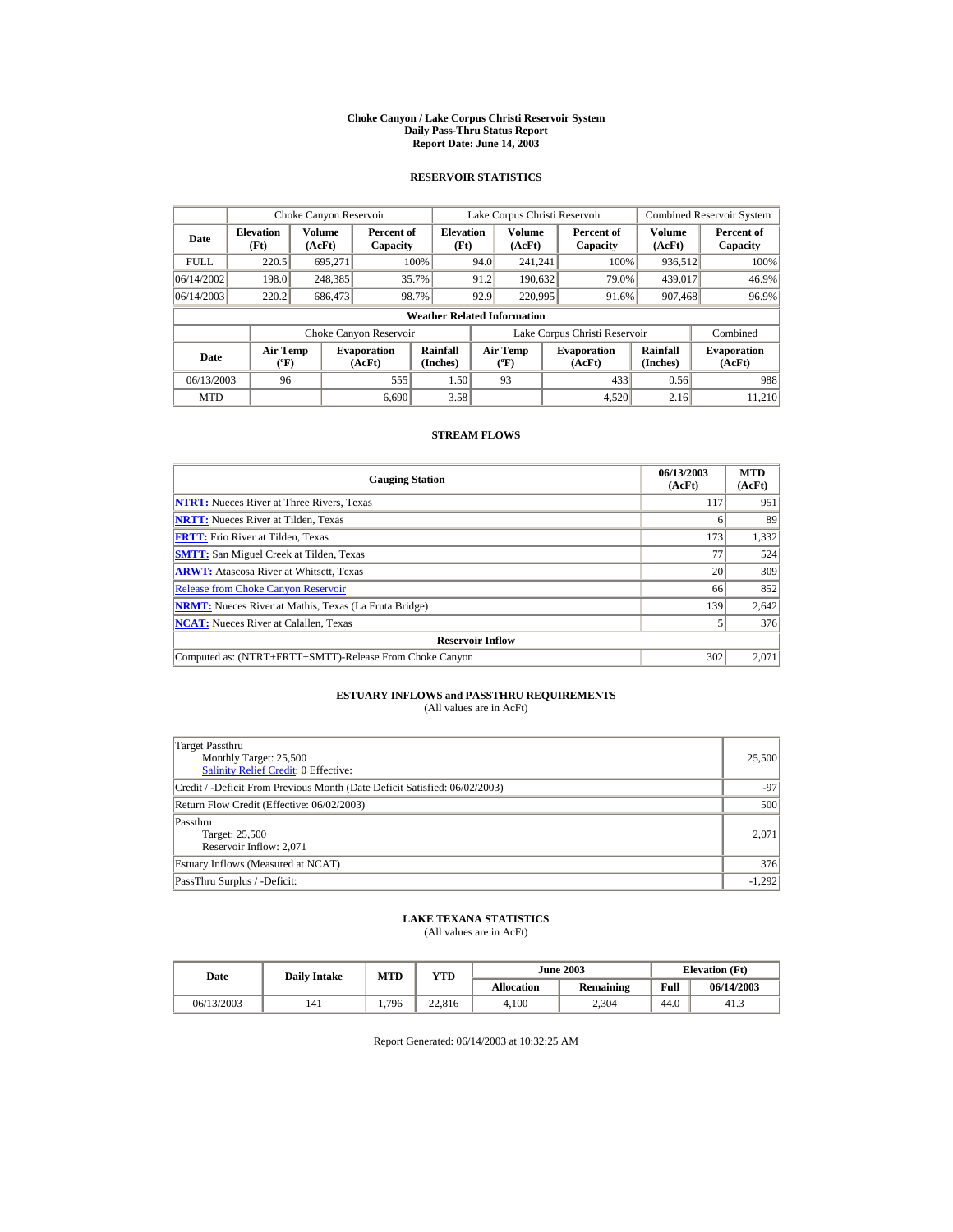#### **Choke Canyon / Lake Corpus Christi Reservoir System Daily Pass-Thru Status Report Report Date: June 15, 2003**

### **RESERVOIR STATISTICS**

|             |                                             | Choke Canyon Reservoir |                              |                                    | Lake Corpus Christi Reservoir               |                  |                  |                               | Combined Reservoir System |                              |
|-------------|---------------------------------------------|------------------------|------------------------------|------------------------------------|---------------------------------------------|------------------|------------------|-------------------------------|---------------------------|------------------------------|
| Date        | <b>Elevation</b><br>(Ft)                    | Volume<br>(AcFt)       | Percent of<br>Capacity       | <b>Elevation</b><br>(Ft)           |                                             | Volume<br>(AcFt) |                  | Percent of<br>Capacity        | Volume<br>(AcFt)          | Percent of<br>Capacity       |
| <b>FULL</b> | 220.5                                       | 695.271                |                              | 100%                               | 94.0                                        | 241.241          |                  | 100%                          | 936,512                   | 100%                         |
| 06/15/2002  | 198.0                                       | 248,105                |                              | 35.7%                              | 91.2                                        | 190,106          |                  | 78.8%                         | 438,211                   | 46.8%                        |
| 06/15/2003  | 220.2                                       | 686,733                |                              | 98.8%                              | 92.8                                        |                  | 219,324<br>90.9% |                               | 906,057                   | 96.7%                        |
|             |                                             |                        |                              | <b>Weather Related Information</b> |                                             |                  |                  |                               |                           |                              |
|             |                                             |                        | Choke Canyon Reservoir       |                                    |                                             |                  |                  | Lake Corpus Christi Reservoir |                           | Combined                     |
| Date        | <b>Air Temp</b><br>$({}^{\circ}\mathrm{F})$ |                        | <b>Evaporation</b><br>(AcFt) | Rainfall<br>(Inches)               | <b>Air Temp</b><br>$({}^{\circ}\mathbf{F})$ |                  |                  | <b>Evaporation</b><br>(AcFt)  | Rainfall<br>(Inches)      | <b>Evaporation</b><br>(AcFt) |
| 06/14/2003  | 91                                          |                        | 390                          | 0.00                               |                                             | 90               |                  | 227                           | 0.00                      | 617                          |
| <b>MTD</b>  |                                             |                        | 7.080                        | 3.58                               |                                             |                  |                  | 4.747                         | 2.16                      | 11.827                       |

### **STREAM FLOWS**

| <b>Gauging Station</b>                                       | 06/14/2003<br>(AcFt) | <b>MTD</b><br>(AcFt) |
|--------------------------------------------------------------|----------------------|----------------------|
| <b>NTRT:</b> Nueces River at Three Rivers, Texas             | 131                  | 1,082                |
| <b>NRTT:</b> Nueces River at Tilden, Texas                   | 73                   | 162                  |
| <b>FRTT:</b> Frio River at Tilden, Texas                     | 520                  | 1,852                |
| <b>SMTT:</b> San Miguel Creek at Tilden, Texas               | 619                  | 1,143                |
| <b>ARWT:</b> Atascosa River at Whitsett, Texas               | 42                   | 351                  |
| <b>Release from Choke Canyon Reservoir</b>                   | 66                   | 917                  |
| <b>NRMT:</b> Nueces River at Mathis, Texas (La Fruta Bridge) | 137                  | 2.779                |
| <b>NCAT:</b> Nueces River at Calallen, Texas                 | 20                   | 396                  |
| <b>Reservoir Inflow</b>                                      |                      |                      |
| Computed as: (NTRT+FRTT+SMTT)-Release From Choke Canyon      | 1.205                | 3,276                |

# **ESTUARY INFLOWS and PASSTHRU REQUIREMENTS**<br>(All values are in AcFt)

| Target Passthru<br>Monthly Target: 25,500<br><b>Salinity Relief Credit: 0 Effective:</b> | 25,500   |  |  |  |  |
|------------------------------------------------------------------------------------------|----------|--|--|--|--|
| Credit / -Deficit From Previous Month (Date Deficit Satisfied: 06/02/2003)               | $-97$    |  |  |  |  |
| Return Flow Credit (Effective: 06/02/2003)                                               |          |  |  |  |  |
| Passthru<br>Target: 25,500<br>Reservoir Inflow: 3,276                                    | 3.276    |  |  |  |  |
| Estuary Inflows (Measured at NCAT)                                                       | 396      |  |  |  |  |
| PassThru Surplus / -Deficit:                                                             | $-2,477$ |  |  |  |  |

## **LAKE TEXANA STATISTICS**

(All values are in AcFt)

| Date       |     | <b>MTD</b><br>YTD<br><b>Daily Intake</b> |        |                   | <b>June 2003</b> | <b>Elevation</b> (Ft) |            |
|------------|-----|------------------------------------------|--------|-------------------|------------------|-----------------------|------------|
|            |     |                                          |        | <b>Allocation</b> | Remaining        | Full                  | 06/15/2003 |
| 06/14/2003 | 142 | 1.938                                    | 22.958 | 4.100             | 2.162            | 44.0                  | 41.3       |

Report Generated: 06/15/2003 at 9:19:07 AM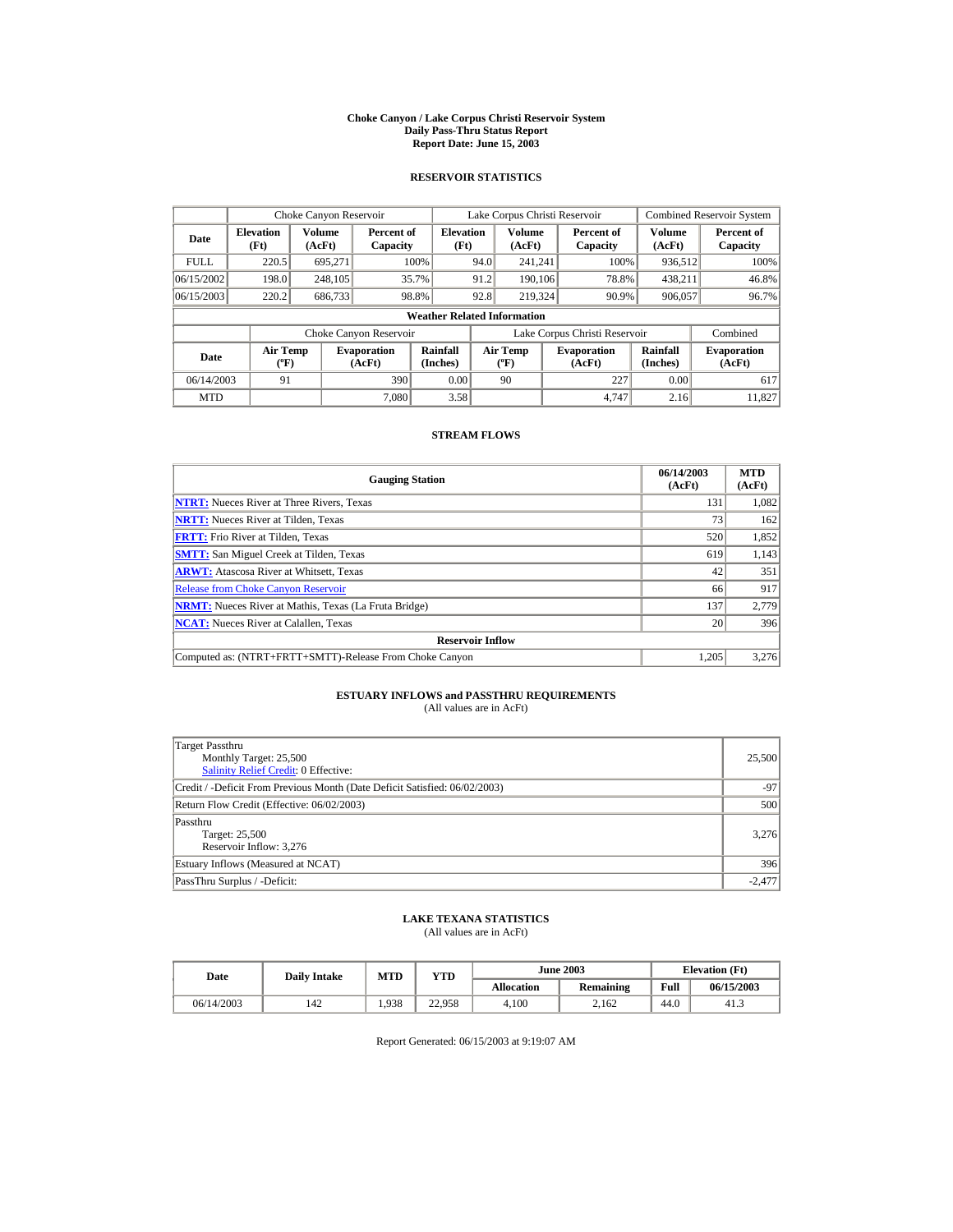#### **Choke Canyon / Lake Corpus Christi Reservoir System Daily Pass-Thru Status Report Report Date: June 16, 2003**

### **RESERVOIR STATISTICS**

|             | Choke Canyon Reservoir                      |                  |                              |                                    | Lake Corpus Christi Reservoir |                                           |  |                               |                      | Combined Reservoir System    |
|-------------|---------------------------------------------|------------------|------------------------------|------------------------------------|-------------------------------|-------------------------------------------|--|-------------------------------|----------------------|------------------------------|
| Date        | <b>Elevation</b><br>(Ft)                    | Volume<br>(AcFt) | Percent of<br>Capacity       | <b>Elevation</b><br>(Ft)           |                               | <b>Volume</b><br>(AcFt)                   |  | Percent of<br>Capacity        | Volume<br>(AcFt)     | Percent of<br>Capacity       |
| <b>FULL</b> | 220.5                                       | 695.271          |                              | 100%                               | 94.0                          | 241.241                                   |  | 100%                          | 936,512              | 100%                         |
| 06/16/2002  | 198.0                                       | 247,685          |                              | 35.6%                              | 91.2                          | 189,580                                   |  | 78.6%                         | 437.265              | 46.7%                        |
| 06/16/2003  | 220.2                                       | 687,768          |                              | 98.9%                              | 92.8                          | 219,324                                   |  | 90.9%                         | 907.092              | 96.9%                        |
|             |                                             |                  |                              | <b>Weather Related Information</b> |                               |                                           |  |                               |                      |                              |
|             |                                             |                  | Choke Canyon Reservoir       |                                    |                               |                                           |  | Lake Corpus Christi Reservoir |                      | Combined                     |
| Date        | <b>Air Temp</b><br>$({}^{\circ}\mathrm{F})$ |                  | <b>Evaporation</b><br>(AcFt) | Rainfall<br>(Inches)               |                               | <b>Air Temp</b><br>$({}^{\circ}\text{F})$ |  | <b>Evaporation</b><br>(AcFt)  | Rainfall<br>(Inches) | <b>Evaporation</b><br>(AcFt) |
| 06/15/2003  | 91                                          |                  | 391                          | 0.00                               |                               | 87                                        |  | 151                           | 0.01                 | 542                          |
| <b>MTD</b>  |                                             |                  | 7.471                        | 3.58                               |                               |                                           |  | 4.898                         | 2.17                 | 12,369                       |

### **STREAM FLOWS**

| <b>Gauging Station</b>                                       | 06/15/2003<br>(AcFt) | <b>MTD</b><br>(AcFt) |
|--------------------------------------------------------------|----------------------|----------------------|
| <b>NTRT:</b> Nueces River at Three Rivers. Texas             | 326                  | 1,407                |
| <b>NRTT:</b> Nueces River at Tilden, Texas                   | 145                  | 307                  |
| <b>FRTT:</b> Frio River at Tilden, Texas                     | 625                  | 2,477                |
| <b>SMTT:</b> San Miguel Creek at Tilden, Texas               | 860                  | 2,003                |
| <b>ARWT:</b> Atascosa River at Whitsett, Texas               | 93                   | 444                  |
| <b>Release from Choke Canyon Reservoir</b>                   | 66                   | 983                  |
| <b>NRMT:</b> Nueces River at Mathis, Texas (La Fruta Bridge) | 139                  | 2.918                |
| <b>NCAT:</b> Nueces River at Calallen, Texas                 | 40                   | 436                  |
| <b>Reservoir Inflow</b>                                      |                      |                      |
| Computed as: (NTRT+FRTT+SMTT)-Release From Choke Canyon      | 1.745                | 5,021                |

# **ESTUARY INFLOWS and PASSTHRU REQUIREMENTS**<br>(All values are in AcFt)

| Target Passthru<br>Monthly Target: 25,500<br><b>Salinity Relief Credit: 0 Effective:</b> | 25,500   |  |  |  |  |
|------------------------------------------------------------------------------------------|----------|--|--|--|--|
| Credit / -Deficit From Previous Month (Date Deficit Satisfied: 06/02/2003)               | $-97$    |  |  |  |  |
| Return Flow Credit (Effective: 06/02/2003)                                               |          |  |  |  |  |
| Passthru<br>Target: 25,500<br>Reservoir Inflow: 5,021                                    | 5,021    |  |  |  |  |
| Estuary Inflows (Measured at NCAT)                                                       | 436      |  |  |  |  |
| PassThru Surplus / -Deficit:                                                             | $-4,182$ |  |  |  |  |

## **LAKE TEXANA STATISTICS**

(All values are in AcFt)

| Date       |     | <b>MTD</b><br><b>Daily Intake</b> |        |                   | <b>June 2003</b> | <b>Elevation</b> (Ft) |            |
|------------|-----|-----------------------------------|--------|-------------------|------------------|-----------------------|------------|
|            |     |                                   | YTD    | <b>Allocation</b> | Remaining        | Full                  | 06/16/2003 |
| 06/15/2003 | 142 | 2.080                             | 23.100 | 4.100             | 2.020            | 44.0                  | 41.3       |

Report Generated: 06/16/2003 at 9:37:24 AM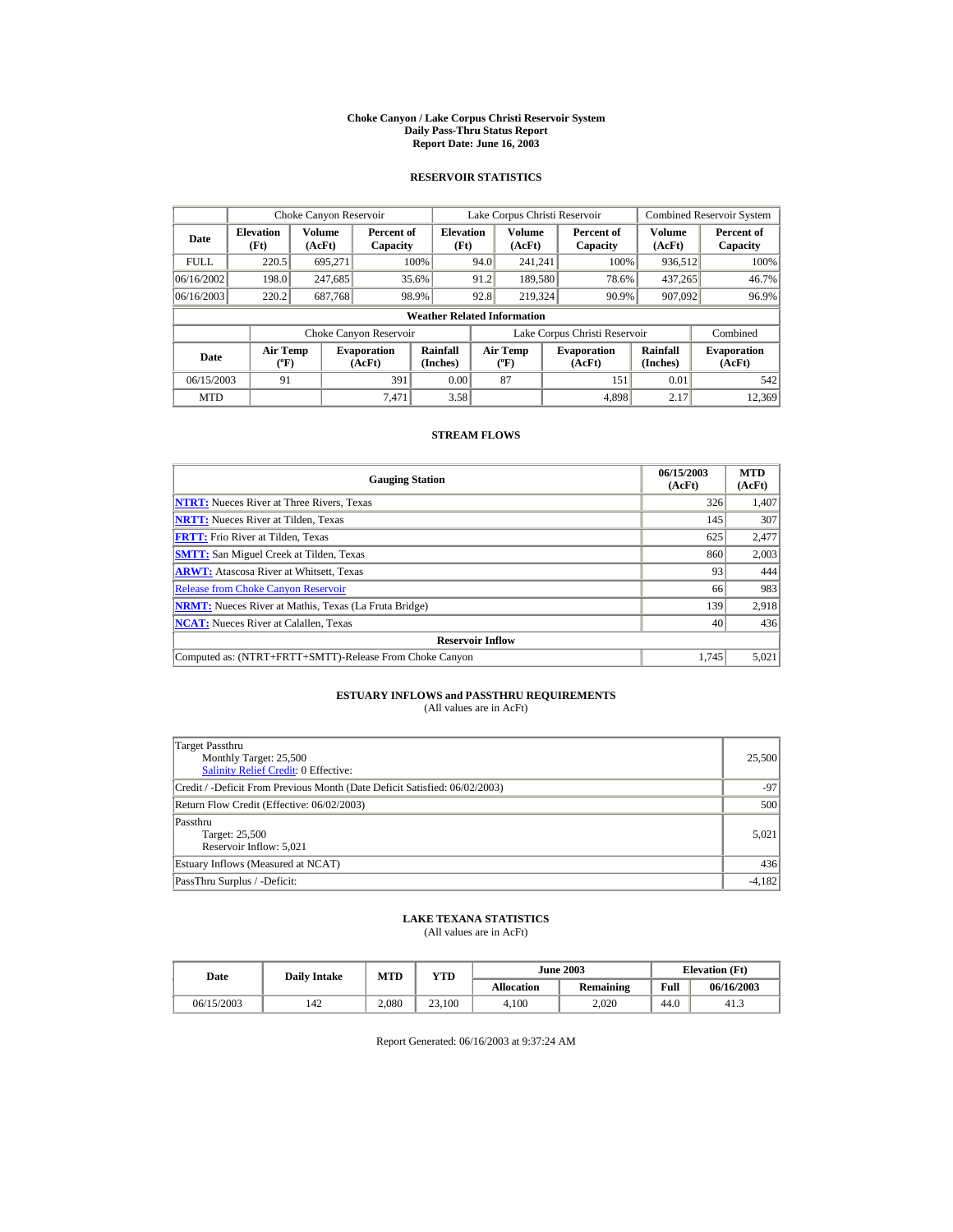#### **Choke Canyon / Lake Corpus Christi Reservoir System Daily Pass-Thru Status Report Report Date: June 17, 2003**

### **RESERVOIR STATISTICS**

|             | Choke Canyon Reservoir                      |                  |                              |                                    | Lake Corpus Christi Reservoir |                                             |  |                               |                      | Combined Reservoir System    |
|-------------|---------------------------------------------|------------------|------------------------------|------------------------------------|-------------------------------|---------------------------------------------|--|-------------------------------|----------------------|------------------------------|
| Date        | <b>Elevation</b><br>(Ft)                    | Volume<br>(AcFt) | Percent of<br>Capacity       | <b>Elevation</b><br>(Ft)           |                               | Volume<br>(AcFt)                            |  | Percent of<br>Capacity        | Volume<br>(AcFt)     | Percent of<br>Capacity       |
| <b>FULL</b> | 220.5                                       | 695.271          |                              | 100%                               | 94.0                          | 241.241                                     |  | 100%                          | 936,512              | 100%                         |
| 06/17/2002  | 197.8                                       | 245,871          |                              | 35.4%                              | 91.2                          | 189,580                                     |  | 78.6%                         | 435,451              | 46.5%                        |
| 06/17/2003  | 220.2                                       | 688,025          |                              | 99.0%                              | 92.9                          | 219,695                                     |  | 91.1%                         | 907,720              | 96.9%                        |
|             |                                             |                  |                              | <b>Weather Related Information</b> |                               |                                             |  |                               |                      |                              |
|             |                                             |                  | Choke Canyon Reservoir       |                                    |                               |                                             |  | Lake Corpus Christi Reservoir |                      | Combined                     |
| Date        | <b>Air Temp</b><br>$({}^{\circ}\mathrm{F})$ |                  | <b>Evaporation</b><br>(AcFt) | Rainfall<br>(Inches)               |                               | <b>Air Temp</b><br>$({}^{\circ}\mathbf{F})$ |  | <b>Evaporation</b><br>(AcFt)  | Rainfall<br>(Inches) | <b>Evaporation</b><br>(AcFt) |
| 06/16/2003  | 92                                          |                  | 406                          | 0.00                               |                               | 90                                          |  | 324                           | 0.03                 | 730                          |
| <b>MTD</b>  |                                             |                  | 7.877                        | 3.58                               |                               |                                             |  | 5.222                         | 2.20                 | 13,099                       |

### **STREAM FLOWS**

| <b>Gauging Station</b>                                       | 06/16/2003<br>(AcFt) | <b>MTD</b><br>(AcFt) |
|--------------------------------------------------------------|----------------------|----------------------|
| <b>NTRT:</b> Nueces River at Three Rivers, Texas             | 514                  | 1,921                |
| <b>NRTT:</b> Nueces River at Tilden, Texas                   |                      | 384                  |
| <b>FRTT:</b> Frio River at Tilden. Texas                     | 615                  | 3,093                |
| <b>SMTT:</b> San Miguel Creek at Tilden, Texas               | 409                  | 2,412                |
| <b>ARWT:</b> Atascosa River at Whitsett, Texas               | 153                  | 597                  |
| <b>Release from Choke Canyon Reservoir</b>                   | 66                   | 1,048                |
| <b>NRMT:</b> Nueces River at Mathis, Texas (La Fruta Bridge) | 177                  | 3,095                |
| <b>NCAT:</b> Nueces River at Calallen, Texas                 | 12                   | 447                  |
| <b>Reservoir Inflow</b>                                      |                      |                      |
| Computed as: (NTRT+FRTT+SMTT)-Release From Choke Canyon      | 1.473                | 6,494                |

# **ESTUARY INFLOWS and PASSTHRU REQUIREMENTS**<br>(All values are in AcFt)

| Target Passthru<br>Monthly Target: 25,500<br><b>Salinity Relief Credit: 0 Effective:</b> | 25,500   |  |  |  |  |
|------------------------------------------------------------------------------------------|----------|--|--|--|--|
| Credit / -Deficit From Previous Month (Date Deficit Satisfied: 06/02/2003)               | $-97$    |  |  |  |  |
| Return Flow Credit (Effective: 06/02/2003)                                               |          |  |  |  |  |
| Passthru<br>Target: 25,500<br>Reservoir Inflow: 6,494                                    | 6.494    |  |  |  |  |
| Estuary Inflows (Measured at NCAT)                                                       | 447      |  |  |  |  |
| PassThru Surplus / -Deficit:                                                             | $-5,643$ |  |  |  |  |

## **LAKE TEXANA STATISTICS**

(All values are in AcFt)

|            | <b>MTD</b><br>YTD<br><b>Daily Intake</b><br>Date |                        |        | <b>June 2003</b>  | <b>Elevation</b> (Ft) |      |            |
|------------|--------------------------------------------------|------------------------|--------|-------------------|-----------------------|------|------------|
|            |                                                  |                        |        | <b>Allocation</b> | Remaining             | Full | 06/17/2003 |
| 06/16/2003 | 142                                              | 2.222<br>____ <i>_</i> | 23.242 | 4.100             | . 878                 | 44.0 | 41.3       |

Report Generated: 06/17/2003 at 8:04:08 AM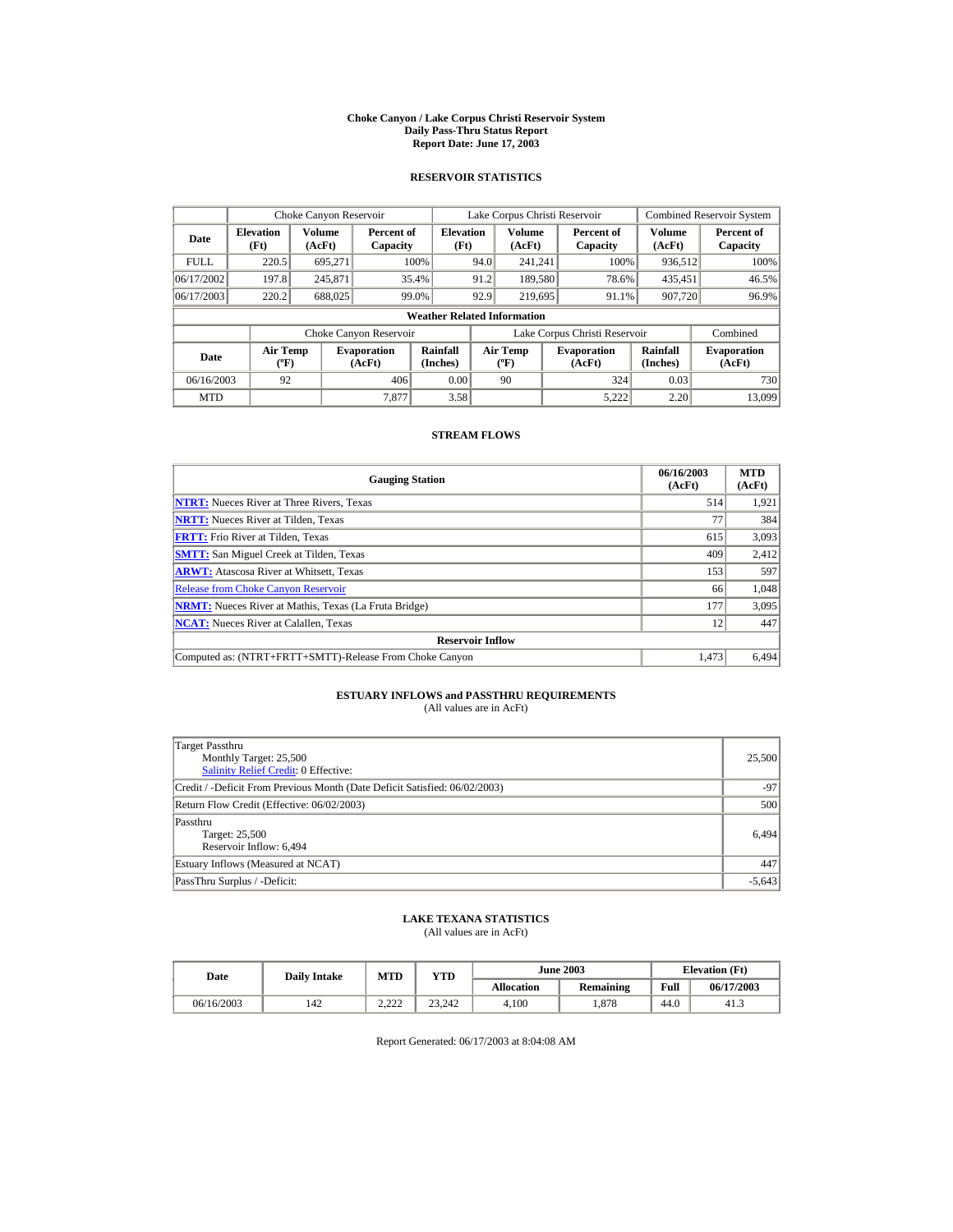#### **Choke Canyon / Lake Corpus Christi Reservoir System Daily Pass-Thru Status Report Report Date: June 18, 2003**

### **RESERVOIR STATISTICS**

|             | Choke Canyon Reservoir                      |                  |                              |                                    | Lake Corpus Christi Reservoir |                                             |  |                               |                      | Combined Reservoir System    |
|-------------|---------------------------------------------|------------------|------------------------------|------------------------------------|-------------------------------|---------------------------------------------|--|-------------------------------|----------------------|------------------------------|
| Date        | <b>Elevation</b><br>(Ft)                    | Volume<br>(AcFt) | Percent of<br>Capacity       | <b>Elevation</b><br>(Ft)           |                               | Volume<br>(AcFt)                            |  | Percent of<br>Capacity        | Volume<br>(AcFt)     | Percent of<br>Capacity       |
| <b>FULL</b> | 220.5                                       | 695.271          |                              | 100%                               | 94.0                          | 241.241                                     |  | 100%                          | 936,512              | 100%                         |
| 06/18/2002  | 197.8                                       | 245,593          |                              | 35.3%                              | 91.2                          | 188,880                                     |  | 78.3%                         | 434,473              | 46.4%                        |
| 06/18/2003  | 220.2                                       | 688,540          |                              | 99.0%                              | 92.8                          | 219,324                                     |  | 90.9%                         | 907,864              | 96.9%                        |
|             |                                             |                  |                              | <b>Weather Related Information</b> |                               |                                             |  |                               |                      |                              |
|             |                                             |                  | Choke Canyon Reservoir       |                                    |                               |                                             |  | Lake Corpus Christi Reservoir |                      | Combined                     |
| Date        | <b>Air Temp</b><br>$({}^{\circ}\mathrm{F})$ |                  | <b>Evaporation</b><br>(AcFt) | Rainfall<br>(Inches)               |                               | <b>Air Temp</b><br>$({}^{\circ}\mathbf{F})$ |  | <b>Evaporation</b><br>(AcFt)  | Rainfall<br>(Inches) | <b>Evaporation</b><br>(AcFt) |
| 06/17/2003  | 93                                          |                  | 496                          | 0.00                               |                               | 90                                          |  | 313                           | 0.00                 | 809                          |
| <b>MTD</b>  |                                             |                  | 8.373                        | 3.58                               |                               |                                             |  | 5,535                         | 2.20                 | 13,908                       |

### **STREAM FLOWS**

| <b>Gauging Station</b>                                       | 06/17/2003<br>(AcFt) | <b>MTD</b><br>(AcFt) |
|--------------------------------------------------------------|----------------------|----------------------|
| <b>NTRT:</b> Nueces River at Three Rivers, Texas             | 457                  | 2,378                |
| <b>NRTT:</b> Nueces River at Tilden, Texas                   | 331                  | 716                  |
| <b>FRTT:</b> Frio River at Tilden, Texas                     | 343                  | 3,436                |
| <b>SMTT:</b> San Miguel Creek at Tilden, Texas               | 149                  | 2,561                |
| <b>ARWT:</b> Atascosa River at Whitsett, Texas               | 77                   | 674                  |
| <b>Release from Choke Canyon Reservoir</b>                   | 66                   | 1,114                |
| <b>NRMT:</b> Nueces River at Mathis, Texas (La Fruta Bridge) | 208                  | 3,303                |
| <b>NCAT:</b> Nueces River at Calallen, Texas                 | 10                   | 458                  |
| <b>Reservoir Inflow</b>                                      |                      |                      |
| Computed as: (NTRT+FRTT+SMTT)-Release From Choke Canyon      | 883                  | 7,377                |

# **ESTUARY INFLOWS and PASSTHRU REQUIREMENTS**<br>(All values are in AcFt)

| Target Passthru<br>Monthly Target: 25,500<br>Salinity Relief Credit: 0 Effective: | 25,500   |
|-----------------------------------------------------------------------------------|----------|
| Credit / -Deficit From Previous Month (Date Deficit Satisfied: 06/02/2003)        | $-97$    |
| Return Flow Credit (Effective: 06/02/2003)                                        | 500      |
| Passthru<br>Target: 25,500<br>Reservoir Inflow: 7,377                             | 7,377    |
| Estuary Inflows (Measured at NCAT)                                                | 458      |
| PassThru Surplus / -Deficit:                                                      | $-6,517$ |

### **LAKE TEXANA STATISTICS**

(All values are in AcFt)

| Date       | <b>Daily Intake</b> | <b>MTD</b> | YTD    | <b>June 2003</b>  |           | <b>Elevation</b> (Ft) |            |
|------------|---------------------|------------|--------|-------------------|-----------|-----------------------|------------|
|            |                     |            |        | <b>Allocation</b> | Remaining | Full                  | 06/18/2003 |
| 06/17/2003 | 144                 | 2.366      | 23.386 | 4.100             | 1.734     | 44.0                  | 41.3       |

Report Generated: 06/18/2003 at 8:08:37 AM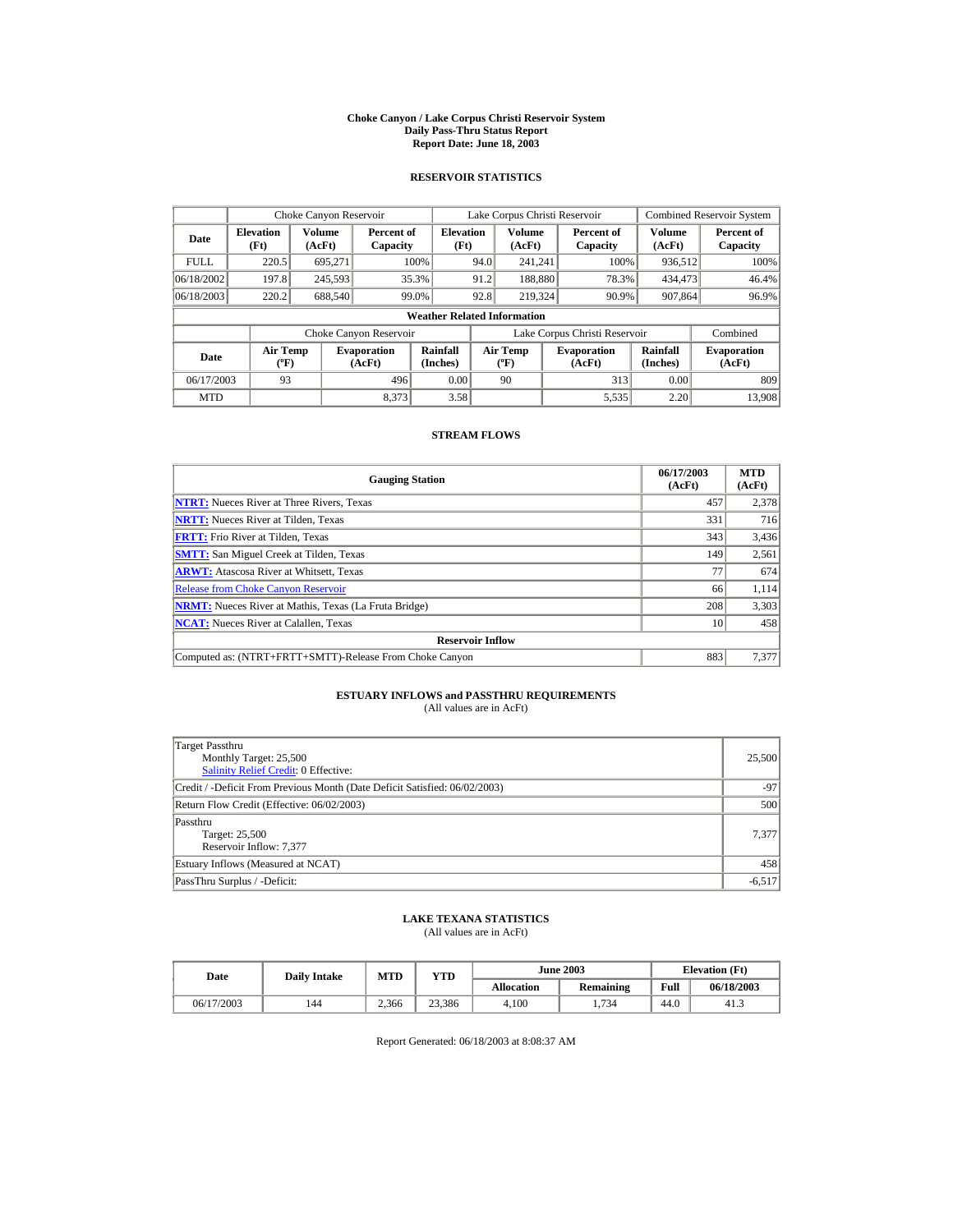#### **Choke Canyon / Lake Corpus Christi Reservoir System Daily Pass-Thru Status Report Report Date: June 19, 2003**

### **RESERVOIR STATISTICS**

|             | Choke Canyon Reservoir                      |                  |                              |                                    | Lake Corpus Christi Reservoir |                                             |  |                               |                      | Combined Reservoir System    |
|-------------|---------------------------------------------|------------------|------------------------------|------------------------------------|-------------------------------|---------------------------------------------|--|-------------------------------|----------------------|------------------------------|
| Date        | <b>Elevation</b><br>(Ft)                    | Volume<br>(AcFt) | Percent of<br>Capacity       | <b>Elevation</b><br>(Ft)           |                               | Volume<br>(AcFt)                            |  | Percent of<br>Capacity        | Volume<br>(AcFt)     | Percent of<br>Capacity       |
| <b>FULL</b> | 220.5                                       | 695.271          |                              | 100%                               | 94.0                          | 241.241                                     |  | 100%                          | 936,512              | 100%                         |
| 06/19/2002  | 197.8                                       | 245,176          |                              | 35.3%                              | 91.1                          | 187.831                                     |  | 77.9%                         | 433,007              | 46.2%                        |
| 06/19/2003  | 220.2                                       | 688,540          |                              | 99.0%                              | 92.8                          | 219.139                                     |  | 90.8%                         | 907,679              | 96.9%                        |
|             |                                             |                  |                              | <b>Weather Related Information</b> |                               |                                             |  |                               |                      |                              |
|             |                                             |                  | Choke Canyon Reservoir       |                                    |                               |                                             |  | Lake Corpus Christi Reservoir |                      | Combined                     |
| Date        | <b>Air Temp</b><br>$({}^{\circ}\mathrm{F})$ |                  | <b>Evaporation</b><br>(AcFt) | Rainfall<br>(Inches)               |                               | <b>Air Temp</b><br>$({}^{\circ}\mathbf{F})$ |  | <b>Evaporation</b><br>(AcFt)  | Rainfall<br>(Inches) | <b>Evaporation</b><br>(AcFt) |
| 06/18/2003  | 94                                          |                  | 511                          | 0.00                               |                               | 93                                          |  | 378                           | 0.00                 | 889                          |
| <b>MTD</b>  |                                             |                  | 8.884                        | 3.58                               |                               |                                             |  | 5,913                         | 2.20                 | 14.797                       |

### **STREAM FLOWS**

| <b>Gauging Station</b>                                       | 06/18/2003<br>(AcFt) | <b>MTD</b><br>(AcFt) |
|--------------------------------------------------------------|----------------------|----------------------|
| <b>NTRT:</b> Nueces River at Three Rivers, Texas             | 651                  | 3,029                |
| <b>NRTT:</b> Nueces River at Tilden, Texas                   | 464                  | 1,180                |
| <b>FRTT:</b> Frio River at Tilden, Texas                     | 210                  | 3,646                |
| <b>SMTT:</b> San Miguel Creek at Tilden, Texas               | 73                   | 2,634                |
| <b>ARWT:</b> Atascosa River at Whitsett, Texas               | 50                   | 724                  |
| <b>Release from Choke Canyon Reservoir</b>                   | 66                   | 1,179                |
| <b>NRMT:</b> Nueces River at Mathis, Texas (La Fruta Bridge) | 135                  | 3,438                |
| <b>NCAT:</b> Nueces River at Calallen, Texas                 | 50                   | 507                  |
| <b>Reservoir Inflow</b>                                      |                      |                      |
| Computed as: (NTRT+FRTT+SMTT)-Release From Choke Canyon      | 869                  | 8,247                |

# **ESTUARY INFLOWS and PASSTHRU REQUIREMENTS**<br>(All values are in AcFt)

| Target Passthru<br>Monthly Target: 25,500<br>Salinity Relief Credit: 0 Effective: | 25,500   |  |  |  |  |
|-----------------------------------------------------------------------------------|----------|--|--|--|--|
| Credit / -Deficit From Previous Month (Date Deficit Satisfied: 06/02/2003)        | $-97$    |  |  |  |  |
| Return Flow Credit (Effective: 06/02/2003)                                        |          |  |  |  |  |
| Passthru<br>Target: 25,500<br>Reservoir Inflow: 8,247                             | 8.247    |  |  |  |  |
| Estuary Inflows (Measured at NCAT)                                                | 507      |  |  |  |  |
| PassThru Surplus / -Deficit:                                                      | $-7,336$ |  |  |  |  |

## **LAKE TEXANA STATISTICS**

(All values are in AcFt)

| Date       | <b>Daily Intake</b> | MTD   | VTD    |            | <b>June 2003</b> |      | <b>Elevation</b> (Ft) |
|------------|---------------------|-------|--------|------------|------------------|------|-----------------------|
|            |                     |       |        | Allocation | Remaining        | Full | 06/19/2003            |
| 06/18/2003 | 143                 | 2.509 | 23.529 | 4.100      | 1.591            | 44.0 | 41.2                  |

Report Generated: 06/19/2003 at 7:57:40 AM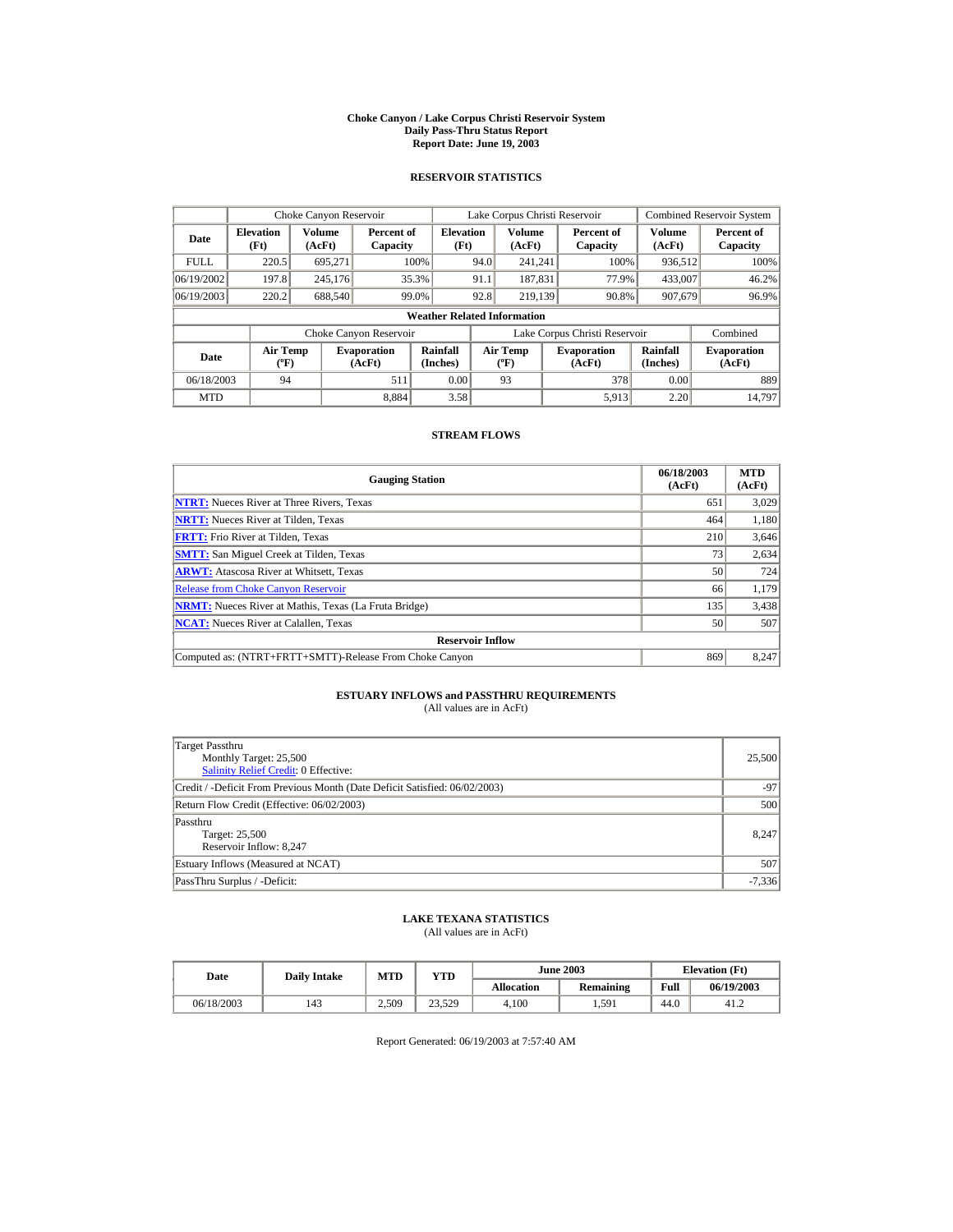#### **Choke Canyon / Lake Corpus Christi Reservoir System Daily Pass-Thru Status Report Report Date: June 20, 2003**

### **RESERVOIR STATISTICS**

|             | Choke Canyon Reservoir                      |                  |                              |                                    | Lake Corpus Christi Reservoir |                                             |  |                               |                      | Combined Reservoir System    |
|-------------|---------------------------------------------|------------------|------------------------------|------------------------------------|-------------------------------|---------------------------------------------|--|-------------------------------|----------------------|------------------------------|
| Date        | <b>Elevation</b><br>(Ft)                    | Volume<br>(AcFt) | Percent of<br>Capacity       | <b>Elevation</b><br>(Ft)           |                               | Volume<br>(AcFt)                            |  | Percent of<br>Capacity        | Volume<br>(AcFt)     | Percent of<br>Capacity       |
| <b>FULL</b> | 220.5                                       | 695.271          |                              | 100%                               | 94.0                          | 241.241                                     |  | 100%                          | 936,512              | 100%                         |
| 06/20/2002  | 197.8                                       | 244,760          |                              | 35.2%                              | 91.0                          | 186,959                                     |  | 77.5%                         | 431,719              | 46.1%                        |
| 06/20/2003  | 220.2                                       | 687,768          |                              | 98.9%                              | 92.8                          | 218,954                                     |  | 90.8%                         | 906,722              | 96.8%                        |
|             |                                             |                  |                              | <b>Weather Related Information</b> |                               |                                             |  |                               |                      |                              |
|             |                                             |                  | Choke Canyon Reservoir       |                                    |                               |                                             |  | Lake Corpus Christi Reservoir |                      | Combined                     |
| Date        | <b>Air Temp</b><br>$({}^{\circ}\mathrm{F})$ |                  | <b>Evaporation</b><br>(AcFt) | Rainfall<br>(Inches)               |                               | <b>Air Temp</b><br>$({}^{\circ}\mathbf{F})$ |  | <b>Evaporation</b><br>(AcFt)  | Rainfall<br>(Inches) | <b>Evaporation</b><br>(AcFt) |
| 06/19/2003  | 92                                          |                  | 436                          | 0.00                               |                               | 94                                          |  | 313                           | 0.00                 | 749                          |
| <b>MTD</b>  |                                             |                  | 9.320                        | 3.58                               |                               |                                             |  | 6.226                         | 2.20                 | 15,546                       |

### **STREAM FLOWS**

| <b>Gauging Station</b>                                       | 06/19/2003<br>(AcFt) | <b>MTD</b><br>(AcFt) |
|--------------------------------------------------------------|----------------------|----------------------|
| <b>NTRT:</b> Nueces River at Three Rivers, Texas             | 883                  | 3,912                |
| <b>NRTT:</b> Nueces River at Tilden, Texas                   | 474                  | 1,655                |
| <b>FRTT:</b> Frio River at Tilden, Texas                     | 226                  | 3,873                |
| <b>SMTT:</b> San Miguel Creek at Tilden, Texas               | 42                   | 2,676                |
| <b>ARWT:</b> Atascosa River at Whitsett, Texas               | 36                   | 759                  |
| <b>Release from Choke Canyon Reservoir</b>                   | 66                   | 1,245                |
| <b>NRMT:</b> Nueces River at Mathis, Texas (La Fruta Bridge) | 242                  | 3,680                |
| <b>NCAT:</b> Nueces River at Calallen, Texas                 |                      | 515                  |
| <b>Reservoir Inflow</b>                                      |                      |                      |
| Computed as: (NTRT+FRTT+SMTT)-Release From Choke Canyon      | 1.086                | 9,332                |

# **ESTUARY INFLOWS and PASSTHRU REQUIREMENTS**<br>(All values are in AcFt)

| Target Passthru<br>Monthly Target: 25,500<br><b>Salinity Relief Credit: 0 Effective:</b> | 25,500   |  |  |  |  |
|------------------------------------------------------------------------------------------|----------|--|--|--|--|
| Credit / -Deficit From Previous Month (Date Deficit Satisfied: 06/02/2003)               | $-97$    |  |  |  |  |
| Return Flow Credit (Effective: 06/02/2003)                                               |          |  |  |  |  |
| Passthru<br>Target: 25,500<br>Reservoir Inflow: 9,332                                    | 9,332    |  |  |  |  |
| Estuary Inflows (Measured at NCAT)                                                       | 515      |  |  |  |  |
| PassThru Surplus / -Deficit:                                                             | $-8,415$ |  |  |  |  |

## **LAKE TEXANA STATISTICS**

(All values are in AcFt)

| Date       | <b>Daily Intake</b> | <b>MTD</b> | YTD    |                   | <b>June 2003</b> |      | <b>Elevation</b> (Ft) |
|------------|---------------------|------------|--------|-------------------|------------------|------|-----------------------|
|            |                     |            |        | <b>Allocation</b> | Remaining        | Full | 06/20/2003            |
| 06/19/2003 | 143                 | 2.652      | 23.672 | 4.100             | .448             | 44.0 | 41.2                  |

Report Generated: 06/20/2003 at 9:19:25 AM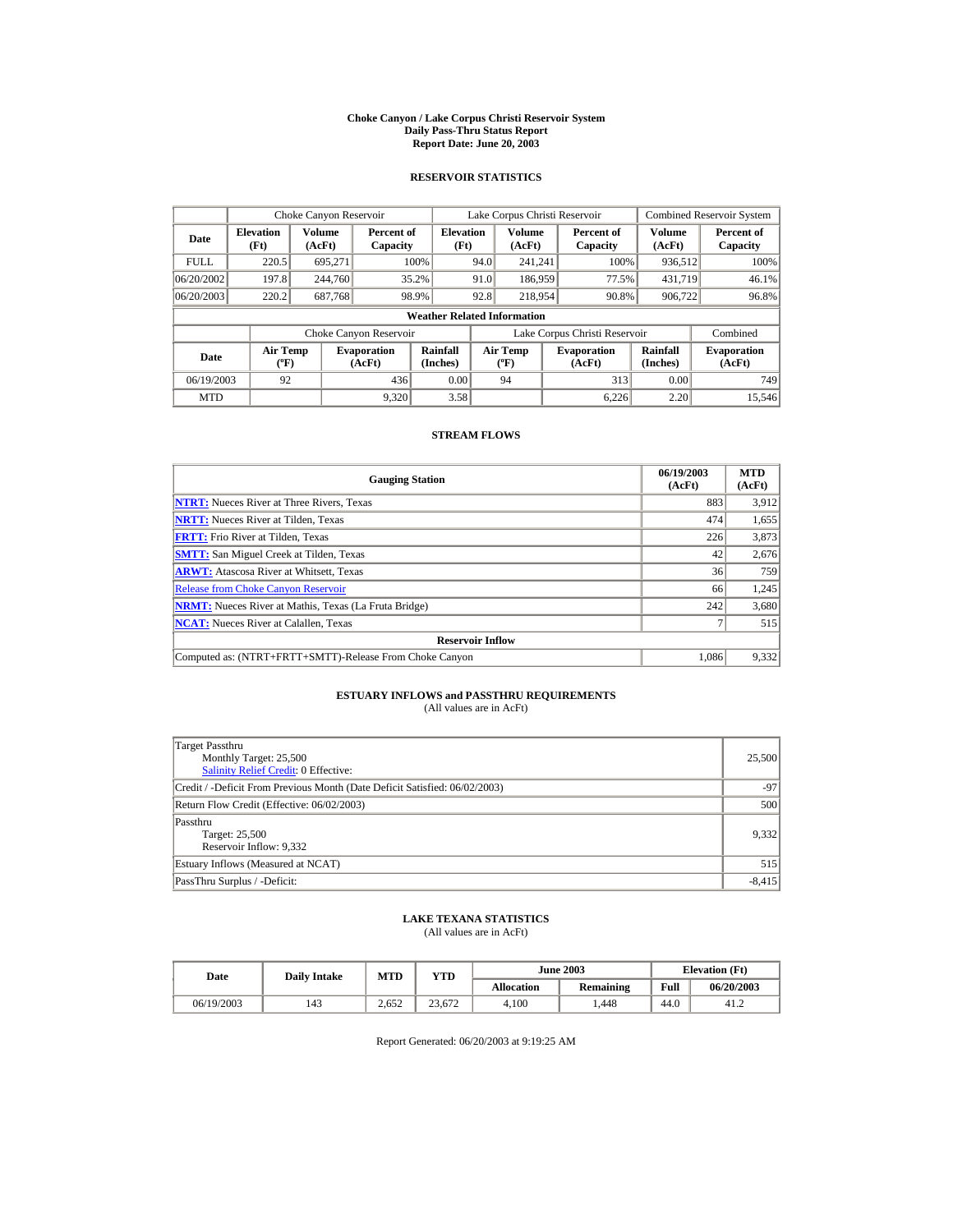#### **Choke Canyon / Lake Corpus Christi Reservoir System Daily Pass-Thru Status Report Report Date: June 21, 2003**

### **RESERVOIR STATISTICS**

|             | Choke Canyon Reservoir                      |                  |                              |                                    | Lake Corpus Christi Reservoir |                                           |  |                               |                      | <b>Combined Reservoir System</b> |
|-------------|---------------------------------------------|------------------|------------------------------|------------------------------------|-------------------------------|-------------------------------------------|--|-------------------------------|----------------------|----------------------------------|
| Date        | <b>Elevation</b><br>(Ft)                    | Volume<br>(AcFt) | Percent of<br>Capacity       | <b>Elevation</b><br>(Ft)           |                               | <b>Volume</b><br>(AcFt)                   |  | Percent of<br>Capacity        | Volume<br>(AcFt)     | Percent of<br>Capacity           |
| <b>FULL</b> | 220.5                                       | 695.271          |                              | 100%                               | 94.0                          | 241.241                                   |  | 100%                          | 936,512              | 100%                             |
| 06/21/2002  | 197.7                                       | 244,344          |                              | 35.1%                              | 91.0                          | 186,611                                   |  | 77.4%                         | 430,955              | 46.0%                            |
| 06/21/2003  | 220.2                                       | 687,252          |                              | 98.8%                              | 92.8                          | 218,769                                   |  | 90.7%                         | 906,021              | 96.7%                            |
|             |                                             |                  |                              | <b>Weather Related Information</b> |                               |                                           |  |                               |                      |                                  |
|             |                                             |                  | Choke Canyon Reservoir       |                                    |                               |                                           |  | Lake Corpus Christi Reservoir |                      | Combined                         |
| Date        | <b>Air Temp</b><br>$({}^{\circ}\mathrm{F})$ |                  | <b>Evaporation</b><br>(AcFt) | Rainfall<br>(Inches)               |                               | <b>Air Temp</b><br>$(^{\circ}\mathrm{F})$ |  | <b>Evaporation</b><br>(AcFt)  | Rainfall<br>(Inches) | <b>Evaporation</b><br>(AcFt)     |
| 06/20/2003  | 96                                          |                  | 526                          | 0.00                               |                               | 93                                        |  | 291                           | 0.00                 | 817                              |
| <b>MTD</b>  |                                             |                  | 9.846                        | 3.58                               |                               |                                           |  | 6.517                         | 2.20                 | 16.363                           |

### **STREAM FLOWS**

| <b>Gauging Station</b>                                       | 06/20/2003<br>(AcFt) | <b>MTD</b><br>(AcFt) |
|--------------------------------------------------------------|----------------------|----------------------|
| <b>NTRT:</b> Nueces River at Three Rivers, Texas             | 889                  | 4,802                |
| <b>NRTT:</b> Nueces River at Tilden, Texas                   | 292                  | 1,947                |
| <b>FRTT:</b> Frio River at Tilden, Texas                     | 198                  | 4,071                |
| <b>SMTT:</b> San Miguel Creek at Tilden, Texas               | 28                   | 2,704                |
| <b>ARWT:</b> Atascosa River at Whitsett, Texas               | 28                   | 787                  |
| <b>Release from Choke Canvon Reservoir</b>                   | 66                   | 1,310                |
| <b>NRMT:</b> Nueces River at Mathis, Texas (La Fruta Bridge) | 705                  | 4,385                |
| <b>NCAT:</b> Nueces River at Calallen, Texas                 | 22                   | 536                  |
| <b>Reservoir Inflow</b>                                      |                      |                      |
| Computed as: (NTRT+FRTT+SMTT)-Release From Choke Canyon      | 1.050                | 10,382               |

# **ESTUARY INFLOWS and PASSTHRU REQUIREMENTS**<br>(All values are in AcFt)

| Target Passthru<br>Monthly Target: 25,500<br><b>Salinity Relief Credit: 0 Effective:</b> | 25,500   |  |  |  |  |
|------------------------------------------------------------------------------------------|----------|--|--|--|--|
| Credit / -Deficit From Previous Month (Date Deficit Satisfied: 06/02/2003)               | $-97$    |  |  |  |  |
| Return Flow Credit (Effective: 06/02/2003)                                               |          |  |  |  |  |
| Passthru<br>Target: 25,500<br>Reservoir Inflow: 10,382                                   | 10,382   |  |  |  |  |
| Estuary Inflows (Measured at NCAT)                                                       | 536      |  |  |  |  |
| PassThru Surplus / -Deficit:                                                             | $-9,443$ |  |  |  |  |

## **LAKE TEXANA STATISTICS**

(All values are in AcFt)

| Date       | <b>Daily Intake</b> | <b>MTD</b> | YTD    |                   | <b>June 2003</b> |      | <b>Elevation</b> (Ft) |
|------------|---------------------|------------|--------|-------------------|------------------|------|-----------------------|
|            |                     |            |        | <b>Allocation</b> | Remaining        | Full | 06/21/2003            |
| 06/20/2003 | 143                 | 2.795      | 23.815 | 4.100             | .305             | 44.0 | 41.2                  |

Report Generated: 06/21/2003 at 7:50:40 AM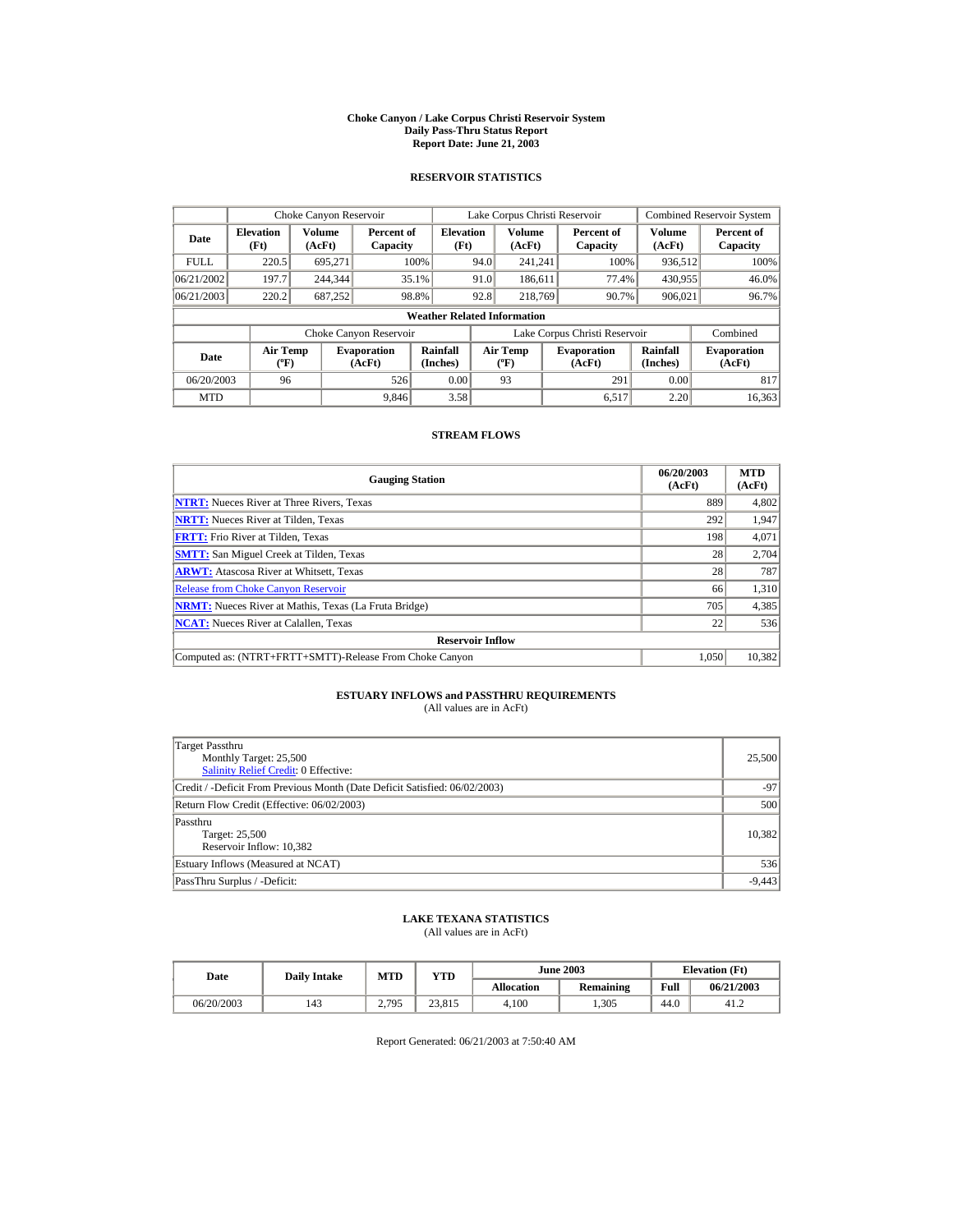#### **Choke Canyon / Lake Corpus Christi Reservoir System Daily Pass-Thru Status Report Report Date: June 22, 2003**

### **RESERVOIR STATISTICS**

|             | Choke Canyon Reservoir               |                  |                              |                                    | Lake Corpus Christi Reservoir |                                                  |  |                               |                      | <b>Combined Reservoir System</b> |
|-------------|--------------------------------------|------------------|------------------------------|------------------------------------|-------------------------------|--------------------------------------------------|--|-------------------------------|----------------------|----------------------------------|
| Date        | <b>Elevation</b><br>(Ft)             | Volume<br>(AcFt) | Percent of<br>Capacity       | <b>Elevation</b><br>(Ft)           |                               | <b>Volume</b><br>(AcFt)                          |  | Percent of<br>Capacity        | Volume<br>(AcFt)     | Percent of<br>Capacity           |
| <b>FULL</b> | 220.5                                | 695,271          |                              | 100%                               | 94.0                          | 241.241                                          |  | 100%                          | 936,512              | 100%                             |
| 06/22/2002  | 197.7                                | 243,928          |                              | 35.1%                              | 91.0                          | 186,089                                          |  | 77.1%                         | 430,017              | 45.9%                            |
| 06/22/2003  | 220.2                                | 687,252          |                              | 98.8%                              | 92.7                          | 217,474                                          |  | 90.1%                         | 904,726              | $96.6\%$                         |
|             |                                      |                  |                              | <b>Weather Related Information</b> |                               |                                                  |  |                               |                      |                                  |
|             |                                      |                  | Choke Canyon Reservoir       |                                    |                               |                                                  |  | Lake Corpus Christi Reservoir |                      | Combined                         |
| Date        | Air Temp<br>$({}^{\circ}\mathrm{F})$ |                  | <b>Evaporation</b><br>(AcFt) | Rainfall<br>(Inches)               |                               | <b>Air Temp</b><br>$({}^{\mathrm{o}}\mathrm{F})$ |  | <b>Evaporation</b><br>(AcFt)  | Rainfall<br>(Inches) | <b>Evaporation</b><br>(AcFt)     |
| 06/21/2003  | 97                                   |                  | 526                          | 0.00                               |                               | 96                                               |  | 355                           | 0.00                 | 881                              |
| <b>MTD</b>  |                                      |                  | 10.372                       | 3.58                               |                               |                                                  |  | 6.872                         | 2.20                 | 17.244                           |

### **STREAM FLOWS**

| <b>Gauging Station</b>                                       | 06/21/2003<br>(AcFt) | <b>MTD</b><br>(AcFt) |
|--------------------------------------------------------------|----------------------|----------------------|
| <b>NTRT:</b> Nueces River at Three Rivers, Texas             | 681                  | 5,483                |
| <b>NRTT:</b> Nueces River at Tilden, Texas                   | 127                  | 2,074                |
| <b>FRTT:</b> Frio River at Tilden, Texas                     | 159                  | 4,230                |
| <b>SMTT:</b> San Miguel Creek at Tilden, Texas               | 19                   | 2,722                |
| <b>ARWT:</b> Atascosa River at Whitsett, Texas               | 24                   | 811                  |
| <b>Release from Choke Canyon Reservoir</b>                   | 66                   | 1,376                |
| <b>NRMT:</b> Nueces River at Mathis, Texas (La Fruta Bridge) | 1,151                | 5,536                |
| <b>NCAT:</b> Nueces River at Calallen, Texas                 | 498                  | 1,035                |
| <b>Reservoir Inflow</b>                                      |                      |                      |
| Computed as: (NTRT+FRTT+SMTT)-Release From Choke Canyon      | 793                  | 11,175               |

# **ESTUARY INFLOWS and PASSTHRU REQUIREMENTS**<br>(All values are in AcFt)

| Target Passthru<br>Monthly Target: 25,500<br><b>Salinity Relief Credit: 0 Effective:</b> | 25,500   |  |  |  |  |
|------------------------------------------------------------------------------------------|----------|--|--|--|--|
| Credit / -Deficit From Previous Month (Date Deficit Satisfied: 06/02/2003)               | $-97$    |  |  |  |  |
| Return Flow Credit (Effective: 06/02/2003)                                               |          |  |  |  |  |
| Passthru<br>Target: 25,500<br>Reservoir Inflow: 11,175                                   | 11,175   |  |  |  |  |
| Estuary Inflows (Measured at NCAT)                                                       | 1,035    |  |  |  |  |
| PassThru Surplus / -Deficit:                                                             | $-9,738$ |  |  |  |  |

## **LAKE TEXANA STATISTICS**

(All values are in AcFt)

| Date       | <b>Daily Intake</b> | <b>MTD</b> | <b>June 2003</b><br>YTD |                   | <b>Elevation</b> (Ft) |      |            |
|------------|---------------------|------------|-------------------------|-------------------|-----------------------|------|------------|
|            |                     |            |                         | <b>Allocation</b> | Remaining             | Full | 06/22/2003 |
| 06/21/2003 | 142                 | 2.937      | 23,957                  | 4.100             | .163                  | 44.0 | 41.2       |

Report Generated: 06/22/2003 at 9:18:09 AM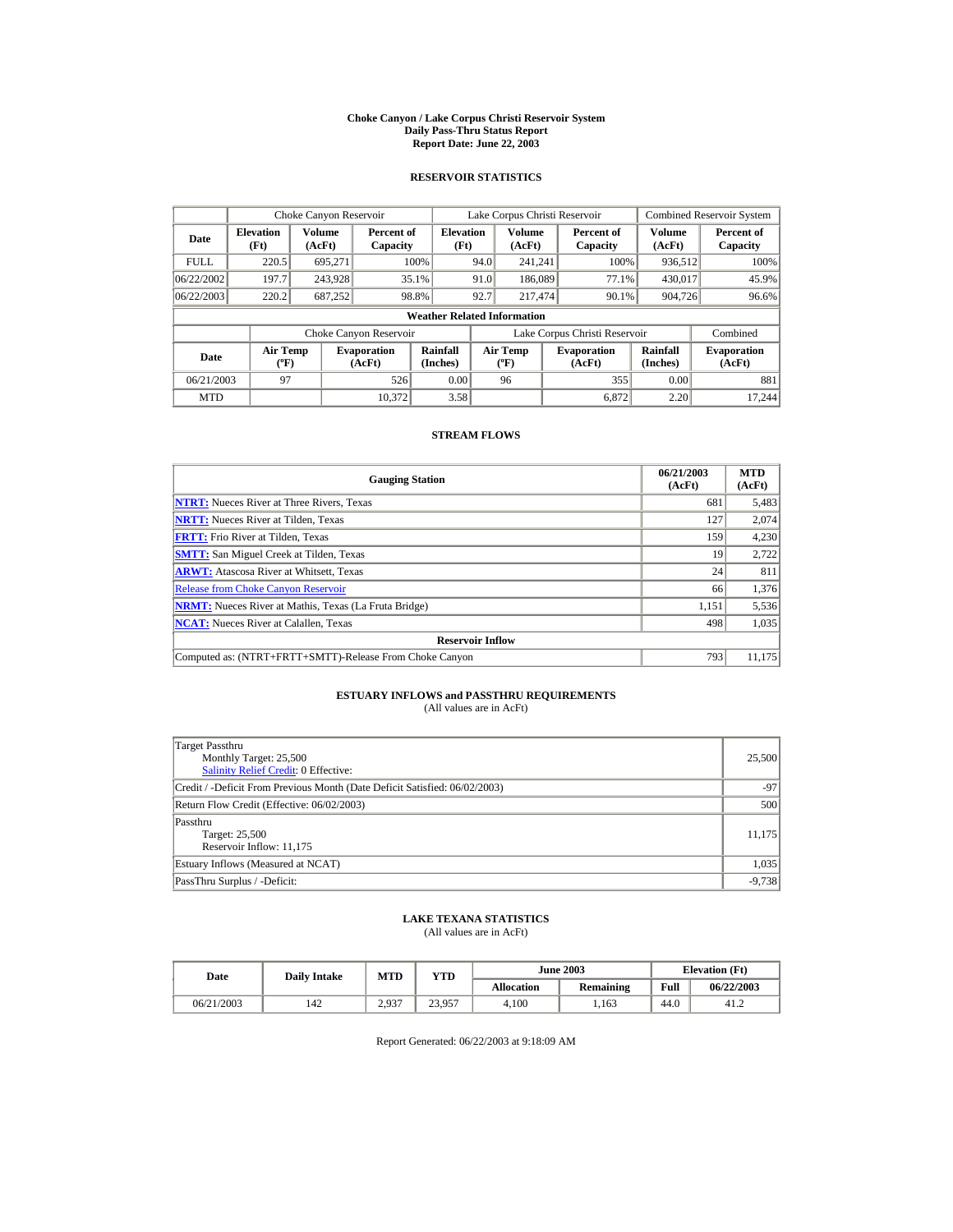#### **Choke Canyon / Lake Corpus Christi Reservoir System Daily Pass-Thru Status Report Report Date: June 23, 2003**

### **RESERVOIR STATISTICS**

|             | Choke Canyon Reservoir                      |                  |                              |                                    | Lake Corpus Christi Reservoir |                                             |  |                               |                      | Combined Reservoir System    |
|-------------|---------------------------------------------|------------------|------------------------------|------------------------------------|-------------------------------|---------------------------------------------|--|-------------------------------|----------------------|------------------------------|
| Date        | <b>Elevation</b><br>(Ft)                    | Volume<br>(AcFt) | Percent of<br>Capacity       | <b>Elevation</b><br>(Ft)           |                               | Volume<br>(AcFt)                            |  | Percent of<br>Capacity        | Volume<br>(AcFt)     | Percent of<br>Capacity       |
| <b>FULL</b> | 220.5                                       | 695.271          |                              | 100%                               | 94.0                          | 241.241                                     |  | 100%                          | 936,512              | 100%                         |
| 06/23/2002  | 197.7                                       | 243,375          |                              | 35.0%                              | 91.0                          | 185,394                                     |  | 76.9%                         | 428,769              | 45.8%                        |
| 06/23/2003  | 220.2                                       | 686,733          |                              | 98.8%                              | 92.7                          | 216.182                                     |  | 89.6%                         | 902,915              | 96.4%                        |
|             |                                             |                  |                              | <b>Weather Related Information</b> |                               |                                             |  |                               |                      |                              |
|             |                                             |                  | Choke Canyon Reservoir       |                                    |                               |                                             |  | Lake Corpus Christi Reservoir |                      | Combined                     |
| Date        | <b>Air Temp</b><br>$({}^{\circ}\mathrm{F})$ |                  | <b>Evaporation</b><br>(AcFt) | Rainfall<br>(Inches)               |                               | <b>Air Temp</b><br>$({}^{\circ}\mathbf{F})$ |  | <b>Evaporation</b><br>(AcFt)  | Rainfall<br>(Inches) | <b>Evaporation</b><br>(AcFt) |
| 06/22/2003  | 96                                          |                  | 495                          | 0.00                               |                               | 94                                          |  | 376                           | 0.00                 | 871                          |
| <b>MTD</b>  |                                             |                  | 10.867                       | 3.58                               |                               |                                             |  | 7.248                         | 2.20                 | 18.115                       |

### **STREAM FLOWS**

| <b>Gauging Station</b>                                       | 06/22/2003<br>(AcFt) | <b>MTD</b><br>(AcFt) |
|--------------------------------------------------------------|----------------------|----------------------|
| <b>NTRT:</b> Nueces River at Three Rivers, Texas             | 363                  | 5,846                |
| <b>NRTT:</b> Nueces River at Tilden, Texas                   | 73                   | 2,147                |
| <b>FRTT:</b> Frio River at Tilden, Texas                     | 139                  | 4,369                |
| <b>SMTT:</b> San Miguel Creek at Tilden, Texas               | 14                   | 2,736                |
| <b>ARWT:</b> Atascosa River at Whitsett, Texas               | 20                   | 831                  |
| <b>Release from Choke Canyon Reservoir</b>                   | 66                   | 1,441                |
| <b>NRMT:</b> Nueces River at Mathis, Texas (La Fruta Bridge) | 1.161                | 6,697                |
| <b>NCAT:</b> Nueces River at Calallen, Texas                 | 1,153                | 2,188                |
| <b>Reservoir Inflow</b>                                      |                      |                      |
| Computed as: (NTRT+FRTT+SMTT)-Release From Choke Canyon      | 451                  | 11,626               |

# **ESTUARY INFLOWS and PASSTHRU REQUIREMENTS**<br>(All values are in AcFt)

| Target Passthru<br>Monthly Target: 25,500<br><b>Salinity Relief Credit: 0 Effective:</b> | 25,500   |  |  |  |  |
|------------------------------------------------------------------------------------------|----------|--|--|--|--|
| Credit / -Deficit From Previous Month (Date Deficit Satisfied: 06/02/2003)               | $-97$    |  |  |  |  |
| Return Flow Credit (Effective: 06/02/2003)                                               |          |  |  |  |  |
| Passthru<br>Target: 25,500<br>Reservoir Inflow: 11,626                                   | 11,626   |  |  |  |  |
| Estuary Inflows (Measured at NCAT)                                                       | 2,188    |  |  |  |  |
| PassThru Surplus / -Deficit:                                                             | $-9,035$ |  |  |  |  |

## **LAKE TEXANA STATISTICS**

(All values are in AcFt)

| Date       | <b>Daily Intake</b> | MTD   | $_{\rm VTD}$ |            | <b>June 2003</b> |      | <b>Elevation</b> (Ft) |
|------------|---------------------|-------|--------------|------------|------------------|------|-----------------------|
|            |                     |       |              | Allocation | Remaining        | Full | 06/23/2003            |
| 06/22/2003 | 42ء                 | 3.079 | 24.100       | 4.100      | .021             | 44.0 | 41.2                  |

Report Generated: 06/23/2003 at 8:05:34 AM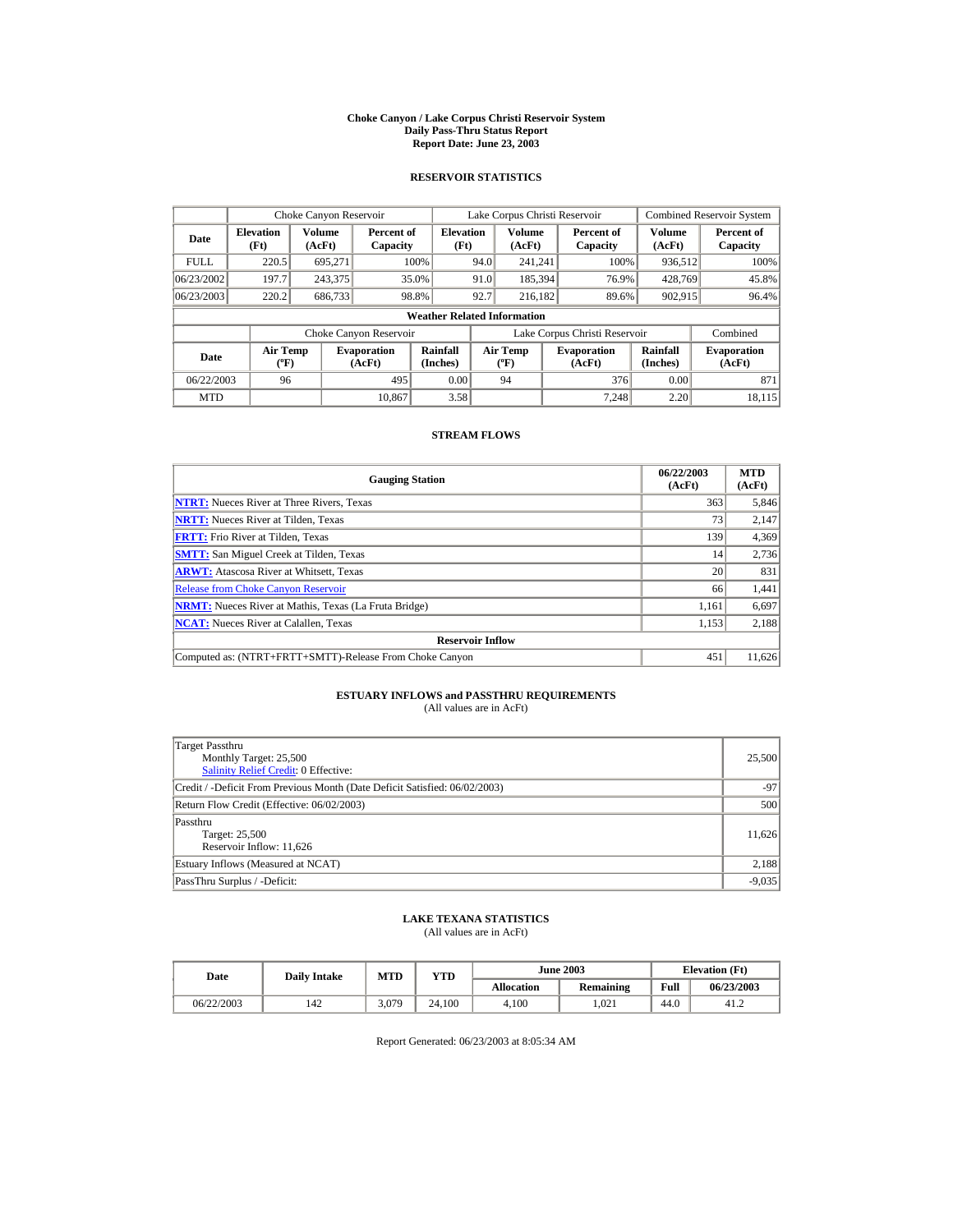#### **Choke Canyon / Lake Corpus Christi Reservoir System Daily Pass-Thru Status Report Report Date: June 24, 2003**

### **RESERVOIR STATISTICS**

|             | Choke Canyon Reservoir                      |                  |                              |                                    | Lake Corpus Christi Reservoir |                                             |  |                               |                      | Combined Reservoir System    |
|-------------|---------------------------------------------|------------------|------------------------------|------------------------------------|-------------------------------|---------------------------------------------|--|-------------------------------|----------------------|------------------------------|
| Date        | <b>Elevation</b><br>(Ft)                    | Volume<br>(AcFt) | Percent of<br>Capacity       | <b>Elevation</b><br>(Ft)           |                               | Volume<br>(AcFt)                            |  | Percent of<br>Capacity        | Volume<br>(AcFt)     | Percent of<br>Capacity       |
| <b>FULL</b> | 220.5                                       | 695.271          |                              | 100%                               | 94.0                          | 241.241                                     |  | 100%                          | 936,512              | 100%                         |
| 06/24/2002  | 197.6                                       | 243,099          |                              | 35.0%                              | 90.9                          | 184,353                                     |  | 76.4%                         | 427.452              | 45.6%                        |
| 06/24/2003  | 220.2                                       | 686.214          |                              | 98.7%                              | 92.6                          | 214,526                                     |  | 88.9%                         | 900,740              | 96.2%                        |
|             |                                             |                  |                              | <b>Weather Related Information</b> |                               |                                             |  |                               |                      |                              |
|             |                                             |                  | Choke Canyon Reservoir       |                                    |                               |                                             |  | Lake Corpus Christi Reservoir |                      | Combined                     |
| Date        | <b>Air Temp</b><br>$({}^{\circ}\mathrm{F})$ |                  | <b>Evaporation</b><br>(AcFt) | Rainfall<br>(Inches)               |                               | <b>Air Temp</b><br>$({}^{\circ}\mathbf{F})$ |  | <b>Evaporation</b><br>(AcFt)  | Rainfall<br>(Inches) | <b>Evaporation</b><br>(AcFt) |
| 06/23/2003  | 96                                          |                  | 525                          | 0.00                               |                               | 95                                          |  | 385                           | 0.00                 | 910                          |
| <b>MTD</b>  |                                             |                  | 11.392                       | 3.58                               |                               |                                             |  | 7.633                         | 2.20                 | 19.025                       |

### **STREAM FLOWS**

| <b>Gauging Station</b>                                       | 06/23/2003<br>(AcFt) | <b>MTD</b><br>(AcFt) |
|--------------------------------------------------------------|----------------------|----------------------|
| <b>NTRT:</b> Nueces River at Three Rivers, Texas             | 216                  | 6,062                |
| <b>NRTT:</b> Nueces River at Tilden, Texas                   | 40                   | 2,187                |
| <b>FRTT:</b> Frio River at Tilden, Texas                     | 131                  | 4,500                |
| <b>SMTT:</b> San Miguel Creek at Tilden, Texas               | 11                   | 2,747                |
| <b>ARWT:</b> Atascosa River at Whitsett, Texas               | 17                   | 848                  |
| <b>Release from Choke Canyon Reservoir</b>                   | 66                   | 1,507                |
| <b>NRMT:</b> Nueces River at Mathis, Texas (La Fruta Bridge) | 1.169                | 7,867                |
| <b>NCAT:</b> Nueces River at Calallen, Texas                 | 1,334                | 3,522                |
| <b>Reservoir Inflow</b>                                      |                      |                      |
| Computed as: (NTRT+FRTT+SMTT)-Release From Choke Canyon      | 293                  | 11,919               |

# **ESTUARY INFLOWS and PASSTHRU REQUIREMENTS**<br>(All values are in AcFt)

| Target Passthru<br>Monthly Target: 25,500<br><b>Salinity Relief Credit: 0 Effective:</b> | 25,500   |  |  |  |  |
|------------------------------------------------------------------------------------------|----------|--|--|--|--|
| Credit / -Deficit From Previous Month (Date Deficit Satisfied: 06/02/2003)               | $-97$    |  |  |  |  |
| Return Flow Credit (Effective: 06/02/2003)                                               |          |  |  |  |  |
| Passthru<br>Target: 25,500<br>Reservoir Inflow: 11,919                                   | 11,919   |  |  |  |  |
| Estuary Inflows (Measured at NCAT)                                                       | 3,522    |  |  |  |  |
| PassThru Surplus / -Deficit:                                                             | $-7,994$ |  |  |  |  |

## **LAKE TEXANA STATISTICS**

(All values are in AcFt)

| Date       | <b>Daily Intake</b> | <b>MTD</b>       | YTD    | <b>June 2003</b>  |           |      | <b>Elevation</b> (Ft) |
|------------|---------------------|------------------|--------|-------------------|-----------|------|-----------------------|
|            |                     |                  |        | <b>Allocation</b> | Remaining | Full | 06/24/2003            |
| 06/23/2003 | 142                 | 2.221<br>⊥ کے دک | 24.241 | 4.100             | 879       | 44.0 | 41.0                  |

Report Generated: 06/24/2003 at 8:22:14 AM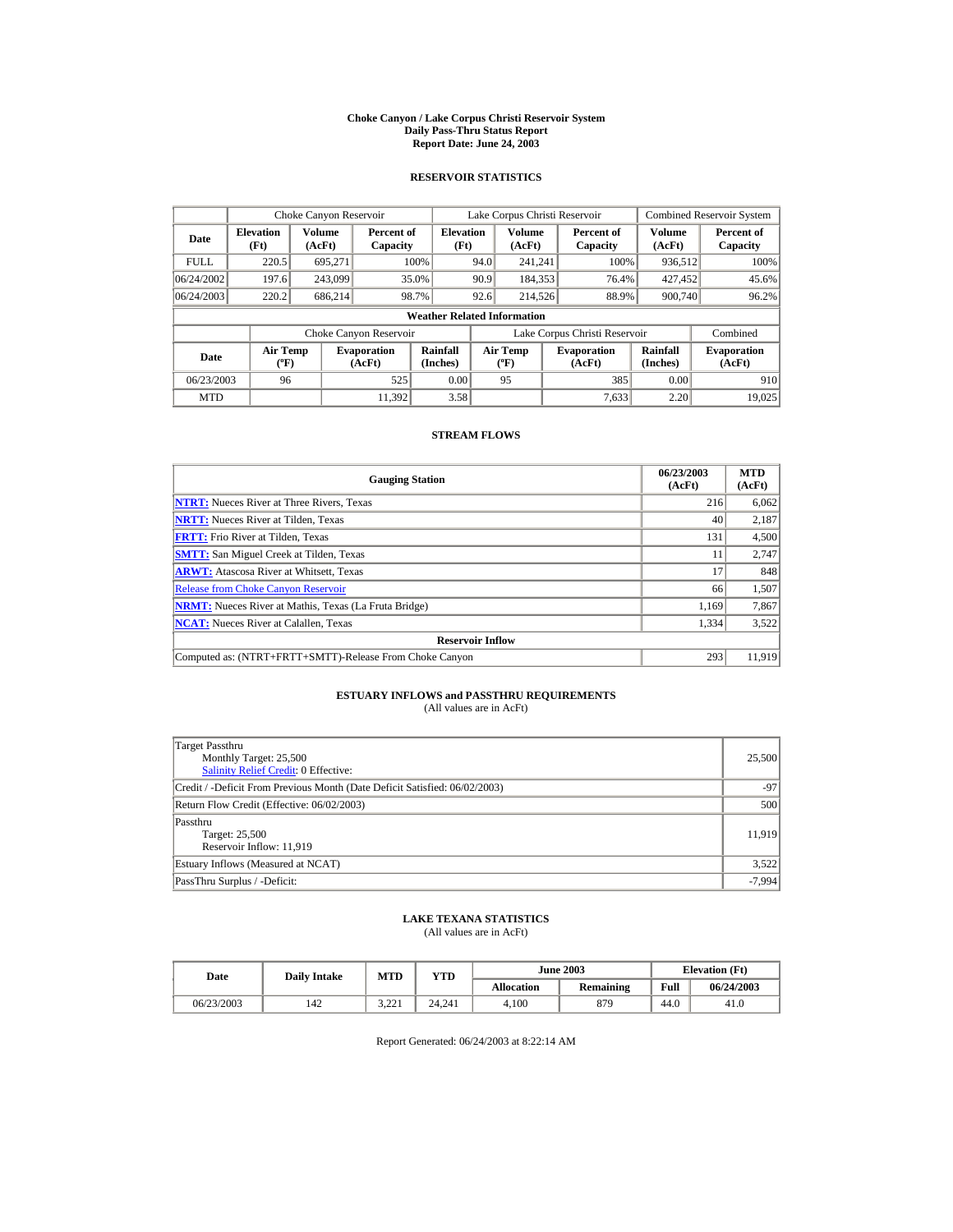#### **Choke Canyon / Lake Corpus Christi Reservoir System Daily Pass-Thru Status Report Report Date: June 25, 2003**

### **RESERVOIR STATISTICS**

|             | Choke Canyon Reservoir                      |                  |                              |                                    | Lake Corpus Christi Reservoir |                                             |  |                               |                      | Combined Reservoir System    |
|-------------|---------------------------------------------|------------------|------------------------------|------------------------------------|-------------------------------|---------------------------------------------|--|-------------------------------|----------------------|------------------------------|
| Date        | <b>Elevation</b><br>(Ft)                    | Volume<br>(AcFt) | Percent of<br>Capacity       | <b>Elevation</b><br>(Ft)           |                               | Volume<br>(AcFt)                            |  | Percent of<br>Capacity        | Volume<br>(AcFt)     | Percent of<br>Capacity       |
| <b>FULL</b> | 220.5                                       | 695.271          |                              | 100%                               | 94.0                          | 241.241                                     |  | 100%                          | 936,512              | 100%                         |
| 06/25/2002  | 197.6                                       | 242,823          |                              | 34.9%                              | 90.8                          | 183,487                                     |  | 76.1%                         | 426,310              | 45.5%                        |
| 06/25/2003  | 220.1                                       | 685,955          |                              | 98.7%                              | 92.5                          | 213.241                                     |  | 88.4%                         | 899.196              | 96.0%                        |
|             |                                             |                  |                              | <b>Weather Related Information</b> |                               |                                             |  |                               |                      |                              |
|             |                                             |                  | Choke Canyon Reservoir       |                                    |                               |                                             |  | Lake Corpus Christi Reservoir |                      | Combined                     |
| Date        | <b>Air Temp</b><br>$({}^{\circ}\mathrm{F})$ |                  | <b>Evaporation</b><br>(AcFt) | Rainfall<br>(Inches)               |                               | <b>Air Temp</b><br>$({}^{\circ}\mathbf{F})$ |  | <b>Evaporation</b><br>(AcFt)  | Rainfall<br>(Inches) | <b>Evaporation</b><br>(AcFt) |
| 06/24/2003  | 96                                          |                  | 585                          | 0.00                               |                               | 95                                          |  | 395                           | 0.00                 | 980                          |
| <b>MTD</b>  |                                             |                  | 11.977                       | 3.58                               |                               |                                             |  | 8.028                         | 2.20                 | 20,005                       |

### **STREAM FLOWS**

| <b>Gauging Station</b>                                       | 06/24/2003<br>(AcFt) | <b>MTD</b><br>(AcFt) |
|--------------------------------------------------------------|----------------------|----------------------|
| <b>NTRT:</b> Nueces River at Three Rivers, Texas             | 141                  | 6,203                |
| <b>NRTT:</b> Nueces River at Tilden, Texas                   | 24                   | 2,211                |
| <b>FRTT:</b> Frio River at Tilden, Texas                     | 119                  | 4,619                |
| <b>SMTT:</b> San Miguel Creek at Tilden, Texas               |                      | 2,756                |
| <b>ARWT:</b> Atascosa River at Whitsett, Texas               | 15                   | 862                  |
| <b>Release from Choke Canyon Reservoir</b>                   | 66                   | 1,572                |
| <b>NRMT:</b> Nueces River at Mathis, Texas (La Fruta Bridge) | 1.177                | 9,044                |
| <b>NCAT:</b> Nueces River at Calallen, Texas                 | 1,302                | 4,824                |
| <b>Reservoir Inflow</b>                                      |                      |                      |
| Computed as: (NTRT+FRTT+SMTT)-Release From Choke Canyon      | 204                  | 12,122               |

# **ESTUARY INFLOWS and PASSTHRU REQUIREMENTS**<br>(All values are in AcFt)

| Target Passthru<br>Monthly Target: 25,500<br><b>Salinity Relief Credit: 0 Effective:</b> | 25,500   |  |  |  |  |
|------------------------------------------------------------------------------------------|----------|--|--|--|--|
| Credit / -Deficit From Previous Month (Date Deficit Satisfied: 06/02/2003)               | $-97$    |  |  |  |  |
| Return Flow Credit (Effective: 06/02/2003)                                               |          |  |  |  |  |
| Passthru<br>Target: 25,500<br>Reservoir Inflow: 12.122                                   | 12.122   |  |  |  |  |
| Estuary Inflows (Measured at NCAT)                                                       | 4,824    |  |  |  |  |
| PassThru Surplus / -Deficit:                                                             | $-6,895$ |  |  |  |  |

## **LAKE TEXANA STATISTICS**

(All values are in AcFt)

| Date       | <b>Daily Intake</b> | MTD   | $_{\rm VTD}$ |                   | <b>June 2003</b> |      | <b>Elevation</b> (Ft) |
|------------|---------------------|-------|--------------|-------------------|------------------|------|-----------------------|
|            |                     |       |              | <b>Allocation</b> | <b>Remaining</b> | Full | 06/25/2003            |
| 06/24/2003 | 142                 | 3.364 | 24.384       | 4.100             | 736              | 44.0 | 40.9                  |

Report Generated: 06/25/2003 at 8:19:02 AM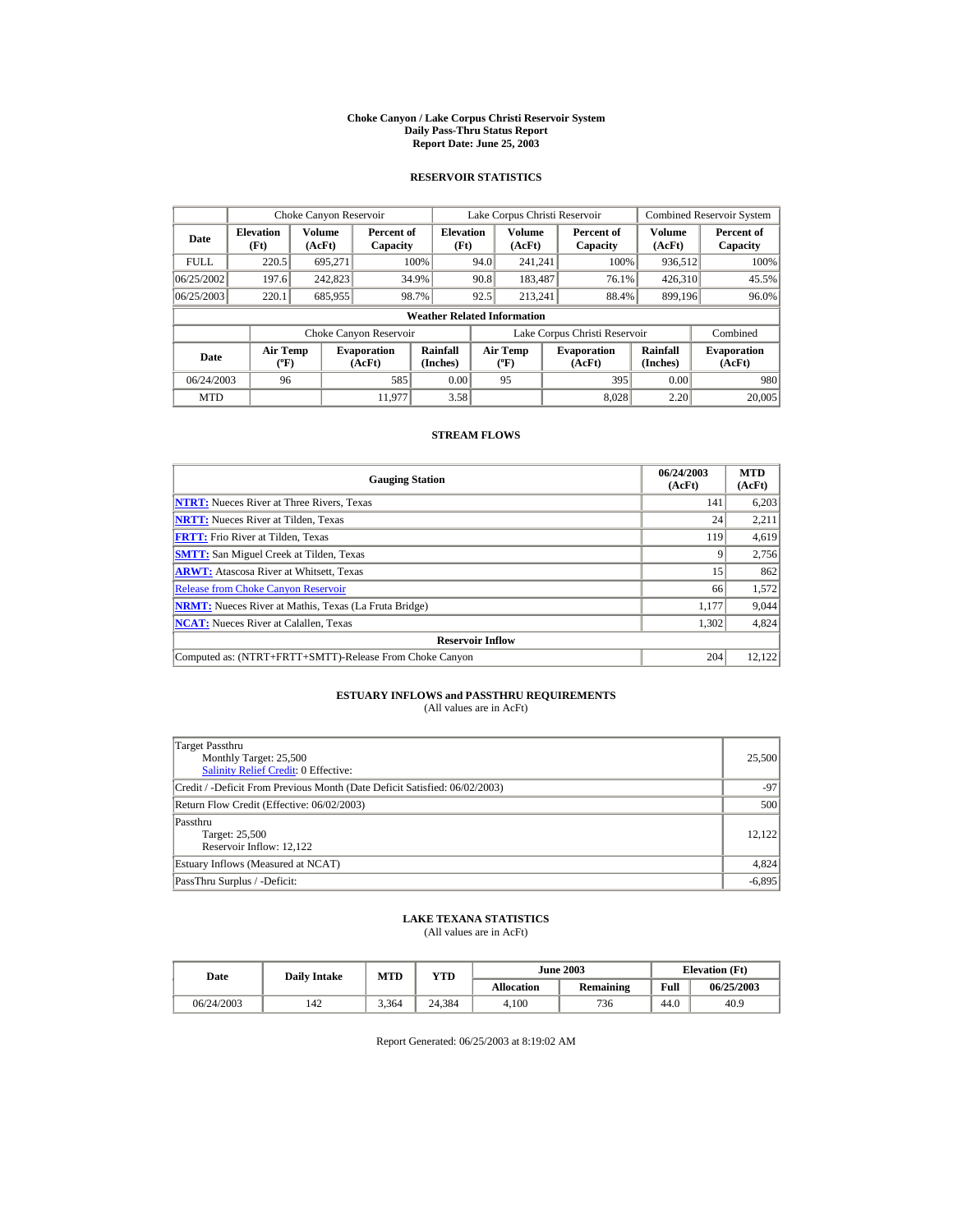#### **Choke Canyon / Lake Corpus Christi Reservoir System Daily Pass-Thru Status Report Report Date: June 26, 2003**

### **RESERVOIR STATISTICS**

|             | Choke Canyon Reservoir                      |                  |                              |                                    | Lake Corpus Christi Reservoir |                                             |  |                               |                      | <b>Combined Reservoir System</b> |
|-------------|---------------------------------------------|------------------|------------------------------|------------------------------------|-------------------------------|---------------------------------------------|--|-------------------------------|----------------------|----------------------------------|
| Date        | <b>Elevation</b><br>(Ft)                    | Volume<br>(AcFt) | Percent of<br>Capacity       | <b>Elevation</b><br>(Ft)           |                               | Volume<br>(AcFt)                            |  | Percent of<br>Capacity        | Volume<br>(AcFt)     | Percent of<br>Capacity           |
| <b>FULL</b> | 220.5                                       | 695.271          |                              | 100%                               | 94.0                          | 241.241                                     |  | 100%                          | 936,512              | 100%                             |
| 06/26/2002  | 197.6                                       | 242,547          |                              | 34.9%                              | 90.8                          | 182,968                                     |  | 75.8%                         | 425,515              | 45.4%                            |
| 06/26/2003  | 220.1                                       | 685,436          |                              | 98.6%                              | 92.4                          | 211.594                                     |  | 87.7%                         | 897,030              | 95.8%                            |
|             |                                             |                  |                              | <b>Weather Related Information</b> |                               |                                             |  |                               |                      |                                  |
|             |                                             |                  | Choke Canyon Reservoir       |                                    |                               |                                             |  | Lake Corpus Christi Reservoir |                      | Combined                         |
| Date        | <b>Air Temp</b><br>$({}^{\circ}\mathrm{F})$ |                  | <b>Evaporation</b><br>(AcFt) | Rainfall<br>(Inches)               |                               | <b>Air Temp</b><br>$({}^{\circ}\mathbf{F})$ |  | <b>Evaporation</b><br>(AcFt)  | Rainfall<br>(Inches) | <b>Evaporation</b><br>(AcFt)     |
| 06/25/2003  | 97                                          |                  | 690                          | 0.00                               |                               | 97                                          |  | 415                           | 0.00                 | 1.105                            |
| <b>MTD</b>  |                                             |                  | 12,667                       | 3.58                               |                               |                                             |  | 8.443                         | 2.20                 | 21.110                           |

### **STREAM FLOWS**

| <b>Gauging Station</b>                                       | 06/25/2003<br>(AcFt) | <b>MTD</b><br>(AcFt) |
|--------------------------------------------------------------|----------------------|----------------------|
| <b>NTRT:</b> Nueces River at Three Rivers, Texas             | 99                   | 6,302                |
| <b>NRTT:</b> Nueces River at Tilden, Texas                   | 15                   | 2,226                |
| <b>FRTT:</b> Frio River at Tilden, Texas                     | 109                  | 4,728                |
| <b>SMTT:</b> San Miguel Creek at Tilden, Texas               |                      | 2,763                |
| <b>ARWT:</b> Atascosa River at Whitsett, Texas               | 13                   | 876                  |
| <b>Release from Choke Canyon Reservoir</b>                   | 66                   | 1,638                |
| <b>NRMT:</b> Nueces River at Mathis, Texas (La Fruta Bridge) | 1.177                | 10,221               |
| <b>NCAT:</b> Nueces River at Calallen, Texas                 | 1,358                | 6,182                |
| <b>Reservoir Inflow</b>                                      |                      |                      |
| Computed as: (NTRT+FRTT+SMTT)-Release From Choke Canyon      | 150                  | 12.272               |

# **ESTUARY INFLOWS and PASSTHRU REQUIREMENTS**<br>(All values are in AcFt)

| Target Passthru<br>Monthly Target: 25,500<br><b>Salinity Relief Credit: 0 Effective:</b> | 25,500   |  |  |  |  |
|------------------------------------------------------------------------------------------|----------|--|--|--|--|
| Credit / -Deficit From Previous Month (Date Deficit Satisfied: 06/02/2003)               | $-97$    |  |  |  |  |
| Return Flow Credit (Effective: 06/02/2003)                                               |          |  |  |  |  |
| Passthru<br>Target: 25,500<br>Reservoir Inflow: 12.272                                   | 12.272   |  |  |  |  |
| Estuary Inflows (Measured at NCAT)                                                       | 6,182    |  |  |  |  |
| PassThru Surplus / -Deficit:                                                             | $-5,688$ |  |  |  |  |

## **LAKE TEXANA STATISTICS**

(All values are in AcFt)

| Date       | <b>Daily Intake</b> | <b>MTD</b> | YTD    |                   | <b>June 2003</b> |      | <b>Elevation</b> (Ft) |
|------------|---------------------|------------|--------|-------------------|------------------|------|-----------------------|
|            |                     |            |        | <b>Allocation</b> | Remaining        | Full | 06/26/2003            |
| 06/25/2003 | 142                 | 3.506      | 24.526 | 4.100             | 594              | 44.0 | 40.8                  |

Report Generated: 06/26/2003 at 8:22:53 AM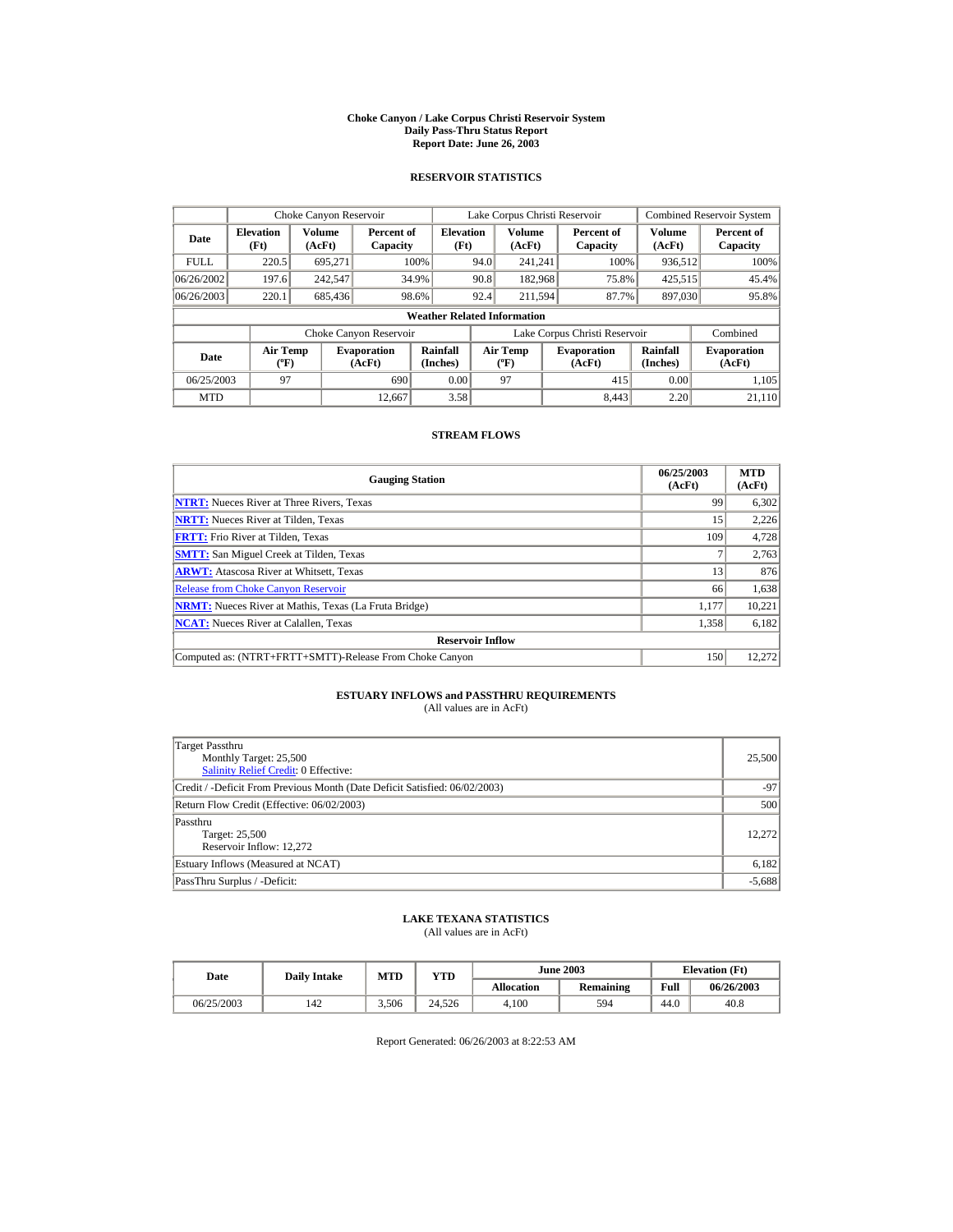#### **Choke Canyon / Lake Corpus Christi Reservoir System Daily Pass-Thru Status Report Report Date: June 27, 2003**

### **RESERVOIR STATISTICS**

|             | Choke Canyon Reservoir                      |                  |                              |                                    | Lake Corpus Christi Reservoir |                                             |  |                               |                      | Combined Reservoir System    |
|-------------|---------------------------------------------|------------------|------------------------------|------------------------------------|-------------------------------|---------------------------------------------|--|-------------------------------|----------------------|------------------------------|
| Date        | <b>Elevation</b><br>(Ft)                    | Volume<br>(AcFt) | Percent of<br>Capacity       | <b>Elevation</b><br>(Ft)           |                               | Volume<br>(AcFt)                            |  | Percent of<br>Capacity        | Volume<br>(AcFt)     | Percent of<br>Capacity       |
| <b>FULL</b> | 220.5                                       | 695.271          |                              | 100%                               | 94.0                          | 241.241                                     |  | 100%                          | 936,512              | 100%                         |
| 06/27/2002  | 197.6                                       | 242,823          |                              | 34.9%                              | 90.8                          | 183.141                                     |  | 75.9%                         | 425,964              | 45.5%                        |
| 06/27/2003  | 220.1                                       | 684.660          |                              | 98.5%                              | 92.4                          | 211.228                                     |  | 87.6%                         | 895,888              | 95.7%                        |
|             |                                             |                  |                              | <b>Weather Related Information</b> |                               |                                             |  |                               |                      |                              |
|             |                                             |                  | Choke Canyon Reservoir       |                                    |                               |                                             |  | Lake Corpus Christi Reservoir |                      | Combined                     |
| Date        | <b>Air Temp</b><br>$({}^{\circ}\mathrm{F})$ |                  | <b>Evaporation</b><br>(AcFt) | Rainfall<br>(Inches)               |                               | <b>Air Temp</b><br>$({}^{\circ}\mathbf{F})$ |  | <b>Evaporation</b><br>(AcFt)  | Rainfall<br>(Inches) | <b>Evaporation</b><br>(AcFt) |
| 06/26/2003  | 98                                          |                  | 480                          | 0.00                               |                               | 97                                          |  | 415                           | 0.45                 | 895                          |
| <b>MTD</b>  |                                             |                  | 13,147                       | 3.58                               |                               |                                             |  | 8.858                         | 2.65                 | 22,005                       |

### **STREAM FLOWS**

| <b>Gauging Station</b>                                       | 06/26/2003<br>(AcFt) | <b>MTD</b><br>(AcFt) |
|--------------------------------------------------------------|----------------------|----------------------|
| <b>NTRT:</b> Nueces River at Three Rivers, Texas             | 77                   | 6,380                |
| <b>NRTT:</b> Nueces River at Tilden, Texas                   | 10                   | 2,236                |
| <b>FRTT:</b> Frio River at Tilden, Texas                     | 101                  | 4,830                |
| <b>SMTT:</b> San Miguel Creek at Tilden, Texas               |                      | 2,768                |
| <b>ARWT:</b> Atascosa River at Whitsett, Texas               | 11                   | 887                  |
| <b>Release from Choke Canyon Reservoir</b>                   | 66                   | 1,703                |
| <b>NRMT:</b> Nueces River at Mathis, Texas (La Fruta Bridge) | 1.179                | 11.400               |
| <b>NCAT:</b> Nueces River at Calallen, Texas                 | 1,413                | 7,595                |
| <b>Reservoir Inflow</b>                                      |                      |                      |
| Computed as: (NTRT+FRTT+SMTT)-Release From Choke Canyon      | 118                  | 12,391               |

# **ESTUARY INFLOWS and PASSTHRU REQUIREMENTS**<br>(All values are in AcFt)

| Target Passthru<br>Monthly Target: 25,500<br><b>Salinity Relief Credit: 0 Effective:</b> | 25,500   |  |  |  |  |
|------------------------------------------------------------------------------------------|----------|--|--|--|--|
| Credit / -Deficit From Previous Month (Date Deficit Satisfied: 06/02/2003)               | $-97$    |  |  |  |  |
| Return Flow Credit (Effective: 06/02/2003)                                               |          |  |  |  |  |
| Passthru<br>Target: 25,500<br>Reservoir Inflow: 12,391                                   | 12.391   |  |  |  |  |
| Estuary Inflows (Measured at NCAT)                                                       | 7,595    |  |  |  |  |
| PassThru Surplus / -Deficit:                                                             | $-4,393$ |  |  |  |  |

## **LAKE TEXANA STATISTICS**

(All values are in AcFt)

| Date       | <b>Daily Intake</b> | <b>MTD</b> | YTD    |                   | <b>June 2003</b> |      | <b>Elevation</b> (Ft) |
|------------|---------------------|------------|--------|-------------------|------------------|------|-----------------------|
|            |                     |            |        | <b>Allocation</b> | Remaining        | Full | 06/27/2003            |
| 06/26/2003 | 143                 | 3.649      | 24.669 | 4.100             | 451              | 44.0 | 40.8                  |

Report Generated: 06/27/2003 at 8:19:40 AM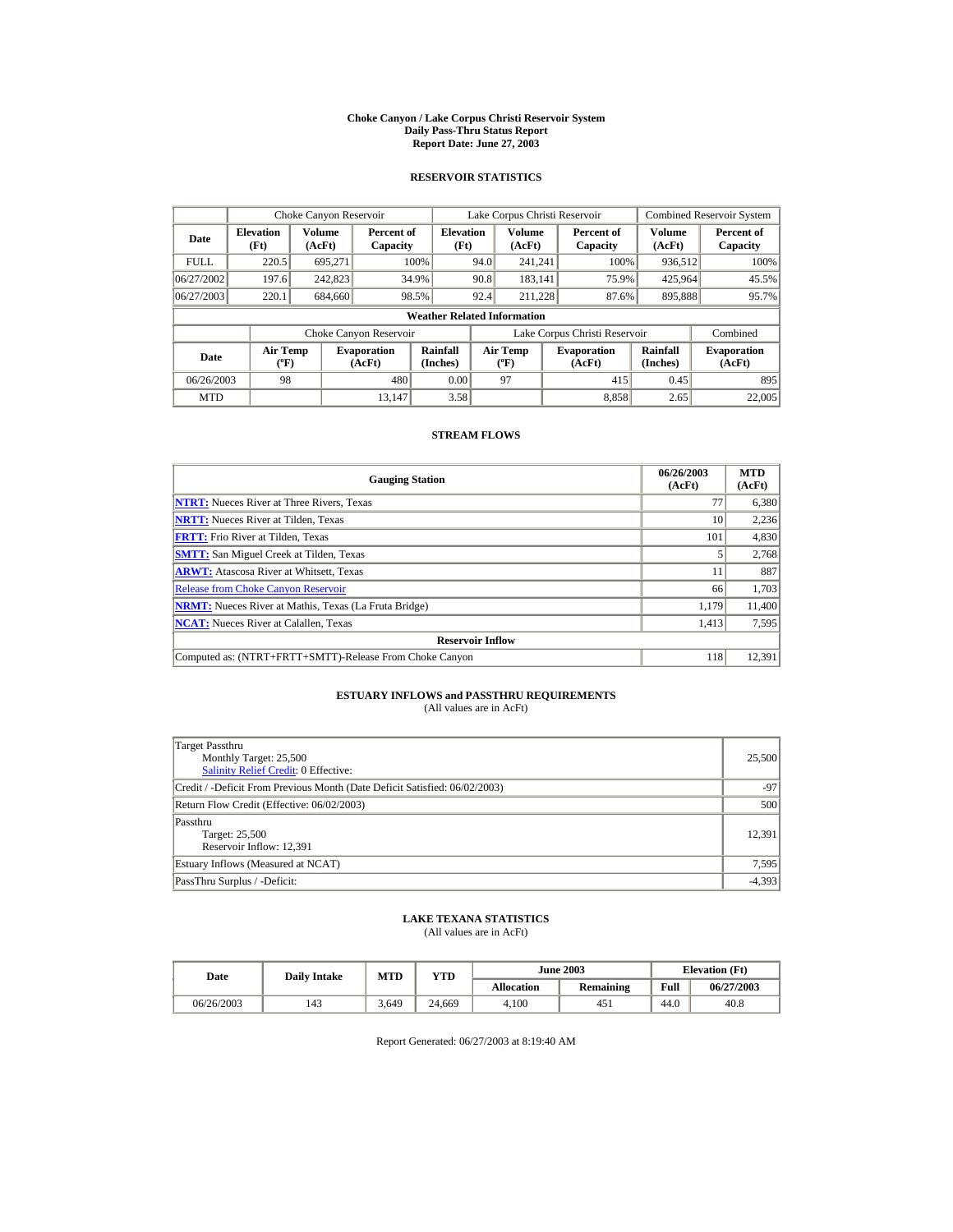#### **Choke Canyon / Lake Corpus Christi Reservoir System Daily Pass-Thru Status Report Report Date: June 28, 2003**

### **RESERVOIR STATISTICS**

|             | Choke Canyon Reservoir               |                  |                              |                                    | Lake Corpus Christi Reservoir |                                             |  |                               |                      | Combined Reservoir System    |
|-------------|--------------------------------------|------------------|------------------------------|------------------------------------|-------------------------------|---------------------------------------------|--|-------------------------------|----------------------|------------------------------|
| Date        | <b>Elevation</b><br>(Ft)             | Volume<br>(AcFt) | Percent of<br>Capacity       | <b>Elevation</b><br>(Ft)           |                               | Volume<br>(AcFt)                            |  | Percent of<br>Capacity        | Volume<br>(AcFt)     | Percent of<br>Capacity       |
| <b>FULL</b> | 220.5                                | 695.271          |                              | 100%                               | 94.0                          | 241.241                                     |  | 100%                          | 936,512              | 100%                         |
| 06/28/2002  | 197.6                                | 242,547          |                              | 34.9%                              | 90.8                          | 182.795                                     |  | 75.8%                         | 425,342              | 45.4%                        |
| 06/28/2003  | 220.1                                | 683,889          |                              | 98.4%                              | 92.3                          | 209.951                                     |  | 87.0%                         | 893,840              | 95.4%                        |
|             |                                      |                  |                              | <b>Weather Related Information</b> |                               |                                             |  |                               |                      |                              |
|             |                                      |                  | Choke Canyon Reservoir       |                                    |                               |                                             |  | Lake Corpus Christi Reservoir |                      | Combined                     |
| Date        | Air Temp<br>$({}^{\circ}\mathrm{F})$ |                  | <b>Evaporation</b><br>(AcFt) | Rainfall<br>(Inches)               |                               | <b>Air Temp</b><br>$({}^{\circ}\mathbf{F})$ |  | <b>Evaporation</b><br>(AcFt)  | Rainfall<br>(Inches) | <b>Evaporation</b><br>(AcFt) |
| 06/27/2003  | 91                                   |                  | 329                          | 0.02                               |                               | 90                                          |  | 180                           | 0.19                 | 509                          |
| <b>MTD</b>  |                                      |                  | 13,476                       | 3.60                               |                               |                                             |  | 9.038                         | 2.84                 | 22,514                       |

### **STREAM FLOWS**

| <b>Gauging Station</b>                                       | 06/27/2003<br>(AcFt) | <b>MTD</b><br>(AcFt) |
|--------------------------------------------------------------|----------------------|----------------------|
| <b>NTRT:</b> Nueces River at Three Rivers, Texas             | 64                   | 6,443                |
| <b>NRTT:</b> Nueces River at Tilden, Texas                   |                      | 2,243                |
| <b>FRTT:</b> Frio River at Tilden, Texas                     | 97                   | 4,927                |
| <b>SMTT:</b> San Miguel Creek at Tilden, Texas               | 4                    | 2,773                |
| <b>ARWT:</b> Atascosa River at Whitsett, Texas               | 10                   | 897                  |
| <b>Release from Choke Canyon Reservoir</b>                   | 66                   | 1,769                |
| <b>NRMT:</b> Nueces River at Mathis, Texas (La Fruta Bridge) | 1.177                | 12,577               |
| <b>NCAT:</b> Nueces River at Calallen, Texas                 | 1,556                | 9,151                |
| <b>Reservoir Inflow</b>                                      |                      |                      |
| Computed as: NRTT+FRTT+SMTT+ARWT                             | 119                  | 12,509               |

# **ESTUARY INFLOWS and PASSTHRU REQUIREMENTS**<br>(All values are in AcFt)

| Target Passthru<br>Monthly Target: 25,500<br><b>Salinity Relief Credit: 0 Effective:</b> | 25,500   |  |  |  |  |
|------------------------------------------------------------------------------------------|----------|--|--|--|--|
| Credit / -Deficit From Previous Month (Date Deficit Satisfied: 06/02/2003)               | $-97$    |  |  |  |  |
| Return Flow Credit (Effective: 06/02/2003)                                               |          |  |  |  |  |
| Passthru<br>Target: 25,500<br>Reservoir Inflow: 12,509                                   | 12.509   |  |  |  |  |
| Estuary Inflows (Measured at NCAT)                                                       | 9,151    |  |  |  |  |
| PassThru Surplus / -Deficit:                                                             | $-2,955$ |  |  |  |  |

## **LAKE TEXANA STATISTICS**

(All values are in AcFt)

| Date       | <b>Daily Intake</b> | <b>MTD</b>      | YTD    | <b>June 2003</b>  |           |      | <b>Elevation</b> (Ft) |
|------------|---------------------|-----------------|--------|-------------------|-----------|------|-----------------------|
|            |                     |                 |        | <b>Allocation</b> | Remaining | Full | 06/28/2003            |
| 06/27/2003 | 143                 | 3702<br>J.I J 4 | 24.812 | 4.100             | 308       | 44.0 | 40.9                  |

Report Generated: 06/28/2003 at 8:34:32 AM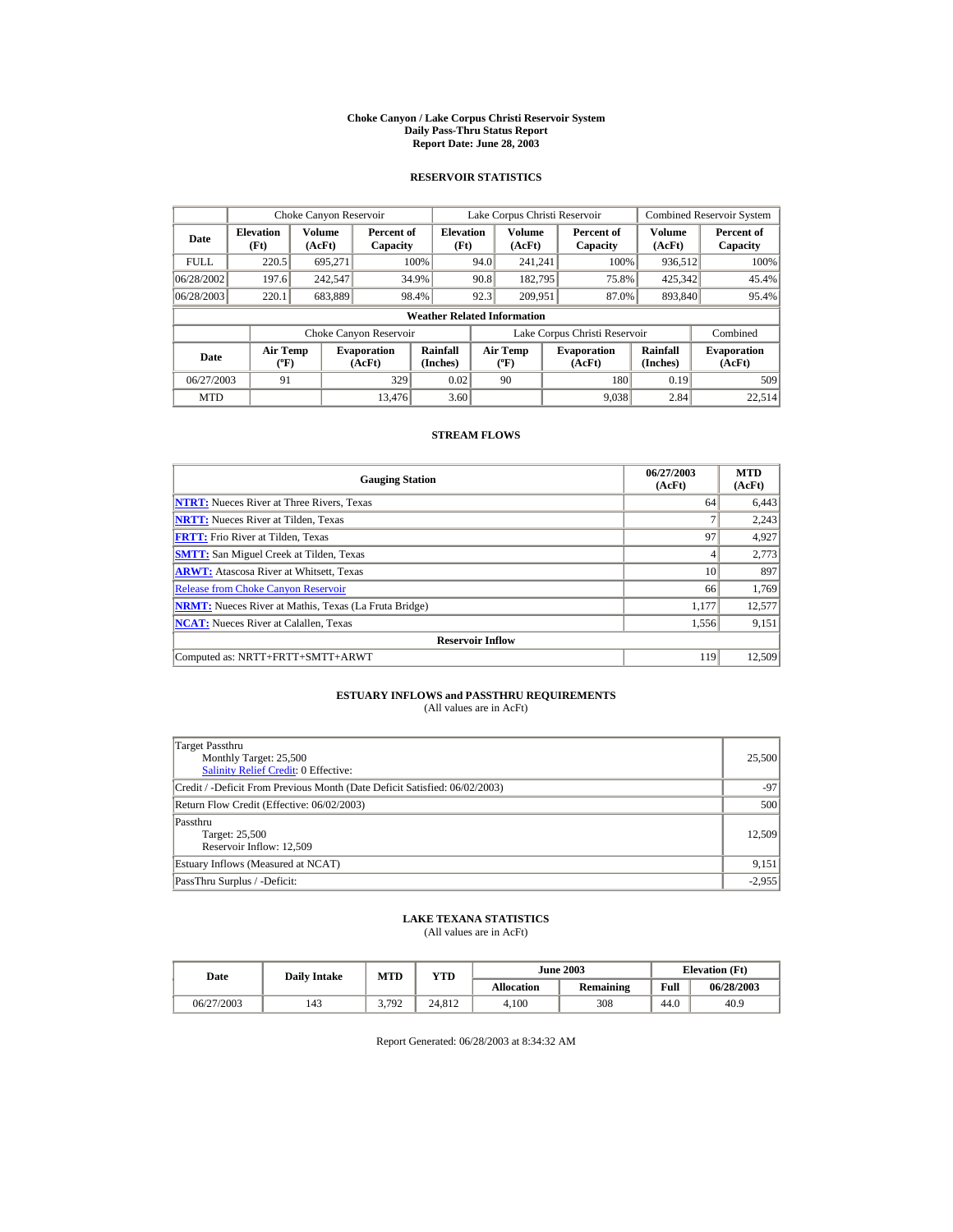#### **Choke Canyon / Lake Corpus Christi Reservoir System Daily Pass-Thru Status Report Report Date: June 29, 2003**

### **RESERVOIR STATISTICS**

|             | Choke Canyon Reservoir               |                  |                              |                                    | Lake Corpus Christi Reservoir |                                             |  |                               |                      | <b>Combined Reservoir System</b> |
|-------------|--------------------------------------|------------------|------------------------------|------------------------------------|-------------------------------|---------------------------------------------|--|-------------------------------|----------------------|----------------------------------|
| Date        | <b>Elevation</b><br>(Ft)             | Volume<br>(AcFt) | Percent of<br>Capacity       | <b>Elevation</b><br>(Ft)           |                               | Volume<br>(AcFt)                            |  | Percent of<br>Capacity        | Volume<br>(AcFt)     | Percent of<br>Capacity           |
| <b>FULL</b> | 220.5                                | 695.271          |                              | 100%                               | 94.0                          | 241.241                                     |  | 100%                          | 936,512              | 100%                             |
| 06/29/2002  | 197.6                                | 242,685          |                              | 34.9%                              | 90.9                          | 183,833                                     |  | 76.2%                         | 426,518              | 45.5%                            |
| 06/29/2003  | 220.0                                | 682,860          | 98.2%                        |                                    | 92.3                          | 209,041                                     |  | 86.7%                         | 891,901              | 95.2%                            |
|             |                                      |                  |                              | <b>Weather Related Information</b> |                               |                                             |  |                               |                      |                                  |
|             |                                      |                  | Choke Canyon Reservoir       |                                    |                               |                                             |  | Lake Corpus Christi Reservoir |                      | Combined                         |
| Date        | Air Temp<br>$({}^{\circ}\mathrm{F})$ |                  | <b>Evaporation</b><br>(AcFt) | Rainfall<br>(Inches)               |                               | <b>Air Temp</b><br>$({}^{\circ}\mathbf{F})$ |  | <b>Evaporation</b><br>(AcFt)  | Rainfall<br>(Inches) | <b>Evaporation</b><br>(AcFt)     |
| 06/28/2003  | 95                                   |                  | 524                          | 0.00                               |                               | 93                                          |  | 339                           | 0.00                 | 863                              |
| <b>MTD</b>  |                                      |                  | 14,000                       | 3.60                               |                               |                                             |  | 9.377                         | 2.84                 | 23,377                           |

### **STREAM FLOWS**

| <b>Gauging Station</b>                                       | 06/28/2003<br>(AcFt) | <b>MTD</b><br>(AcFt) |
|--------------------------------------------------------------|----------------------|----------------------|
| <b>NTRT:</b> Nueces River at Three Rivers, Texas             | 56                   | 6,499                |
| <b>NRTT:</b> Nueces River at Tilden, Texas                   | 6                    | 2,249                |
| <b>FRTT:</b> Frio River at Tilden, Texas                     | 95                   | 5,022                |
| <b>SMTT:</b> San Miguel Creek at Tilden, Texas               | 3                    | 2,776                |
| <b>ARWT:</b> Atascosa River at Whitsett, Texas               | 26                   | 922                  |
| <b>Release from Choke Canyon Reservoir</b>                   | 66                   | 1,834                |
| <b>NRMT:</b> Nueces River at Mathis, Texas (La Fruta Bridge) | 1.165                | 13.742               |
| <b>NCAT:</b> Nueces River at Calallen, Texas                 | 1,604                | 10,755               |
| <b>Reservoir Inflow</b>                                      |                      |                      |
| Computed as: NRTT+FRTT+SMTT+ARWT                             | 130                  | 12,639               |

# **ESTUARY INFLOWS and PASSTHRU REQUIREMENTS**<br>(All values are in AcFt)

| Target Passthru<br>Monthly Target: 25,500<br><b>Salinity Relief Credit: 0 Effective:</b> | 25,500   |  |  |  |  |
|------------------------------------------------------------------------------------------|----------|--|--|--|--|
| Credit / -Deficit From Previous Month (Date Deficit Satisfied: 06/02/2003)               | $-97$    |  |  |  |  |
| Return Flow Credit (Effective: 06/02/2003)                                               |          |  |  |  |  |
| Passthru<br>Target: 25,500<br>Reservoir Inflow: 12,639                                   | 12,639   |  |  |  |  |
| Estuary Inflows (Measured at NCAT)                                                       | 10,755   |  |  |  |  |
| PassThru Surplus / -Deficit:                                                             | $-1,481$ |  |  |  |  |

## **LAKE TEXANA STATISTICS**

(All values are in AcFt)

| Date       | <b>Daily Intake</b> | <b>MTD</b> | YTD    |                   | <b>June 2003</b> |      | <b>Elevation</b> (Ft) |
|------------|---------------------|------------|--------|-------------------|------------------|------|-----------------------|
|            |                     |            |        | <b>Allocation</b> | Remaining        | Full | 06/29/2003            |
| 06/28/2003 | 143                 | 3.935      | 24.955 | 4.100             | 165              | 44.0 | 40.9                  |

Report Generated: 06/29/2003 at 8:45:49 AM